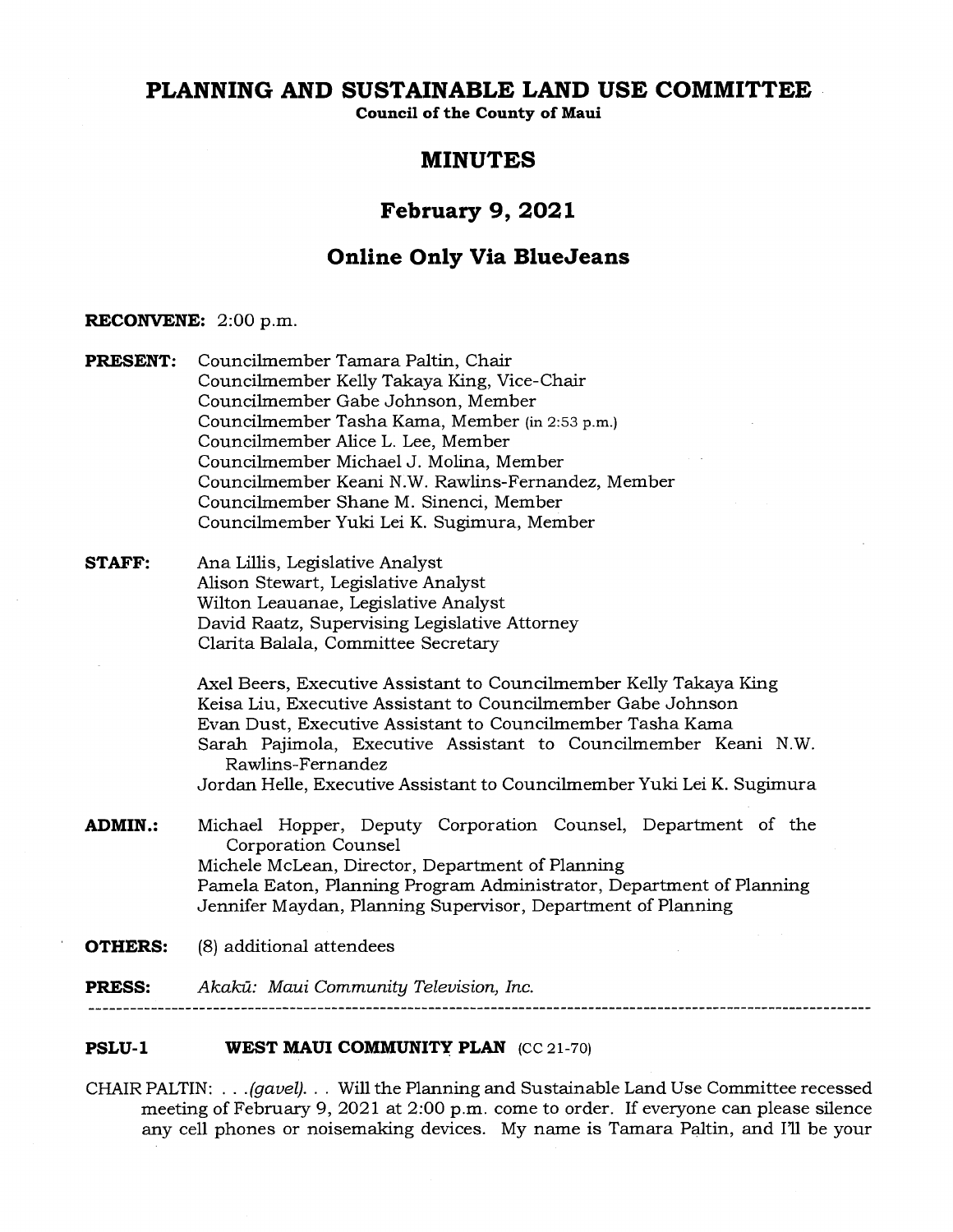Chair for today's Planning and Sustainable Land Use Committee recessed meeting. And I see that my Vice-Chair Kelly King has just joined the call. Aloha 'auinala.

VICE-CHAIR KING: Sorry about that.

CHAIR PALTIN: Aloha.

- VICE-CHAIR KING: Aloha. I was actually taking a call about this meeting, so sorry I'm a little late.
- CHAIR PALTIN: No problem. And we also have Councilmember Gabe Johnson from Lāna'i. Aloha 'auinala.

COUNCILMEMBER JOHNSON: Aloha, Chair. Thank you for having me. Hello, everyone.

- CHAIR PALTIN: Hello. And I got word that Member Kama is going to be a little bit late. Skosh. We have Chair Alice Lee.
- COUNCILMEMBER LEE: Aloha, Chair. The afternoon in Chinese is more like ni hao, not Ni`ihau but ni hao. Only one ni.
- CHAIR PALTIN: Ni hao ma. Okay. And we have Councilmember Mike Molina.
- COUNCILMEMBER MOLINA: Aloha and ni hao to you, Member Chair and to my colleagues and everyone else, from the virtual chambers up here in Makawao.
- CHAIR PALTIN: Aloha. And we have Councilmember Keani Rawlins-Fernandez. Aloha `auinala.
- COUNCILMEMBER RAWLINS-FERNANDEZ: Aloha 'auinala, Chair. Mai Molokai nui a Hina, and ni hao kakou.
- CHAIR PALTIN: Ni hao. And Councilmember Shane Sinenci out of East Maui.
- COUNCILMEMBER SINENCI: Aloha 'auinala, Chair. Mai Maui Hikina, and ni hao kakou.
- CHAIR PALTIN: Ni hao. And last but not least, we have Councilmember Yuki Lei Sugimura from China.
- COUNCILMEMBER SUGIMURA: Ni hao, everybody. It's beautiful here in Wailuku, so...good afternoon, everybody.
- CHAIR PALTIN: Ni hao. And just to let folks know, the chat has been disabled and that's not on purpose, it's a problem that hasn't been resolved. So just letting you folks know in case somebody is trying to repeatedly click the chat button, it won't work. So just for your information. We're working on it. From Corporation Counsel, we have Deputy Corp. Counsel Michael Hopper. From the Administration, Department of Planning, we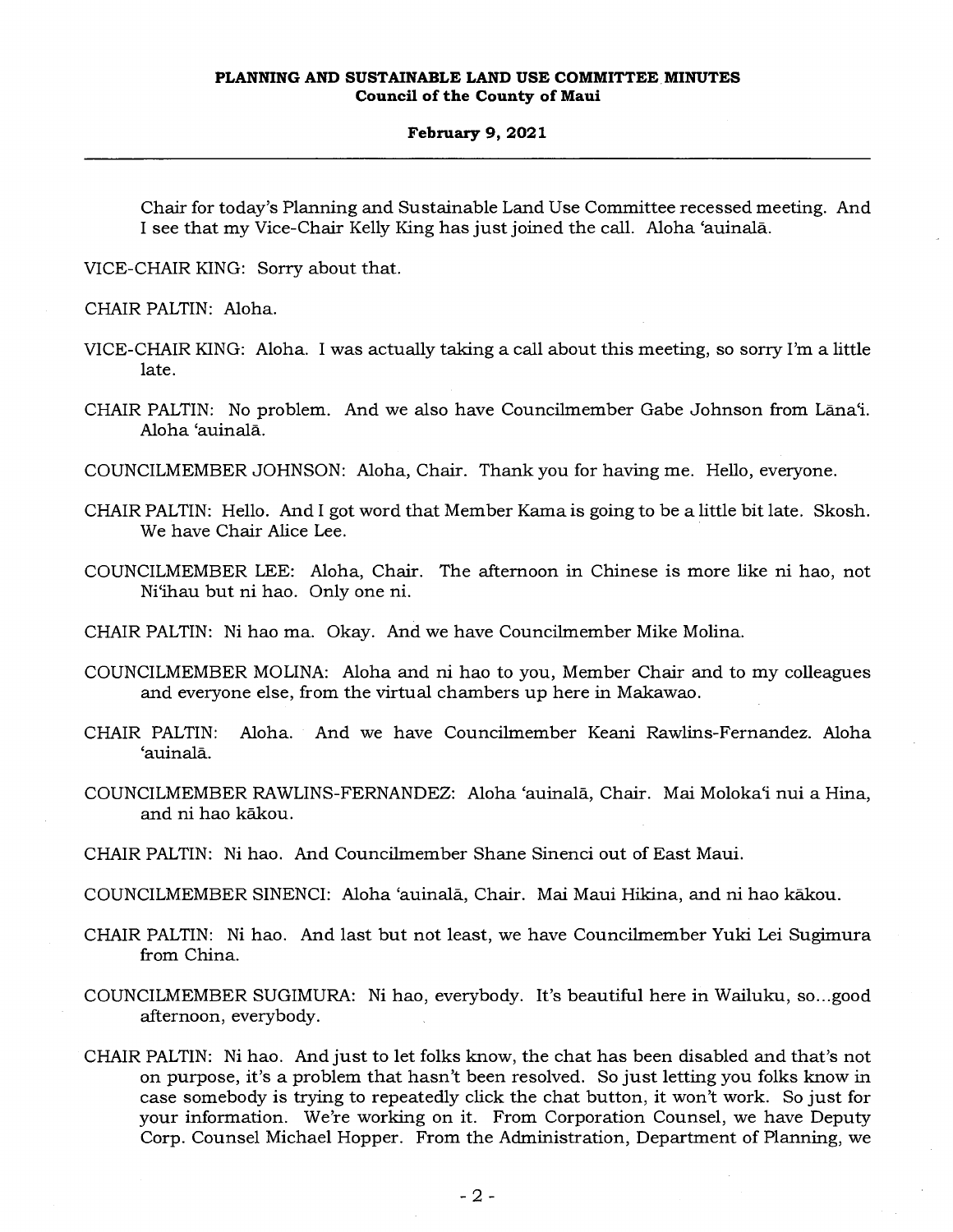### **February 9, 2021**

have Director McLean, Michele McLean; Planning Program Administrator Pam Eaton; and Senior Planner Jennifer Maydan. Committee Staff for our Committee, we have Committee Secretary Clarita Balala; Council Services Assistant Clerk Jean Pokipala; we usually have Remi, but he's on vacation; and we have Legislative Analyst...Analysts Ana Lillis, as well as Alison Stewart. And on the agenda today we have one item, PSLU-1, West Maui Community Plan. And at this time, if Members do have any written west made Community Fian. And at this time, it members do have any written<br>amendments to the Committee, you can send them in to pslu.committee@mauicounty.usand our Staff will upload it to the Granicus file. So where we left off from the last meeting was oral testimony is closed. The public is still welcome to submit written testimony. And I think we've got the eComment figured out, it was just a little toggle button, and it works best with Microsoft Edge, I believe. So where we had left off was I had asked Councilmembers to write down questions that they had for the Planning Department and hold them to this exact moment. So the moment is now. And if Members had questions for the Planning Department, I...I was thinking we can start off with one round of three minutes, and follow it up with a follow up two minutes, and then go from there and see if there's additional questions. So Director McLean, are you available and your staff to answer questions?

- MS. MCLEAN: Yes. Aloha, Chair. Jen Maydan and Pam Eaton are both on the call. And just to let them know, I will step in if I'm needed, but I will...I expect Jen will take the lead on answering questions since she's the project lead. And then Pam or I can jump in if we feel like we have something we absolutely have to say. Thank you.
- CHAIR PALTIN: Sounds like a good plan. Thank you so much for that direction. And with no further ado, I'll go first to my Vice-Chair, Councilmember King. Let me start the clock here, and you have three minutes. Go ahead.
- VICE-CHAIR KING: Okay. Mahalo, Chair. So my first question...I'm trying to recall these from a couple days ago, yeah. There was a statement made, zoning should follow community plan. So I just wanted to get the Department's take on what their intention is. Is the intention to change zoning to match community...the community plan, or to keep doing community plan amendments to match the zoning where it doesn't already match? Give us your thoughts on that.
- MS. MCLEAN: Yeah. Jen, I'll go...I'll go ahead and take this one. If zoning is changed, it has to comply with the community plan. And I...I...what I would like to see is after this plan is updated, working with the community and working with Councilmember Paltin, who's the West Maui representative, to see if there are lands that have been changed in the community plan that we really want to see zoned to be compatible. And then the Council...or excuse me, the Department could...well, the Council could as well, but the Department could initiate more of a comprehensive zoning effort to implement the community plan in those particular areas. I would suspect that...that we would *(audio interference)* for housing. But...but that's...that's what we would like to see with...with these community plans as they get adopted.
- VICE-CHAIR KING: Okay. So the...so the assumption is that we would...we would try to change the zoning to match the community plan and not vice versa. And then hopefully,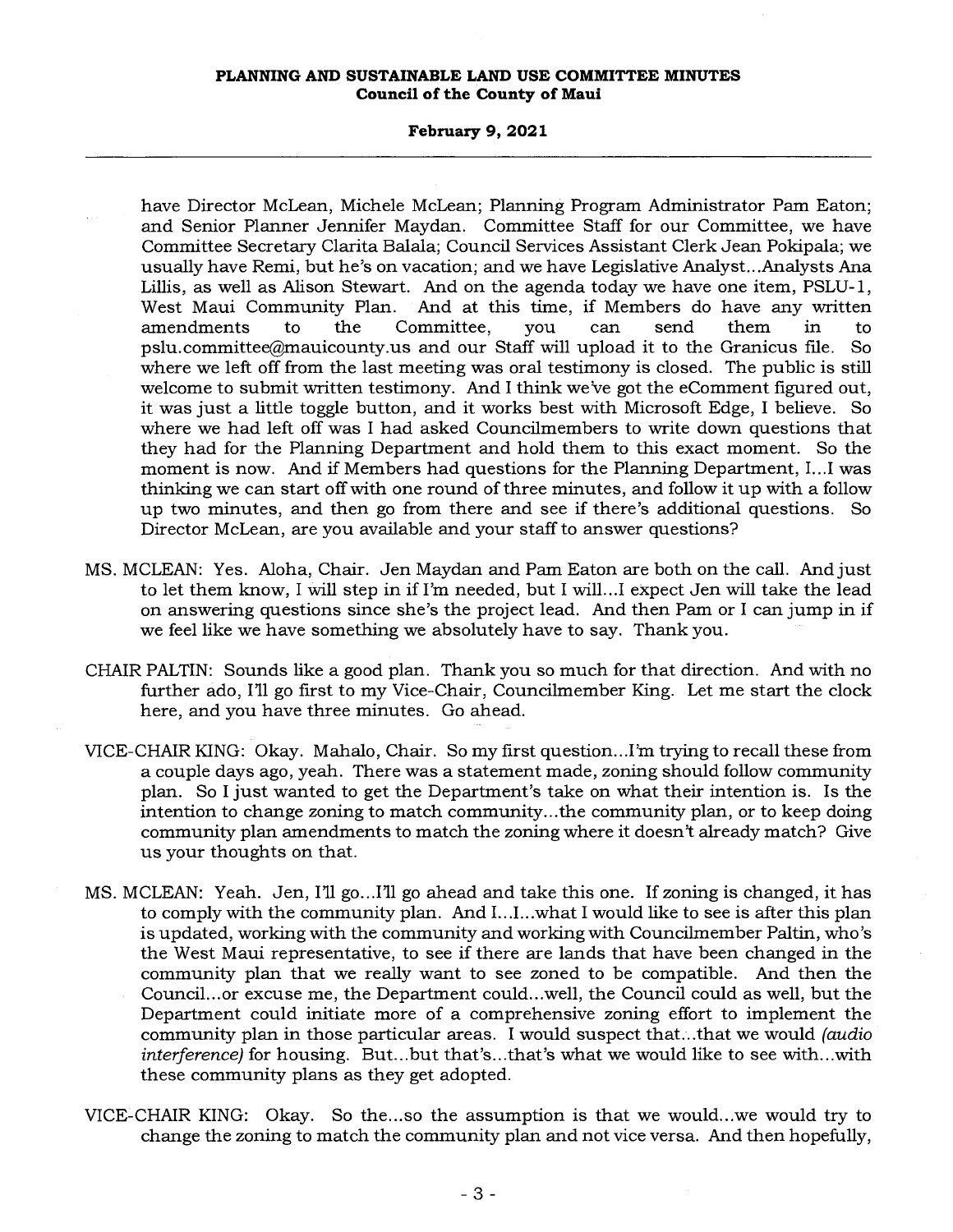#### **February 9, 2021**

this community plan is strong enough to carry us forward at least maybe five...maybe five to ten years so that we wouldn't be making major changes in it because they've already thought that far ahead, hopefully. And then another question I had that...that...there were...you know, you...you made a statement, I think, about exempting ministerial actions. So can you just give us some examples of what you're talking about, like what scope of ministerial actions? I mean because, you know, I wouldn't expect that you'd have to go through a major community plan amendment to add a bathroom to your ohana or something like that, but what level of ministerial actions are you talking about?

- MS. MCLEAN: Those are defined in the County Code in Chapter 2.80(B), specially...that section specifically calls out building, plumbing, electrical, and grading. And so beyond that, it...I don't really know what ministerial permits there are that would be related to development. But you're correct, if someone is adding a bathroom, then they would not have to...if their parcel was zoned Residential for example, and community plan Business, they would not have to amend the community plan to add a bathroom.
- VICE-CHAIR KING: Okay. But then expansion, like, you know, if we're looking at expansion of a small hotel or something like that, that's beyond ministerial, correct? . . *.(timer sounds).. .*
- MS. MCLEAN: It would depend on what permits are needed. Now the...the tricky part with this is that if those actions are in the SMA and in West Maui...a great deal of...of land is in the SMA as in South Maui, your district. If the action is considered a "development" under HRS 205A, then there does have to be consistency between the two.

VICE-CHAIR KING: Okay.

- MS. MCLEAN: If something that can be exempt, like reroofing or something minor, then you don't have to find that, but if it's adding a new wing on a hotel, that would be a development, would need an SMA permit, and would therefore require that consistency.
- VICE-CHAIR KING: Okay. Great. Thank you. Thank you, Chair.
- CHAIR PALTIN: Thank you, Vice-Chair. Next up, Member Johnson. I'm going to start the clock, and go ahead.
- COUNCILMEMBER JOHNSON: Okay, thank you. So if I hear this right, if we have a 201...201H affordable housing project, they can apply for a zoning exemption in addition to a community plan exemption, right? You can apply for both?
- MS. MCLEAN: Yes. You will see that in your...in your 201Hs or 2.97s requesting exemptions from 2.80(B) and another section that escapes me that requires that consistency. Correct.
- COUNCILMEMBER JOHNSON: So if we have...if I...if I may, Chair, a follow up. If...if we have a 201H project that asks for a zoning exemption and a community plan exemption,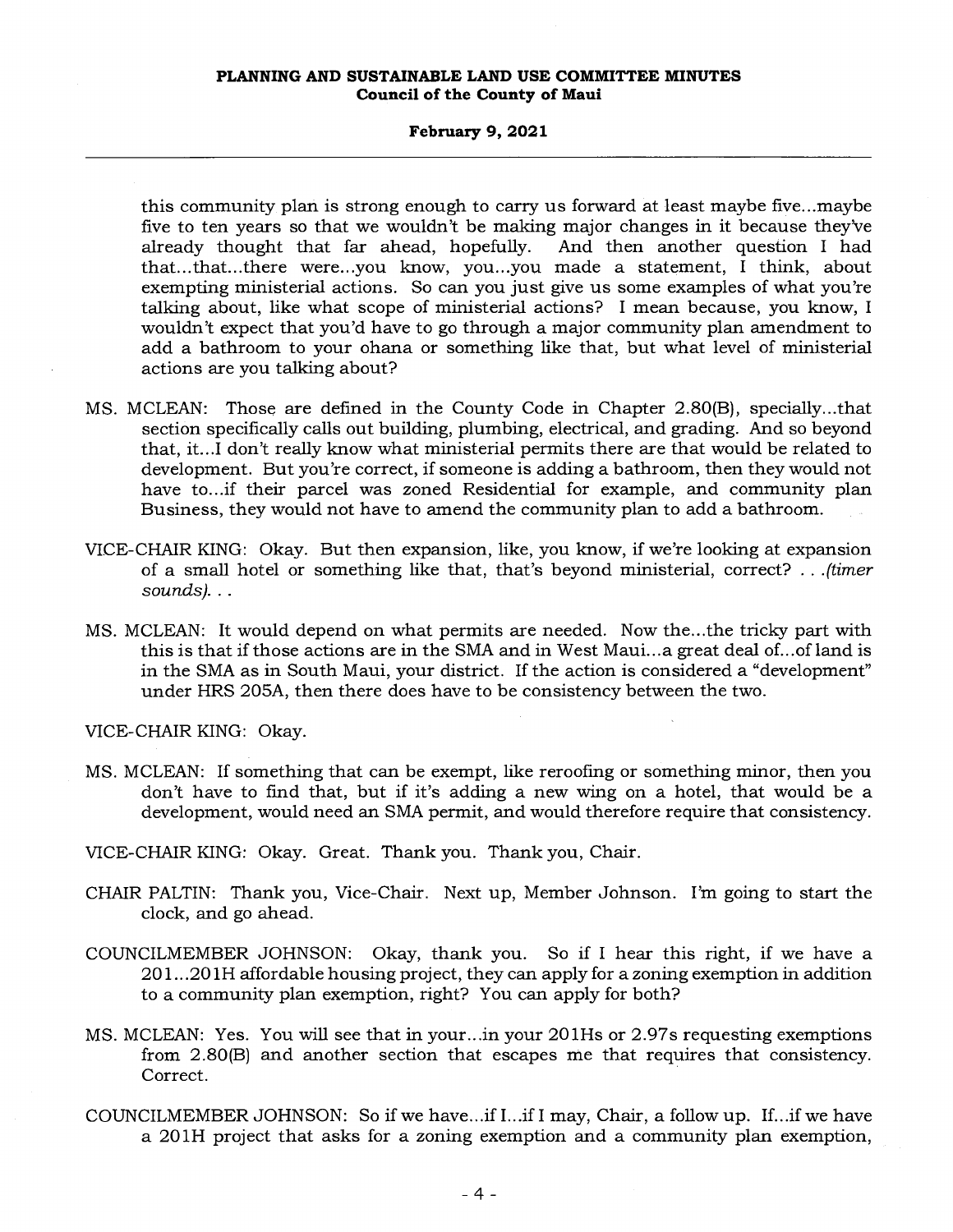do...then do we have to go and...it's not just an exemption, we have to change the zoning to fit Residential, right? You...you...you can't just leave it as like oh, it's exemption and...but it's technically something else, you have to actually fix it?

- MS. MCLEAN: In the past, we...we changed the zoning at some point down the line. It remains what it is. Typically Agriculture, but not always. It remains that same designation. So...and that's...that's okay, that's what the process allows for. I mean, we could approach that differently and do those changes down the road if we feel that's important, but typically that's not...that's not done now.
- COUNCILMEMBER JOHNSON: Okay. So that's really just my...my first round of questions. I just want to say on page 81 there's a typo, manini, it's pedestrians on page 81. It's just misspelled, that's all. Thank you.
- CHAIR PALTIN: Thank you, Member Johnson, for that catch. Next up we've got Chair Alice Lee.
- COUNCILMEMBER LEE: Okay. Michele, I see a lot of goals and very lofty goals. Where's the page that shows where...how you pay for that?
- MS. MCLEAN: You'll be seeing that in late March, I think, when you first get the Mayor's Budget.

COUNCILMEMBER LEE: Okay.

- MS. MCLEAN: Yeah, you'll see in the later section, in the implementation section, there are estimated costs for the...all of the actions, and so those will hopefully be helpful to the Council as you go through the budget deliberations.
- COUNCILMEMBER LEE: Okay. So Michele, we've had this conversation many times, I often felt . . *.(timer sounds). . .* oh. I often felt...is my time out, Staff?
- CHAIR PALTIN: No, sorry. I didn't reset from Member Johnson. Keep going.
- COUNCILMEMBER LEE: Oh, okay. So you know, because we approve projects not close to infrastructure, sometimes they're far, sometimes they're kind of far...

MS. MCLEAN: Chair Lee, you somehow got muted.

CHAIR PALTIN: Yeah, I...I paused you.

COUNCILMEMBER LEE: Oh, shucks.

CHAIR PALTIN: Okay, you're back on.

COUNCILMEMBER LEE: Okay, now start all over, okay?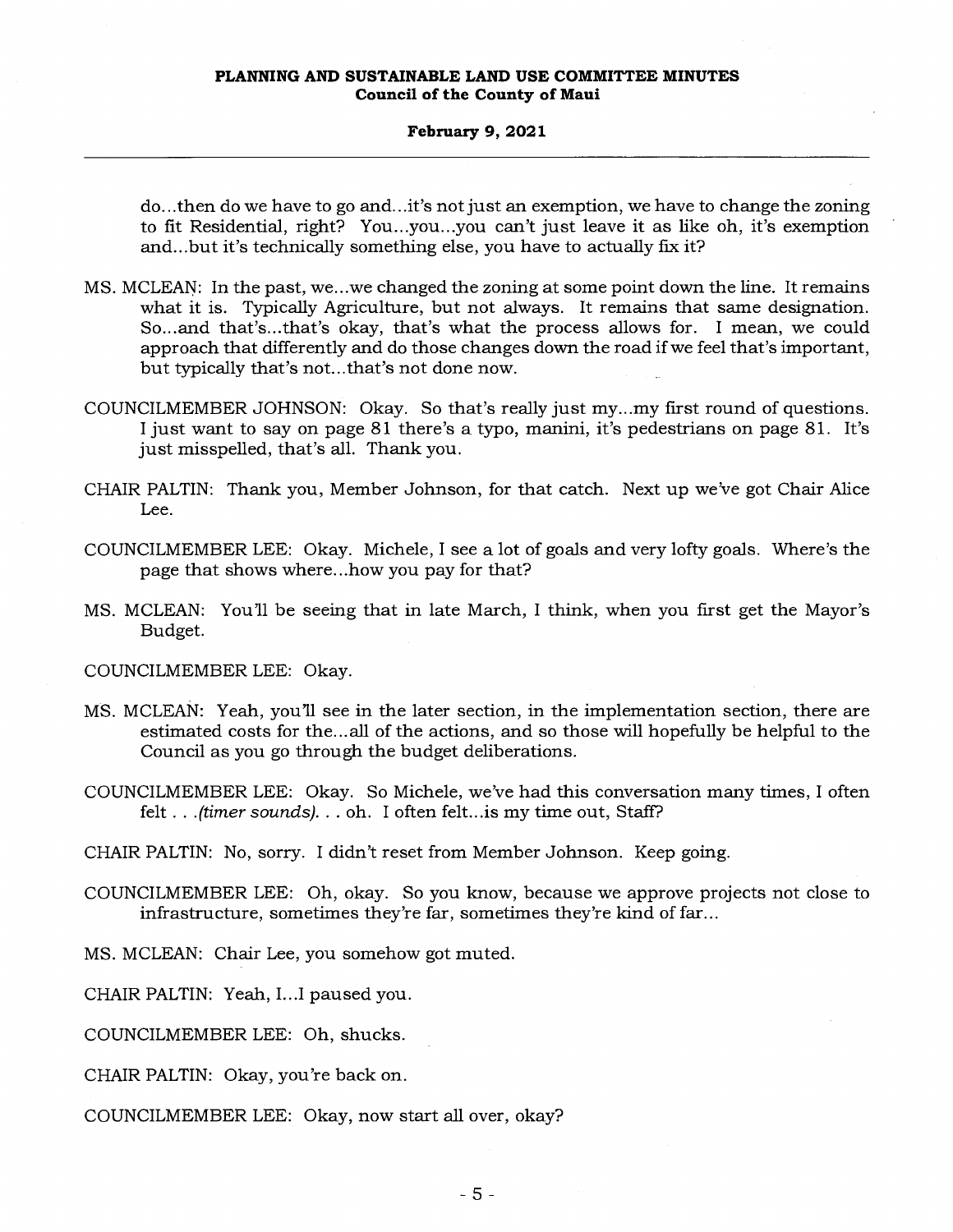#### **February 9, 2021**

CHAIR PALTIN: Resume. Yeah, start all over.

- COUNCILMEMBER LEE: When you...when there's a Change in Zoning or a Community Plan Amendment and there are requirements of a developer to contribute toward...well, actually, in many cases to create infrastructure, to pay for infrastructure. Do you take into consideration that other people need to contribute to the cost of this infrastructure? And that...you know, because at some point in time, there's got to be a rational nexus involved. So how do you handle that? I mean, kind of wouldn't it better over time to just create an assessment? So that, you know, when the time comes, you...you have money to pay for it rather than relying on one developer if he goes forward. If it doesn't go forward you don't get the improvement. Director?
- MS. MCLEAN: Thank you, Chair. There are a number of things I'd like to say in response to that. First, when a project gets approved, whether it's an SMA approval that the Council does not see or it's a Change in Zoning or Community Plan Amendment that the Council does see and perhaps the State Land Use Commission, yes, there are often requirements that the developer contribute a certain amount of infrastructure. That comes from the agency comments that we receive during the application process. So that comes from Department of Water Supply, Public Works, State DOT, Environmental Management. So they might be able to provide a fuller discussion to this question. But we don't...we don't make that call on our own, we rely on the agencies to *. . (timer sounds)..*  comment on the application. . . *. (timer sounds). . .* And they do...there does have to be a rational nexus, absolutely. Corp. Counsel wouldn't sign the...the Change in Zoning or the Community Plan Amendment ordinance if there wasn't a rational nexus. Developers really should not be being assessed for any...any improvements beyond what their project contributes. But a lot of times it's, you know, the last drop in the barrel that makes it overflow. The Planning Department, years ago, started an effort to provide the Council with the studies needed to create a traffic impact fee and a development impact fee, and those were both sent to the Council, and the Council filed them. We are right now updating the traffic impact fee, so we will be sending that to Council at some point later this year, I...I suspect. The development impact fee, we...we haven't contracted with someone to update that. That looked at Police, Fire, Wastewater, and Solid Waste, and it didn't account for Water because Water, with their...their water system development fee is the applicant's buy-in into the water system. So a separate development impact fee could not assess for Water because they already do their own assessment for impacts to the water system. If there is a desire for us to update the Police, Fire, Wastewater, and Solid Waste study, we can do that. Right now we were focusing more on the traffic impact fee study.

COUNCILMEMBER LEE: Can I have a quick follow up?

CHAIR PALTIN: Okay. Just because you're the Chair, you can.

COUNCILMEMBER LEE: Oh. Thank you. I'll forgo any future questions. So do you think it's more efficient to have a development fee and a...what did you call it, a traffic study...I mean, a traffic fee be...well, I can see the downside being waiting until enough development occurs to be able to pay for something. But then on the other hand, on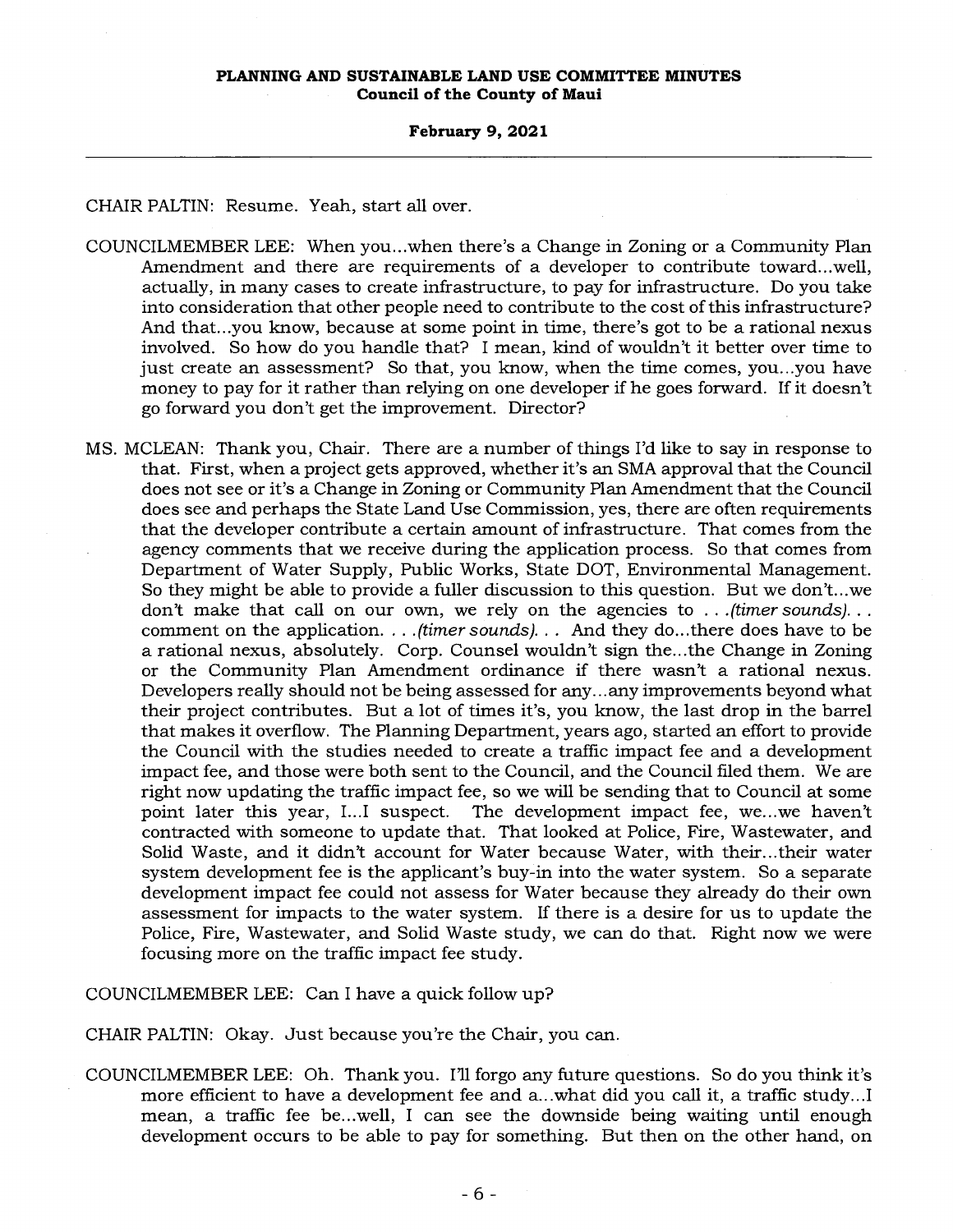the other side, if one developer doesn't go forward with his project, then you get absolutely nothing. So which is it, which...which way is better? And you know, I don't think this Council will ever file a development fee or a traffic fee study...I mean, fee discount.

CHAIR PALTIN: Not this Council.

COUNCILMEMBER LEE: Yeah, I don't think so. Just for future reference. Okay.

MS. MCLEAN: do think that an impact fee is all in all a better approach because the developer will know going in what their fees are going to be. Often when they start, they...they do their due diligence, but they may not know precisely what the infrastructure agencies will be requiring of them. But if there is a clear impact fee, then...then they'll know that upfront before they even put pen to paper and start figuring out if a...if a project makes financial sense, so there are less surprises on the development side. The...the other...the flipside of that is that real small projects that typically don't get assessed, on the one hand they will start being assessed where they weren't before, and on the other hand those projects will be like oh, hey, we never had to do anything before, now we do. So you know, there...there might be pushback from some, but overall I do think it's a more fair way to assess --

COUNCILMEMBER LEE: Okay.

MS. MCLEAN: -- infrastructure impacts.

COUNCILMEMBER LEE: Thank you, Madam Chair. Appreciate it.

- CHAIR PALTIN: Sure thing. Thank you, Member Molina, for your patience, and you're up. Ready, set, go.
- COUNCILMEMBER MOLINA: Okay, sounds good. First for Section 1 under Plan Framework, Madam Director, page 19, it...it provides a 2017 estimated population of nearly 25,000 for the region, and this number is used at the top of page 21 as well. The estimate is nearly four years old, which will be outdated when this is adopted. Would it be possible to get a recent estimate of the population for this region? And my second question, page 21, the projection of population for 2040 is estimated to be over 33,000, but it does not list a reference for the source of that estimate. So would it also be possible to identify the source of this estimate? My two questions in a nutshell.
- MS. MCLEAN: Thanks for those great questions. I will pass this one on to Jen Maydan.
- MS. MAYDAN: Mahalo, Director. And mahalo, Councilmember Molina, for your questions. Yes, those are absolutely items that we could provide to the Council, to the Committee for consideration for amendments to the plan.
- COUNCILMEMBER MOLINA: Okay. Madam Chair, I have time for one more question?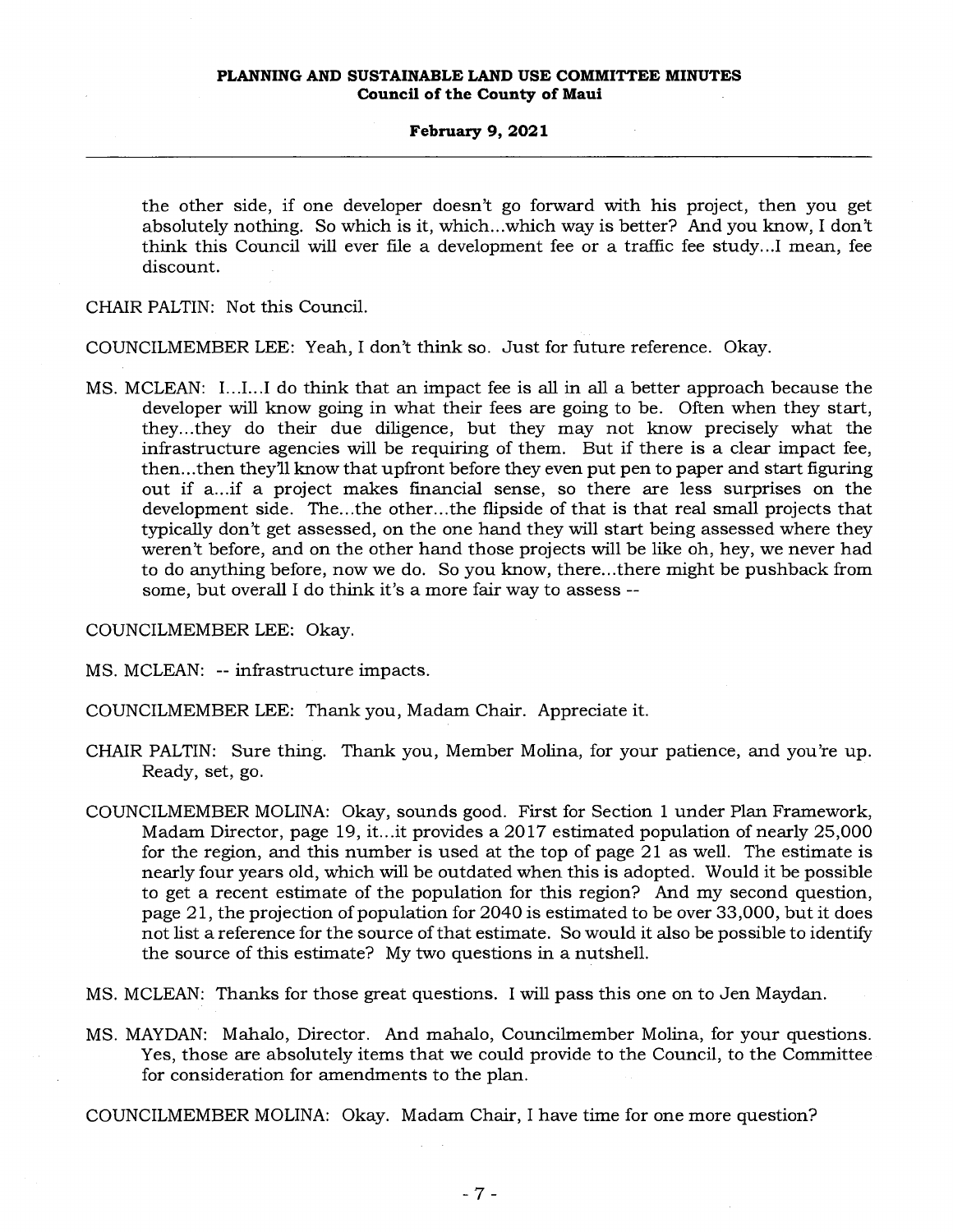### **February 9, 2021**

CHAIR PALTIN: Yeah.

- COUNCILMEMBER MOLINA: Okay. Page 24, the goals identifies one of the goals as ready and resilient systems. You know, looking down the road, someone might have a different interpretation of what ready and resilient is versus what, you know, down the road I should say. So as I interpret it, it looks kind of vague and maybe up to interpretation. So how can this be restated or defined to be more specific for, you know, future guidance?
- MS. MAYDAN: Thank you, Councilmember Molina, for your question. I would direct you to page 29 where it dives into that goal, ready and resilient systems a bit more, and it speaks to why this is important and how it applies in the West Maui Community Plan. And when you read that introductory section and then of course you get into the policies that relate to that action and...or sorry, that goal, and then later on the actions that relate to that goal, I feel that it would probably be a little more explanatory and add a little more flavor to that brief goal. But if you or other Members did not agree, it...it could be expounded upon if that was necessary.
- COUNCILMEMBER MOLINA: Okay. Yeah, yeah. Thank you for that. I just thought I'd ask that question because you know how people can...can look at the same thing and interpret it differently, so that's sort of why I brought that up. But...but thank you for the response. Thank you, Madam Chair.
- CHAIR PALTIN: Oh, 20 seconds to go. I like how you kept it to the 1, 2, and 4 as well. I really appreciate. Okay. Next up we got Member Rawlins-Fernandez. Let me restart the clock, and you're up. Go.
- COUNCILMEMBER RAWLINS-FERNANDEZ: Mahalo, Chair. I mostly have amendments and not too many questions, but I'll ask the few questions that I have. Director McLean, mahalo for being here today. So I looked in the 1996 West Maui Community Plan, and I saw that they didn't have...or that plan didn't have a vision statement. Our 2001 Molokai Community Plan had a vision statement, and we kept the same vision statement for our updated plan. So when did vision statements start, or is there a reason that the 1996 West Maui Community Plan didn't have a vision statement?
- MS. MCLEAN: That's a great question, and I...I don't know when vision statements started. Jen had just put her camera on so she might know, so let's see what Jen has to say.
- MS. MAYDAN: Thank you, Director. Thank you for your question. I actually don't have an answer as to when perhaps the vision statements came into the community plans. Some have them, some do not. I would say most do not have them. I think Moloka'i stood out as a unique one that had a vision statement. And when we approached these updates, we wanted to give the communities the opportunity to create vision statements if they did not already have one. If...if we go to a community and they decide that a vision statement is not necessary for their plan, if...if we hear that loud and clear from the community, then that community plan would not go forward with a vision statement. But so far, when we've talked to communities, they have seen the value in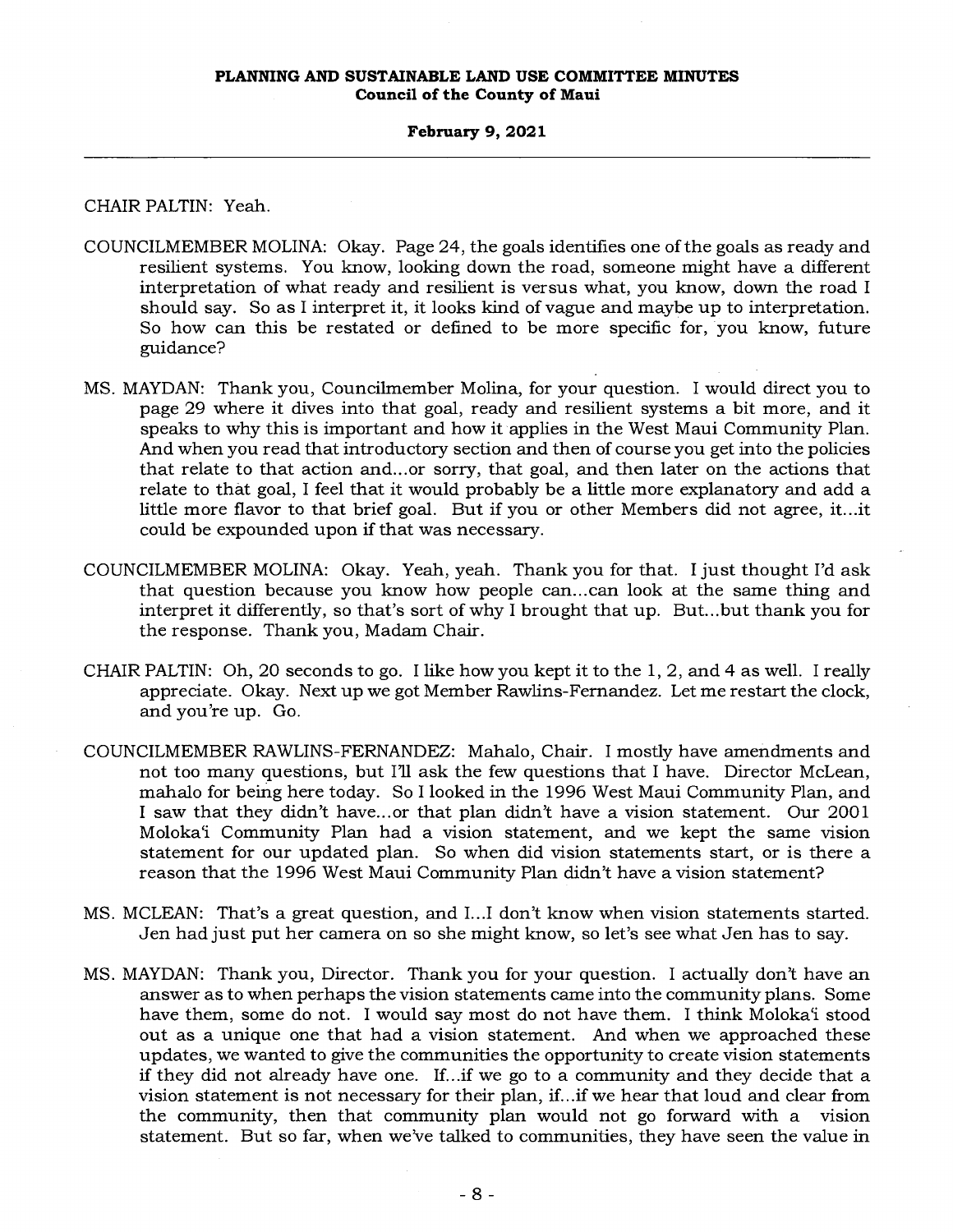#### **February 9, 2021**

creating a vision statement.

- COUNCILMEMBER RAWLINS-FERNANDEZ: Mahalo, Ms. Maydan. Okay. My next question is regarding the length of the plan. So in testimony, we received some criticism about the...the length of the plan being doubled, 79 pages for the 1996 plan, and then 169 pages for the current draft plan. And a lot of them are...a lot of pages are...are blank and have photos. So the photos...the idea to have a lot of photos in the plan, what...did that come from the community? Is that something the community wanted?
- MS. MAYDAN: No, I wouldn't say it specifically came from the community. I would say that it came from our research into other plans and our just kind of knowledge of working with communities and creating reader-friendly documents. It helps people get through a document visualizing images that helps them visualize what they're reading about. Yes, the plan is longer than the version that it is updating, but that is because of, as you noted, some blank pages, pictures, formatting, that makes it a little more approachable for the various readers that need to use the plan.
- COUNCILMEMBER RAWLINS-FERNANDEZ: Did the CPAC support having all the photos in the plan? Is that something that they requested to keep in?
- MS. MAYDAN: I don't know that it was a specific request from the CPAC. When we first worked with the CPAC they received a very rough version of the plan that was not formatted with pictures or other design elements. They received primarily text. And we let them know that we were going to work on a nicely formatted plan with pictures. So the last version of the plan that they looked at was very similar to the one in front of you as far as its format and inclusion of pictures. And I...I do not recall hearing any negative comments regarding the formatting or the pictures. We received a lot of positive comments about how nice it looked, and how easy it was to navigate, and how easy it was to read.
- COUNCILMEMBER RAWLINS-FERNANDEZ: Mahalo, Ms. Maydan. Okay. And then my question is on...next question is from page 21, and it's a DBEDT survey, and it says 10,287 residents who remain in West Maui. It...did this survey or this study survey all 10,287 residents?
- CHAIR PALTIN: I might have muted myself so you didn't hear the timer, but it went off, but carry on, on this one.
- COUNCILMEMBER RAWLINS-FERNANDEZ: That's my last question. Mahalo, Chair.
- MS. MAYDAN: Councilmember Rawlins-Fernandez, would you mind pointing me to where specifically on page 21 you are referring to?
- COUNCILMEMBER RAWLINS-FERNANDEZ: The growing population. This includes about 10,287 residents who remain in West Maui during the day, 19,868 workers from West Maui and elsewhere who commute to West Maui, and 33,551 visitors. So I was just...I mean, those are very specific numbers. I was...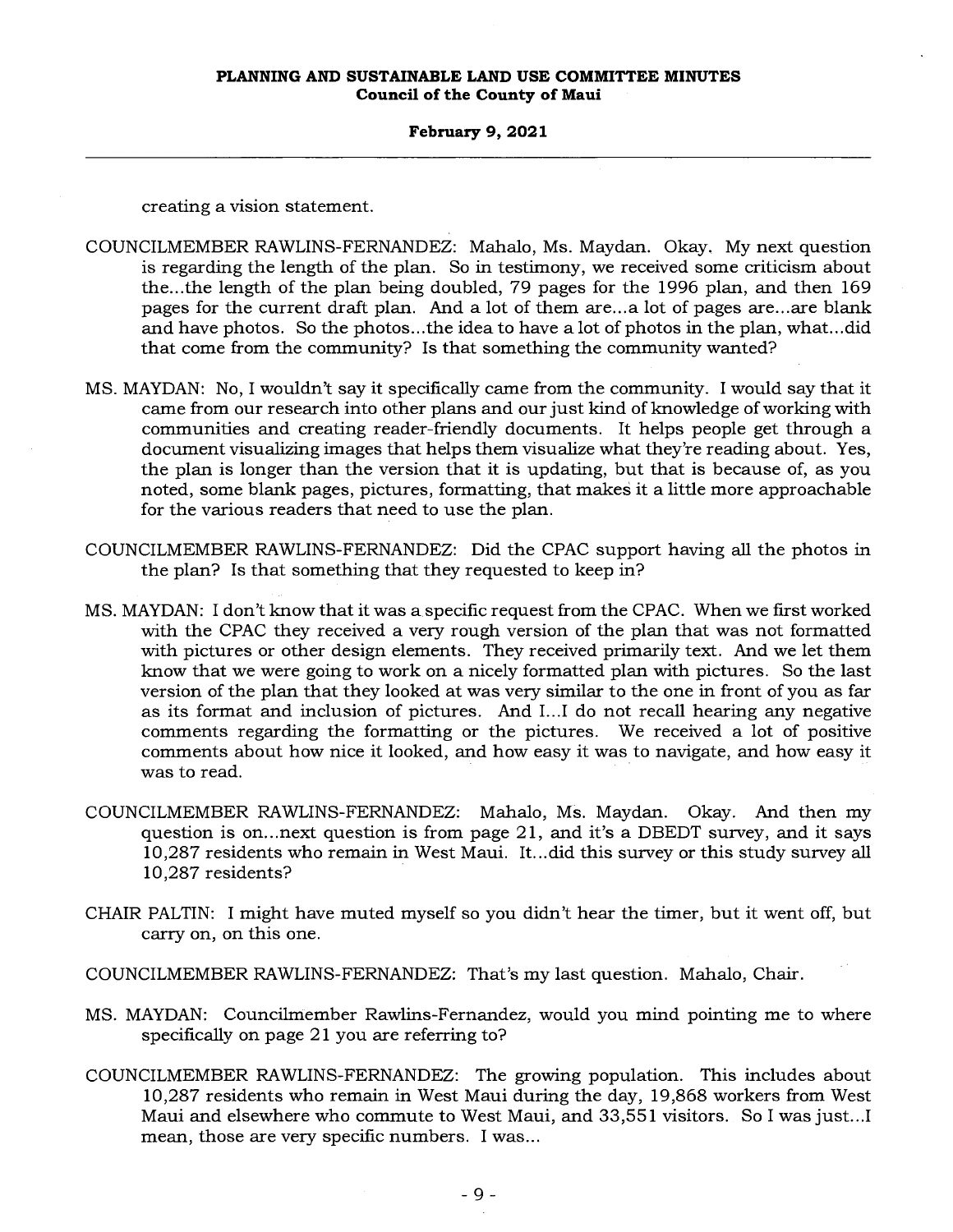### **February 9, 2021**

MS. MAYDAN: Mahalo...

COUNCILMEMBER RAWLINS-FERNANDEZ: Yeah.

MS. MAYDAN: Mahalo for that clarification. Yes, that came from...as you see in the note there, that's from Esri data. That's a data source that we use quite a bit for our planning documents. And yes, you're absolutely correct, that is quite specific, and it's from that Esri source.

COUNCILMEMBER RAWLINS-FERNANDEZ: And the accuracy of that?

MS. MAYDAN: That's a wonderful question, and I'm not certain how to respond to that. I could ask our GIS folks what...you know, with a margin of error what the accuracy is. I...I do not have an answer right now.

COUNCILMEMBER RAWLINS-FERNANDEZ: Mahalo, Ms. Maydan. Mahalo, Chair.

CHAIR PALTIN: Thank you. And then we have Member Shane Sinenci. Let me start the timer.

COUNCILMEMBER SINENCI: Mahalo, Chair.

CHAIR PALTIN: And you're good to go.

- COUNCILMEMBER SINENCI: Thank you. I guess my questions had stemmed from some of the testimony that was given on the February 4th meeting. We had testimony from ILWU and the Ka'anapali Land Company about their batch...concrete batching. And so I guess my question was, I mean, once these do...is there an industrial area specific for concrete batch plants once these...the...it looks like the SUP and the...expires.
- MS. MCLEAN: I'll go ahead and take this question. There are actually two concrete batching facilities in West Maui. Our letter to the Council only mentioned one, but there are actually two. Both of them have County conditional use permits, and that's needed because the zoning of those properties doesn't allow the use as an outright permitted use or as a special use. So those conditional permits are approved by the Council. And then they also need a State special permit because they're located in the State Agricultural District. So for those properties to not need permits, they would need a State land use district boundary amendment and a Change in Zoning if the community plan designation is...is changed to Industrial. And typically, facilities like this are given long permit durations. And it...it...and whatever you designate those properties in the community plan, you can designate them Agriculture, you can designate them Industrial. Those permits would remain valid and could be extended unless the Council passes a specific ordinance relating to the conditional permits. And in terms of designating those sites Industrial in the community plan, it...really, if you believe that that is the most appropriate designation for those properties, let's say someday that operation ceases, if industrial use is the best use of that property, then that's what the Council should do.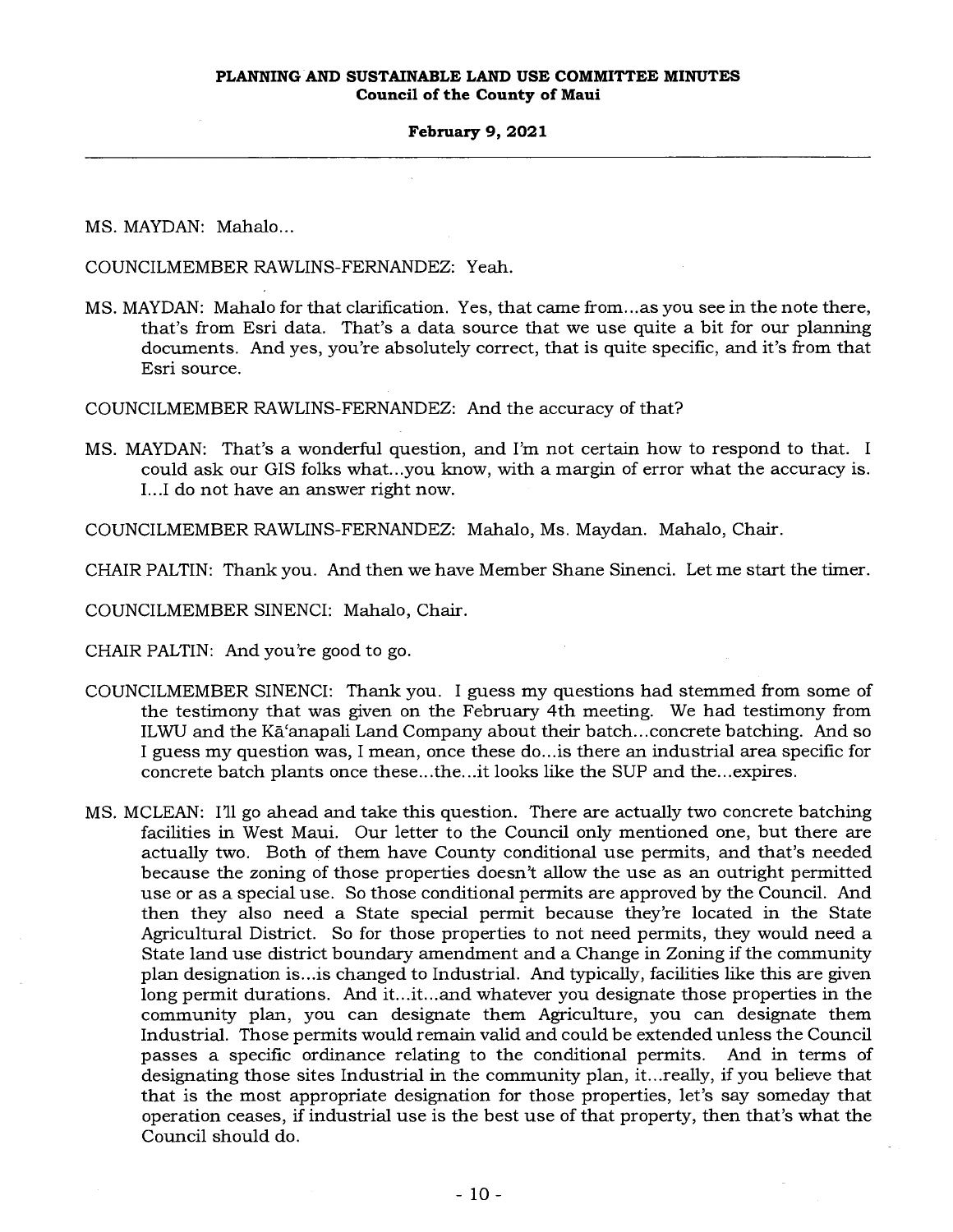#### **February 9, 2021**

COUNCILMEMBER SINENCI: Right. Because Director, it looks like the...the plan just has it all pink for housing, and they don't have the...the Industrial on it. Okay. My second --

MS. MCLEAN: Correct.

COUNCILMEMBER SINENCI: -- question was...thank you, Director. My second question was we had...we received testimony from Kapalua Estate seeking Rural Residential designation from Agriculture. And...and the...it looks like the Planning Commission designated...zoned it both Ag and Rural Residential; is that correct?

MS. MCLEAN: It looks like Jen is coming on, so Jen can respond to that.

COUNCILMEMBER SINENCI: Okay, thank you.

MS. MAYDAN: Mahalo, Member Sinenci, for your question. And if...if Director has anything to add, she can. Yeah, so the Planning Commission looked at the Plantation Estate subdivision and made a change from Ag to Rural Residential, and since then, members from Honolua Ridge and Plantation Estates have come forward and voiced that they feel that the whole area, the Plantation Estates plus the Honolua Ridge, should be designated Rural Residential rather than part of it Ag, part of it Rural Residential. So through the process with the Maui Planning Commission, it was always Plantation Estates that was referenced, so that's why the change is made in the draft plan as you have it before you having that part, the Plantation Estates Rural Residential and the Honolua Ridge as Ag. But it is...of course that's your Committee, any changes that you may make.

COUNCILMEMBER SINENCI: Okay, thank you. Thank you, Chair.

CHAIR PALTIN: Thank you, Member...

COUNCILMEMBER SINENCI: That's all the questions. Yeah.

CHAIR PALTIN: Thank you, Member Sinenci. Member Sugimura, you ready? Three minutes, and go.

COUNCILMEMBER SUGIMURA: Oh, wait, Chair, before you start the clock --

CHAIR PALTIN: Oh.

COUNCILMEMBER SUGIMURA: -- were you going to --

CHAIR PALTIN: Sure.

COUNCILMEMBER SUGIMURA: -- submit the...the format that you wanted the amendments to be submitted? Your...your spreadsheet --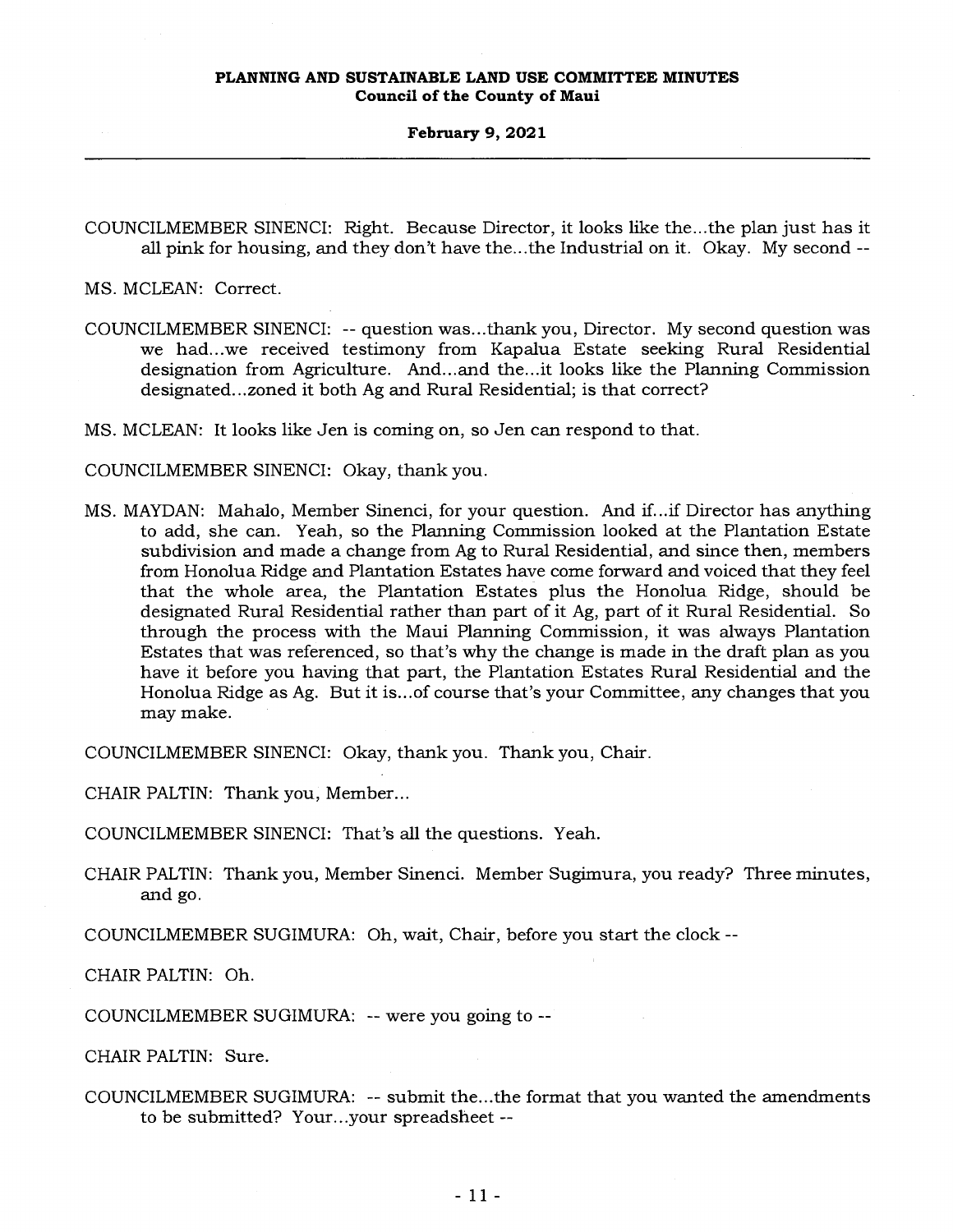CHAIR PALTIN: Yeah.

COUNCILMEMBER SUGIMURA: -- format or what...where are you on that?

CHAIR PALTIN: Our...our Committee Staff just sent out a memo, but we realized that it was a little bit late and so, you know, when...whenever in the future you can get the...the format.

COUNCILMEMBER SUGIMURA: Okay.

CHAIR PALTIN: That was thanks to your great idea.

- COUNCILMEMBER SUGIMURA: And your great idea. So thank you very much. So I have a question for the Department. The testimony...testimony that we had last week, we heard from Kamehameha Schools that they were not aware of this change of land use designation. So it made me...I want to ask this question is, were property owners notified of the new land use designations as described in the draft West Maui Community Plan?
- MS. MAYDAN: Mahalo, Member Sugimura, for your question. So we engaged large property owners and developers quite a bit through the process. So kicking off with our community engagement process prior to the CPAC, prior to drafting the plan, prior to community...prior to the more public community engagement, we had many meetings with large landowners and developers to understand the status of their lands, the status of their projects. We reached out a number of times to Kamehameha Schools, to no avail. We were not able to arrange a meeting with anyone or get a response from anyone. So as the woman noted at the February 4th meeting, perhaps we were not contacting the right person, but we were reaching out in any way we could, asking for contacts. So unfortunately no, we did not have contact with Kamehameha Schools, yet we tried a number of times. So through the process, we encourage all landowners to stay involved, sign up for our email list so that they would know when community engagement events were going on, so they would know that when CPAC meetings were going on, and as well as Planning Commission meetings.

## COUNCILMEMBER SUGIMURA: Thank you.

- MS. MAYDAN: But no, the Department is not required to notify every single landowner that receives a change in this process. It is a community-wide process that is open to the public that we do extensive engagement in reaching out to the community. And especially with a large landowner, and with us trying to reach out, we really...you know, it's unfortunate that they weren't involved with the process.
- COUNCILMEMBER SUGIMURA: So Jen, I think what they said was they kept in touch with what was going on, and then didn't realize that there was a change that was made. So they were...and...and she did say also that maybe they...you talked to the wrong person because of the large size of the organization. But...so you're saying that the Planning Department is not required to let anybody know when there's any change going on in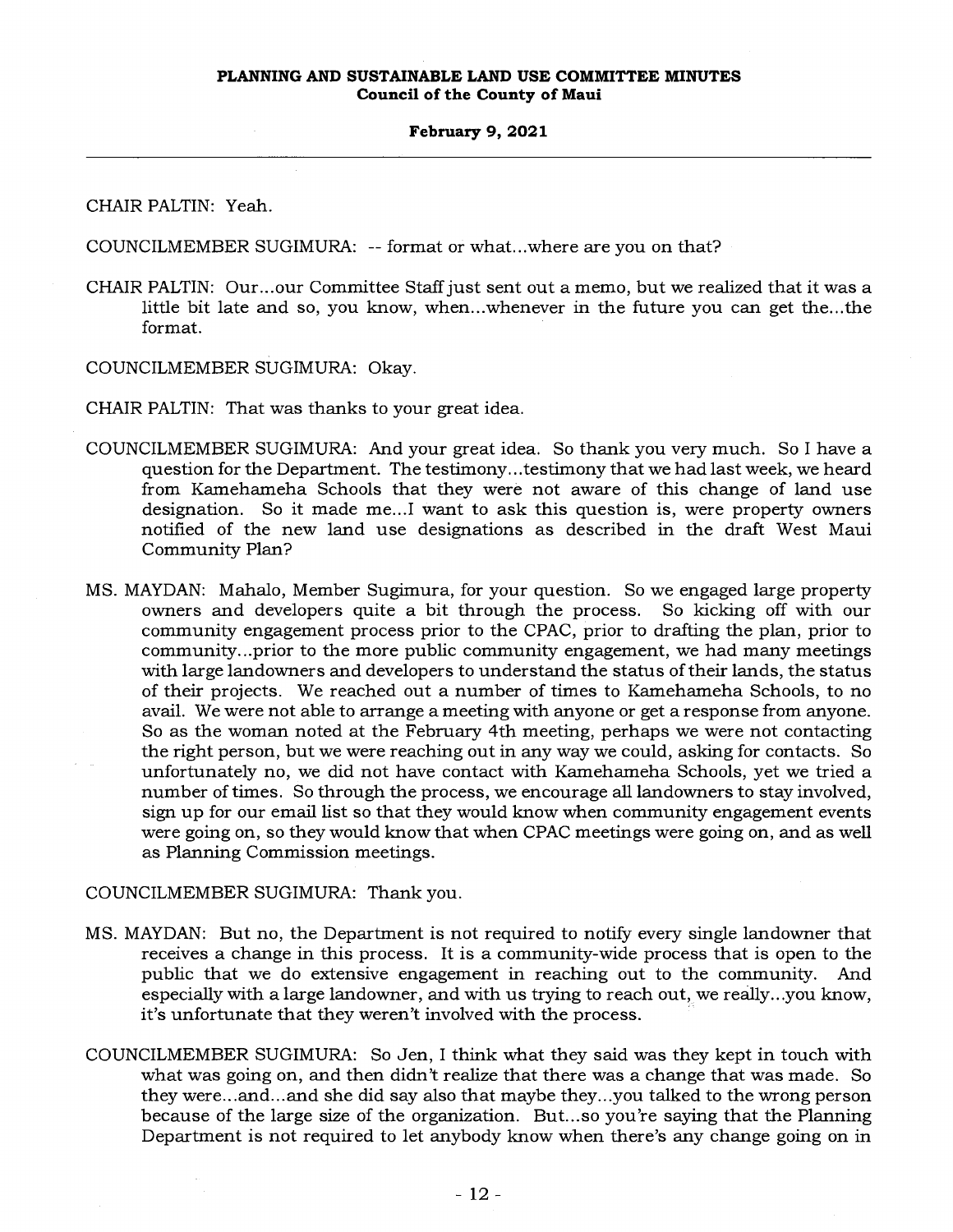land use designations for the community plan? It's up to the landowner?

MS. MAYDAN: Correct, yet we do extensive outreach, and we contact...we contacted all of the large landowners, but we never got a response from anyone from Kamehameha Schools.

COUNCILMEMBER SUGIMURA: So I wonder if I could request...and I know this is not another...it's another chapter, Chair, because it's a map, but a map showing the 1996 community . . . *(timer sounds). . .* plans to this proposed draft identifying all the changes. So all property owners can get an idea of what is being proposed for change, and maybe an overlay because we have such a good GIS Department. But I wonder if we could do that, Chair. Thank you.

CHAIR PALTIN: Okay. Yeah, we're working --

COUNCILMEMBER SUGIMURA: Yeah.

CHAIR PALTIN: -- on more requests for the...when we get to the map portion because it's...it's kind of difficult, so we're...we're ironing that out. But we're...we're working on some requests about what it is in 1996, what it changed to CPAC, what it changed to MPC, and bigger maps.

COUNCILMEMBER SUGIMURA: Yeah, yeah.

CHAIR PALTIN: And like...

COUNCILMEMBER SUGIMURA: So you can read it. Thank you.

- CHAIR PALTIN: Okay. And so that concludes our first round. Do Members feel a need for a second round? Vice-Chair King, sure. Let me get the clock ready. Okay, go ahead.
- VICE-CHAIR KING: This will probably be quick. But I...I just have a question for the Department on...in Section 4 on the Implementation and Monitoring. I see you've gone from just doing the ones and twos to now we have three measurements of urgency; medium, high, and low. And I just wonder if you could share with us how you arrived at those priority levels. Was it a community discussion, or did CPAC put them in, or did the Department put them in? It looks like Ms. Maydan.
- MS. MAYDAN: Mahalo...yeah, I'm happy to answer your question. Mahalo, Councilmember King. Yeah, as far as arriving at the actual low, medium, high for each of the actions in Section 4, that was a process that we did with the Community Plan Advisory Committee. We provided them some guidance of how to think of the high, medium, and low, but it was absolutely them identifying which actions were low, medium, and high. And through the Planning Commission process, I do not believe they changed any of those, they...they kept the CPAC's rankings of the actions.
- VICE-CHAIR KING: Okay. And then the...and then did they also do...because this is...another thing that's new is the description of the mid-term, ongoing...there's like five different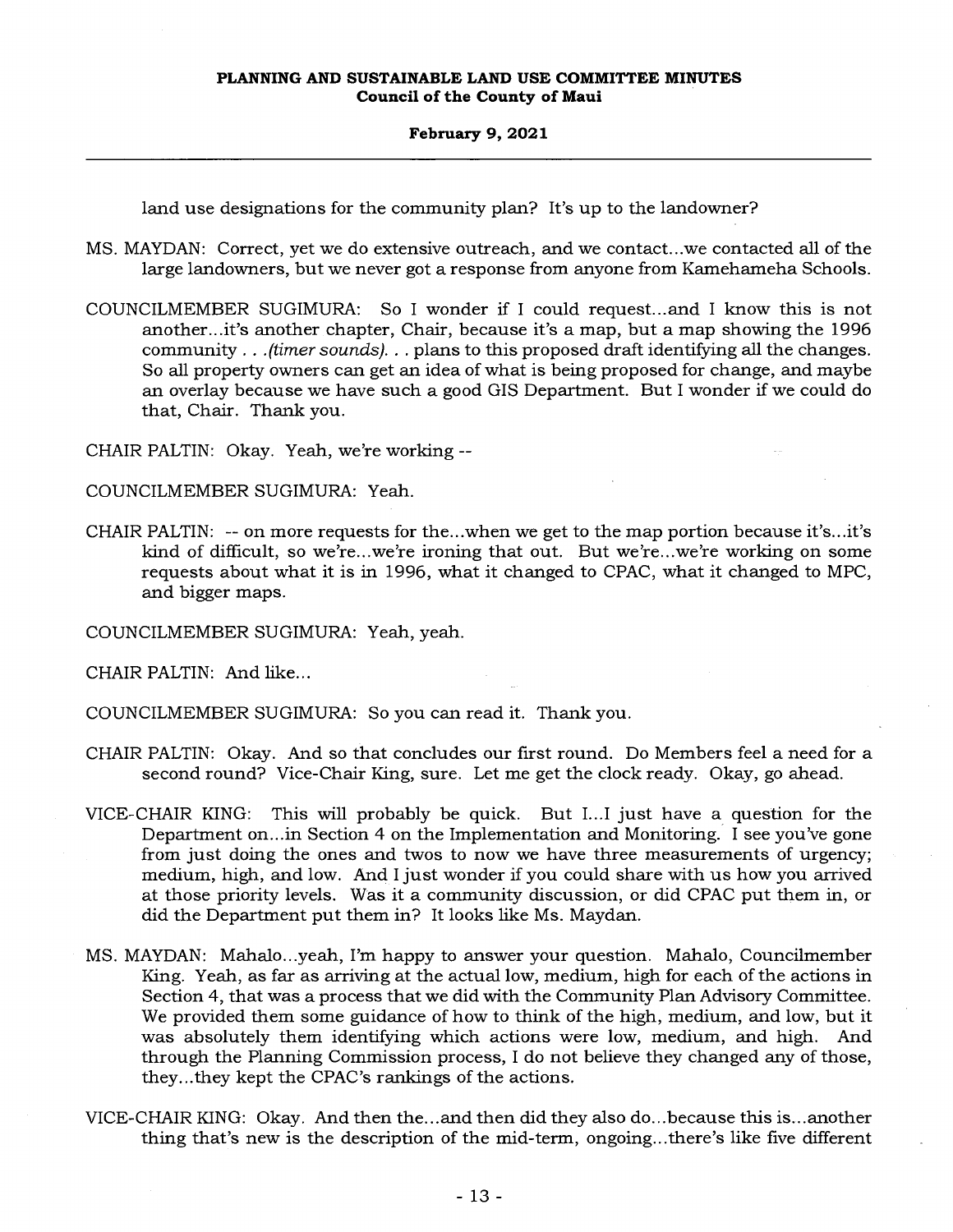### **February 9, 2021**

lengths. Those are sort of like urgencies but, you know, which is in the short term, which is in the long term. And then was that the same process through the CPAC?

- MS. MAYDAN: The timing we received from the agencies that are responsible for implementing the individual actions, the CPAC did provide some feedback on the timing, but the original draft of the timing for the...each of the actions came from the agencies that would be implementing them. But CPAC did review that and provide feedback.
- VICE-CHAIR KING: Okay. All right. That's good to know. Thank you so much. . . *.(timer sounds). . .* I'm really hoping we can move forward with the rest of the plans like this, and maybe even take another look at Moloka'i's plan to make the...the priorities more specific too. Thank you. Thank you, Chair.
- CHAIR PALTIN: Thank you, Member King. Just quickly going through, Gabe Johnson, would you like another two minutes?
- COUNCILMEMBER JOHNSON: Well, this is just a follow-up question to my first question for the Director in regards to a 201H project. I...my...I just was curious for clarification, is which...what do you prefer we do? Like is there a preference as far as legality of it? Like the 201H project says I'm going to be exempt for this zoning, does...is it smart for the County to say okay, well, then let's do this now and switch the zoning, or is there a preference involved?
- MS. MCLEAN: Well, part of the reason that the 201H and 2.97 processes are so desirable is because of the length of time that the regular Change in Zoning or Community Plan Amendment process can take. And so if you're presented with a project that you like, I would say go ahead and approve that project, and then the Council could initiate the permanent land use changes, or you could request the Department to do it. I would think that we...you know, amending the community plan we don't necessarily take lightly, but since the projects have been approved by the Council then, you know, we would feel comfortable processing those. I would...I would think that we'd also want to look at previously approved projects and see about redesignating them too. You know, if that...again if...if that's the direction that the Council wants us to go in, then we can...we can look at those.

COUNCILMEMBER JOHNSON: So is it fair to say it'd be a case by case?

MS. MCLEAN: It...that's really up to the Council with how you want to address it. You know, if there is a particular project that for whatever compelling reason you would like that to be permanently changed, or if you feel like, you know, overall this is...this is what should be done, we can use the fast...fast track process to approve them right away. But then we would like to see the follow up to have those designations permanently changed. . . . *(timer sounds). . .* We need to be careful that the conditions and restrictions that were put on the project are retained with that change, but that's not hard to do. We just need to be mindful of it.

COUNCILMEMBER JOHNSON: Thank you, Director. Mahalo, Chair. I have no more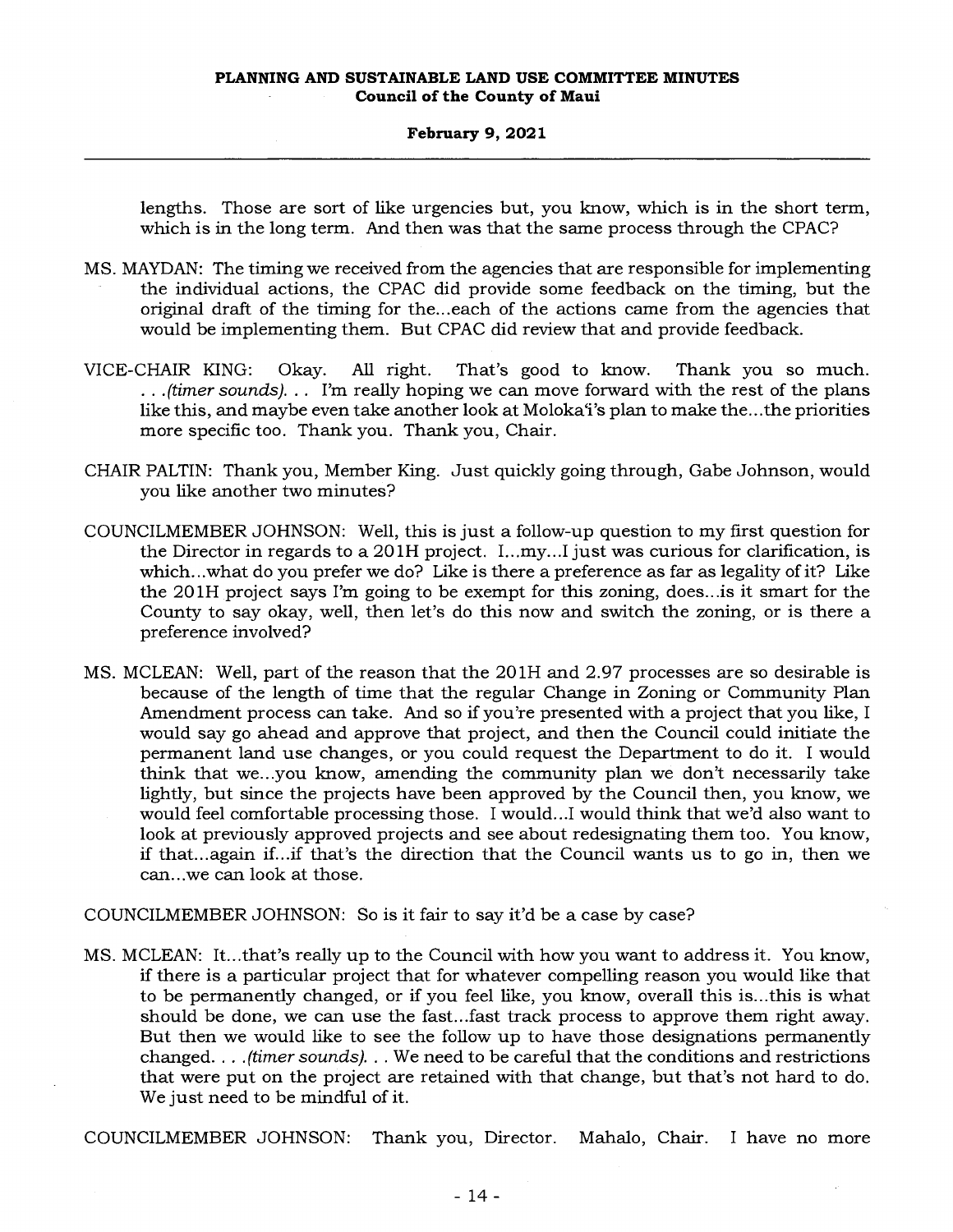questions.

CHAIR PALTIN: Thank you, Member Johnson. And I believe Member Lee said she already took her second chance. Member Molina, did you have a second round?

COUNCILMEMBER MOLINA: Yeah. Madam Chair, just for this round, are we just focusing like on Section 1, or can I bounce or advance to Section 2, questions related to that?

CHAIR PALTIN: Yeah, you can advance to Section 2. Sure.

COUNCILMEMBER MOLINA: Oh, okay. So you allow the flexibility.

CHAIR PALTIN: Let me restart time because we were --

COUNCILMEMBER MOLINA: Okay.

CHAIR PALTIN: -- talking for a little.

COUNCILMEMBER MOLINA: Okay.

CHAIR PALTIN: Okay, go ahead.

- COUNCILMEMBER MOLINA: Okay, thank you. On page 25 for the West Maui vision, there's nothing that, you know, recognizes the preservation of marine life, the reef system, and the protection and preservation of the coastal line. I mean, I like the vision but, you know, since climate change has become a big part of our...the daily news and concerns that we have here along with coastal sea level rise especially impacting West Maui, I know...I note that it does become a part of the document later on. So therefore, at that point, it seems like a reference to the preservation of marine life, reef system, and the protection and preservation of the coastal line to me should be part of that vision. Any reason why that...those aspects were left out? Because as we know, West Maui, whenever housing projects are brought up or injection wells, these topics are certainly part of the discussion. So just curious, can I ask why that might have been left out of the West Maui vision, those issues?
- MS. MAYDAN: Mahalo, Member Molina, for your question. So the vision statement was absolutely derived from the community. It was developed during a community visioning workshop, and then kind of confirmed by the CPAC with a few changes. And I will point out that the very last sentence does point to a healthy environment with resilient shorelines. The health of the water, the shorelines, was absolutely an important topic to the West Maui community. I don't think that...a vision is concise, you need to be able to really hold it in your mind, and it's hard to fit everything in for, you know, a...a vast community where so many things are important. So I don't think it was left out, I think it's just captured in...in very...in few words. But if...if there's members of the community that want to speak up to things that need to be changed or if...if you Members hear things, it's out there, but I . . *.(timer sounds). . .* just want to let you know that this vision statement was developed by the community. . . *.(timer sounds). . .*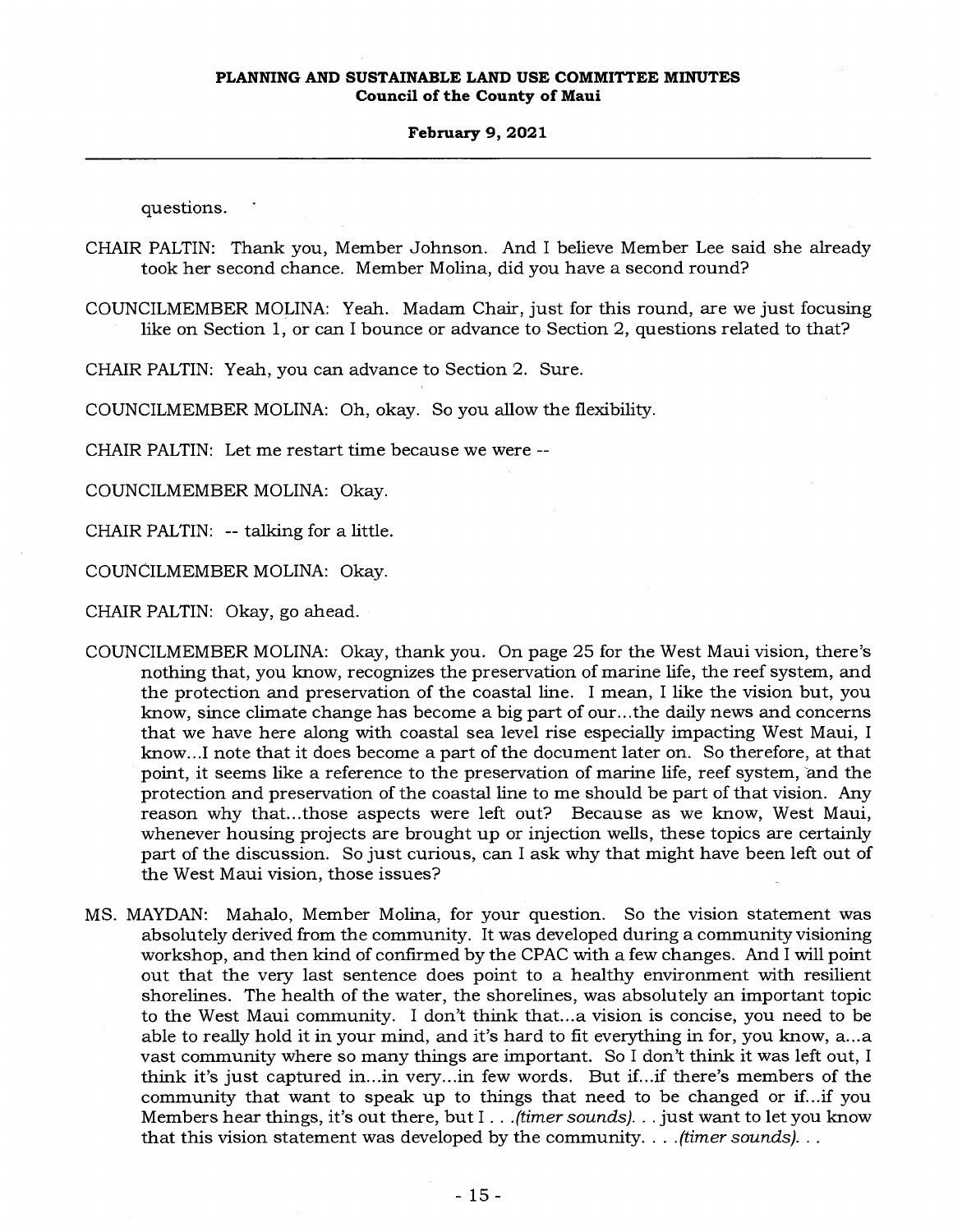### **February 9, 2021**

- COUNCILMEMBER MOLINA: Okay. Yeah, certainly can understand everybody trying to condense a whole concept into one or two words. So you know, I just kind of looked at that...you know, those items and it's been...these are talked about so much, especially as it relates to anything being proposed for West Maui. So I just thought, you know, it could be added. But that's okay, as long as, you know, you've given me some specifics about the vision plan. I'm...I'm...I'm good with it or again, if the Members want to add something else to it later on, so be it. But...but thank you for the response. Thank you, Madam Chair.
- CHAIR PALTIN: Thank you, Member Molina. Member Rawlins-Fernandez, anything on the second round?

COUNCILMEMBER RAWLINS-FERNANDEZ: No questions. Mahalo, Chair.

CHAIR PALTIN: Thank you. Member Sinenci, second round?

COUNCILMEMBER SINENCI: Not for me. Thank you, Chair.

CHAIR PALTIN: Thank you. Member Sugimura, any second-round questions?

- COUNCILMEMBER SUGIMURA: Yeah. Thank you. So Department, for presentations on February 4th, the Alaka' community group was mentioned, and that community group provided input for the West Maui Community Plan as gathered from this group. And can you describe who it is? Who's the Alaka'i community? For the members, how are they selected? You know, just information, I'm just curious.
- MS. MAYDAN: Yeah. So this came out of a desire...for...for a number of reasons, we created the West Maui Alaka`i. So our first...our first thought was we needed champions in the community in order to gain trust in the community. We needed to be able to reach out to community leaders that would help us get the word out just...one, that the community plan update process was going on, to encourage people to get involved in the process, to help us educate the community about the process, and then to also stay involved through the whole length of the process, you know, to today, to adoption, and beyond, to implementation of the community plan. So they were really a sounding board for us for engagement ideas, letting us know as...giving us feedback on engagement activities. They really helped us shape some of our workshops. They also helped us communicate with their community, you know, what sort of platforms or what sort of meetings did we need to go to, to really reach out to the community and engage as many people as possible. So it was a very diverse group of West Maui residents. Actually, not all were residents, but predominantly most were residents. Some had perhaps family ties or work ties and across the whole West Maui region. If...if the Committee likes, we can provide a list of names. And as far as how they were selected, it was basically by us talking to folks and saying, who are the leaders in your community. Councilmember Paltin was one of our Alaka'i before she was even...before she was a Councilmember. There were...Ekolu Lindsey was one of our...is one of our Alaka'i. And they helped us facilitate the vision workshops, and they helped us with a lot of our other workshops in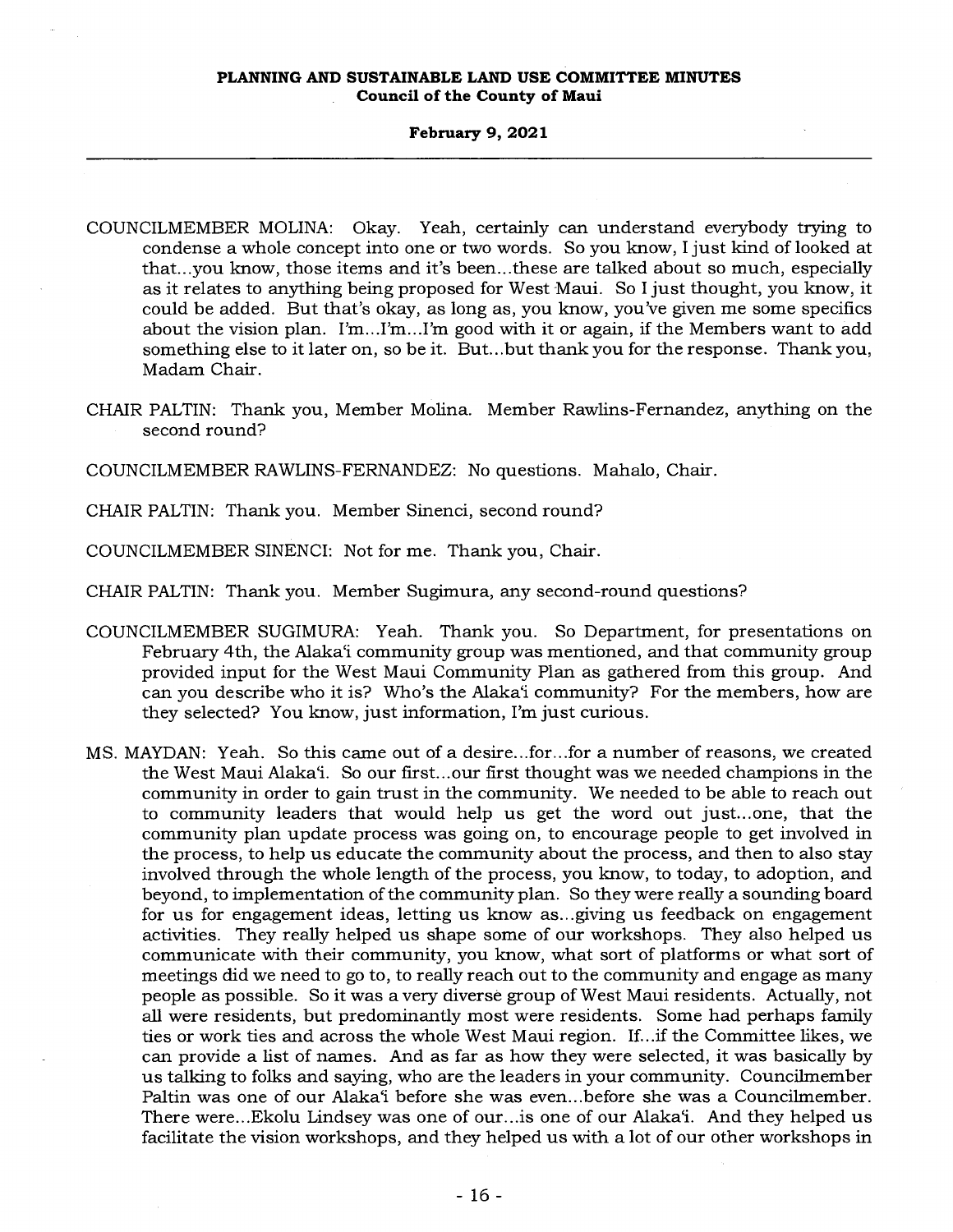West Maui. It...it's...it was a very useful process that we are going to continue forward. And as far as selection, I mean, it's not like the CPAC where it's dictated by Maui County Code, this was something that we just saw a need for. You know, we're...we're coming into a community, we're not from the community that we're going into generally, so it takes a lot to gain trust and get to know who the leaders are, and the Alaka'i really helped us do that.

- COUNCILMEMBER SUGIMURA: They didn't necessarily change any plans, they just made recommendations? They changed no maps or had any influence other than who you...who to talk to, I guess?
- MS. MAYDAN: Correct. Their role is much more helping us connect with their community than dictating the content of the plan. Their role is to make sure that whoever they represent in their community, maybe there's somebody from the environmental program, maybe there's somebody from, you know, Homeless Resource Center, maybe they're kanaka. But they're helping us reach the various facets in the community. And they're kind of bringing people along and saying hey, this important, this is your community, you need to get involved, get engaged with these Planning Department folks. They're...they're helping us bridge that gap where some people are saying, I don't want to get involved, or I...I don't trust them. So their role is much more shepherding the plan through the process to helping...encouraging people to stay engaged and provide testimony at Council and Planning Commission. Their role is far less as far as the details of the plan.
- COUNCILMEMBER SUGIMURA: Thank you. So could you provide...Chair, could we ask for a list of who the members are for the Alaka'i, and what their role was? Did you have minutes or...or was it a casual group?

CHAIR PALTIN: Sure. Staff, can you prepare a transmittal requesting --

COUNCILMEMBER SUGIMURA: Thank you.

CHAIR PALTIN: -- the list?

COUNCILMEMBER SUGIMURA: Thank you.

MS. LILLIS: Chair, this is Ana at OCS. Yes, we've taken note of the request.

COUNCILMEMBER SUGIMURA: Thank you.

CHAIR PALTIN: Thank you. And I would just share my recollection of that group, it wasn't really hand selected, it was just the people that kept showing up. You know, and it was prior to the CPAC getting sat, so it was like, you know, away to get the word out about it. You know, I know some of the testifiers or some even people were making the comment that the CPAC didn't know who those people were, or maybe they weren't community. But if you recall, it was real slim pickings of who to choose for the CPAC. And it wasn't because people didn't know what was going on, it was because of...a little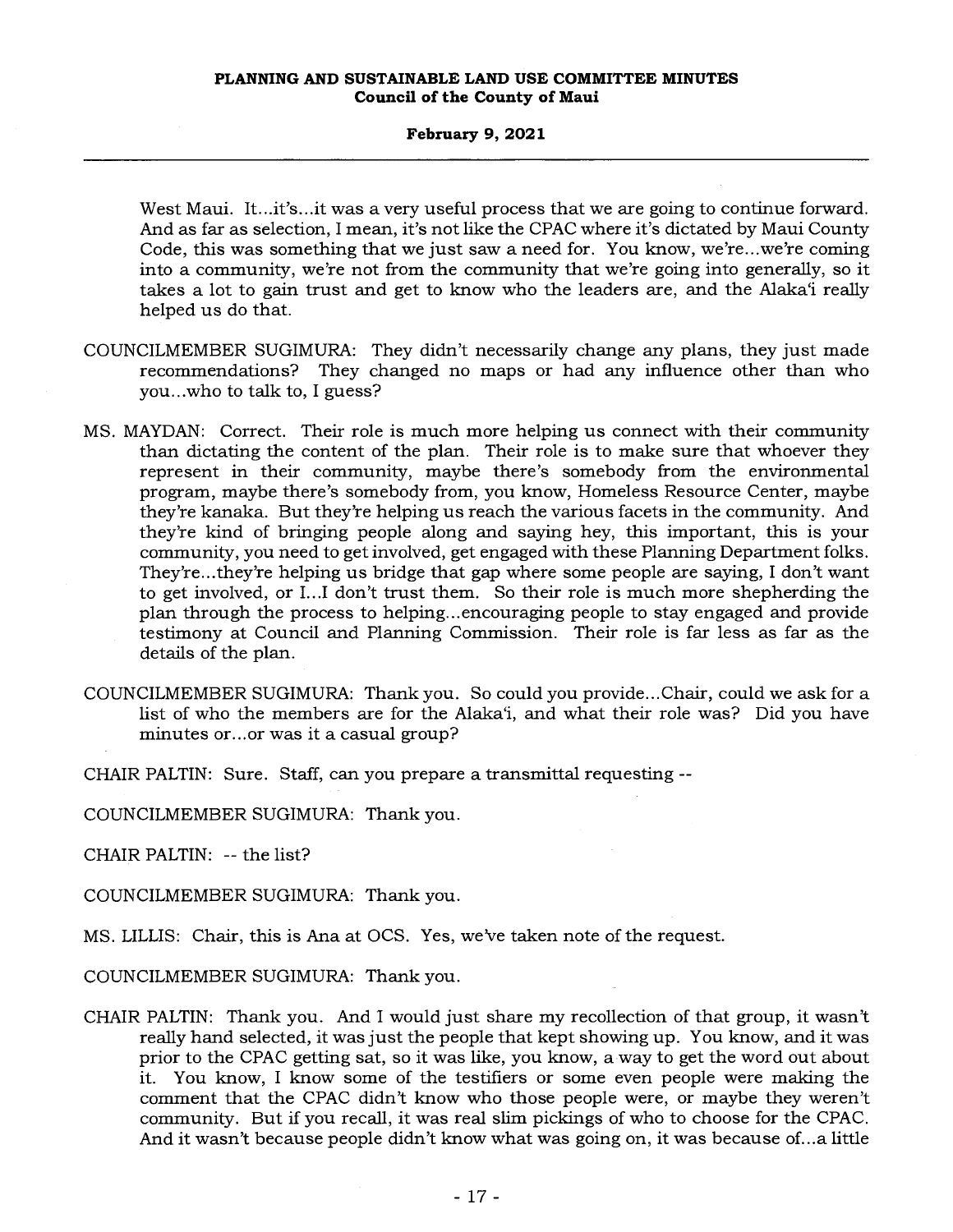### **February 9, 2021**

bit of...of the distrust that Ms. Maydan was talking about. And I think also the fear at previous plans being picked apart or not listened to by, you know, CPAC being the lowest level and then getting revised by the Planning Commission, then getting maybe rewritten by the Council. So there was that kind of distrust going on. And I think, you know, that was...that was a little bit of the factor. It looks like Ms. Eaton wants to comment. But before that, I'd like to welcome Councilmember Tasha Kama to our Committee. Aloha 'auinala.

COUNCILMEMBER KAMA: Aloha 'auinala, Chair. Sorry I'm late, I had some other things to take care of. Thank you.

CHAIR PALTIN: No problem. Ms. Eaton, I'm sorry for the interruption. Go ahead.

- MS. EATON: No problem. I just want to add that the Alaka'i, this was something that happened...I...I...whatever...it is something that happened in a small town in Western Pennsylvania that basically was going into hard times, and the town was in bankruptcy. It was in a bad, bad situation with a rich 280-year-long history. And the way they decided to deal with it is the town leaders came together, very, very bipolar, if you will, political persuasions, but it meant so much to them to create a cohesiveness in their town and to sort of bridge generational gap and all of this, that they decided to come together, very different political persuasions. And every Friday morning they met at the councilmember's kitchen table and had coffee and Danish, and they talked through the situation. So I was so blown away by this, that they were able to bridge the gap with their political differences, their age, you know, all of that kind of stuff. And so the Alaka'i...which by the way, wasn't even called the Alaka'i, we were referred to them, as Jen said, as champions. It was Ekolu Lindsey that coined the term Alaka''. The great thing about that group is we also had business leaders. We had Joe Pluta, we had Dylan Payne, we had Lawrence Carnicelli. I mean, and that's what was so cool is in these meetings, these guys listened to one other. You know they didn't agree with one another, but they listened to one another, they came up with solutions, and in many ways, like Jen said, they helped us forge a different way of approaching, for example, how to develop the vision. They facilitated the entire meeting. And so to me, there was a lot of power in that. There was a lot of power in the way you could take a diverse group of people to work together, to create the core, the heart, the soul, the whatever of this plan. So and then yeah, like, you know, Tamara...I mean, like people saw, some members chose to take it further and join CPAC. Some members, like Ekolu, continue to testify. And then finally, they reached out...they reached out to their family, to their friends, to their neighborhoods to say, you need to get involved. So they kind of took it step...a step further than social media, than the newspaper, than the radio, than everything else we were doing. So that...and...and I...I think it's important, and I really appreciate that you've asked. I think that's great because we are using this in South Maui, and it's just something that kind of connects us on a deeper level, we hope, to the community. So thank you.
- CHAIR PALTIN: And Member Kama, we just were going because I had asked Members to hold their questions. So we had done a couple rounds of questions. So I wanted to give you an opportunity. We each had up to five minutes in two rounds, three and two, but if at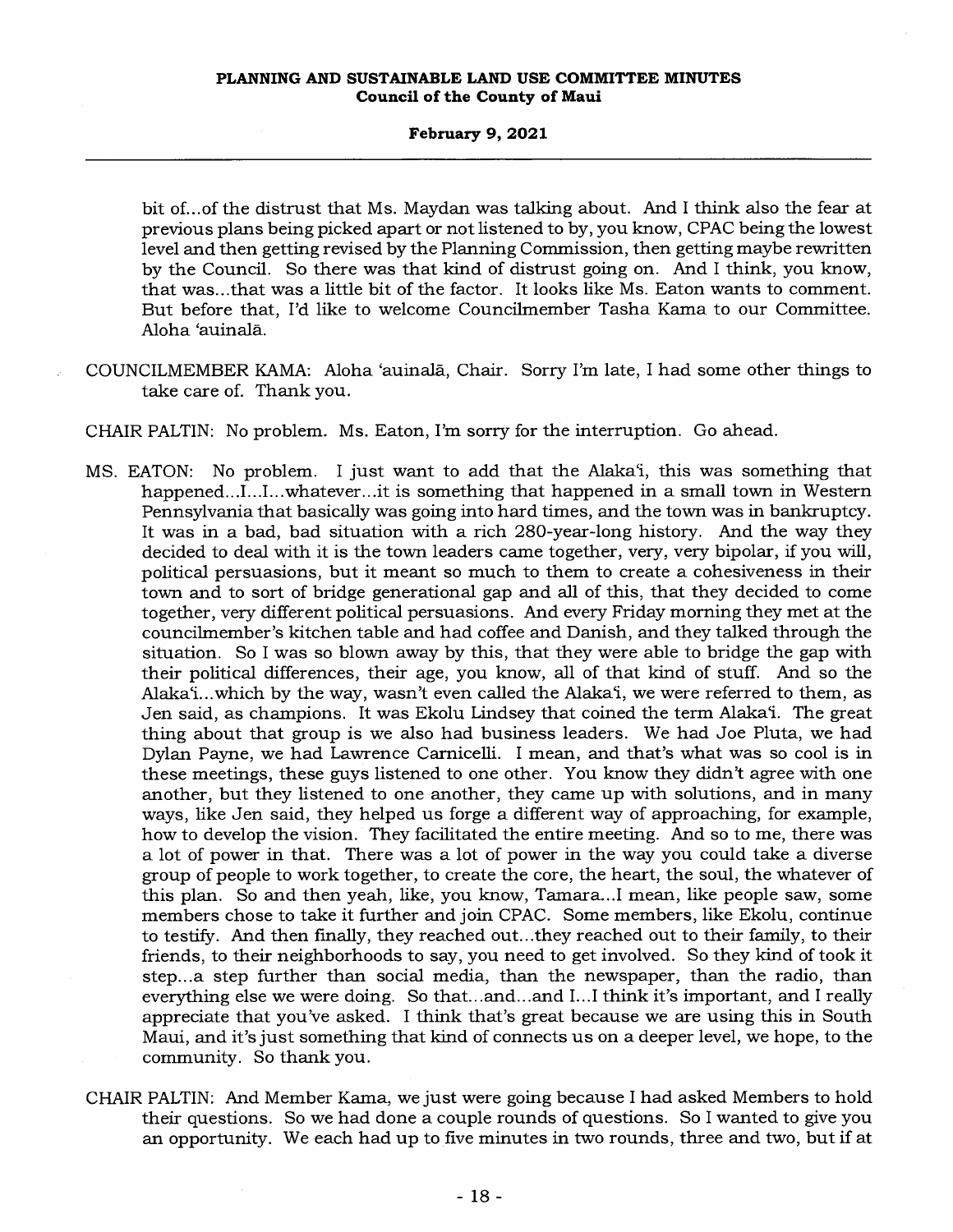this time you'd like to ask any questions of the Planning Department, I'll...I'll give you five minutes, and you can have your opportunity.

- COUNCILMEMBER KAMA: Thank you, Chair. Right now I don't have any questions for the Planning Department. Thank you, Chair.
- CHAIR PALTIN: Sure thing. I did have one thing that I...I might like the Planning Department to clarify. There were some testimony about bullying during the process, and, you know, my staff or myself attended all the live meetings, and then we watched all the virtual meetings. And you know, I saw like whether you had six or eight of your staff there, everybody had a role in facilitating the meeting, whether it was sound, whether it was GIS. You...like sitting next to the chair and helping Mrs. Maydan. And you know, so everybody had a role in the building. And I also saw sometimes outside of the building, people having words with each other that could have possibly been interpreted as bullying, but it was mostly outside of the building, and...and from what I saw it never rose to the level of violence. And so I mean, how do you as the Planning Department think the role is in that? Like, I mean, even if the police were called, people can't be arrested for having harsh words at each other. You're running the meeting on the inside, so you're not really focusing on what goes on outside. And like Ms. Eaton said, community planning can get messy. So I was wondering if...if you wanted to say anything about those folks that may have spoke about bullying and...and your perspective.
- MS. MAYDAN: Mahalo, Chair, for your question. Wow, big question. So yeah, absolutely, you know, at...we were very engaged in the CPAC meetings that were going on inside. If something happened outside of a meeting that was bullying or a fight, I'm sad to hear if that did happen. I am not aware of anything. Of course the topics in the community plan are personal, are...you know, it...it touches people deeply, and there's division within communities. I mean, you all know that. On many issues, there's division and people are passionate. As far as the process that we have control over and facilitating the CPAC process, they run their meetings via Robert's Rules of Order. They elect a chair and a vice-chair, and they hear from all of their members. I...I believe that our CPAC Chair, Kai Nishiki, did a great job of keeping order in the meetings and encouraging participation of all of the members. Attendance varied at meetings. You had some members that attended all...most if not all meetings, you had some members that did not have as shining attendance. But order in the meetings, I believe, was kept quite well. And as far as public involvement in the meetings, we had a lot of testimony at the CPAC meetings. We would have a sign-up list, lots of testimony from a lot of diverse backgrounds. And each member, just as...as you do, we were...they were given time limits, the members asked questions. I saw a lot of courtesy that went on among the members...the members to the public. I'm sad to hear if there was bullying going on, but I believe that the CPAC process was fair and orderly.
- CHAIR PALTIN: Thank you. That concludes, I...I believe, our questions for the Department. Thank you so much. Members wishing to speak during today's meeting should say my name and raise their hand and ask to be recognized so I may call on you. The West...the one item on the agenda is the West Maui Community Plan, and I'm scheduling this now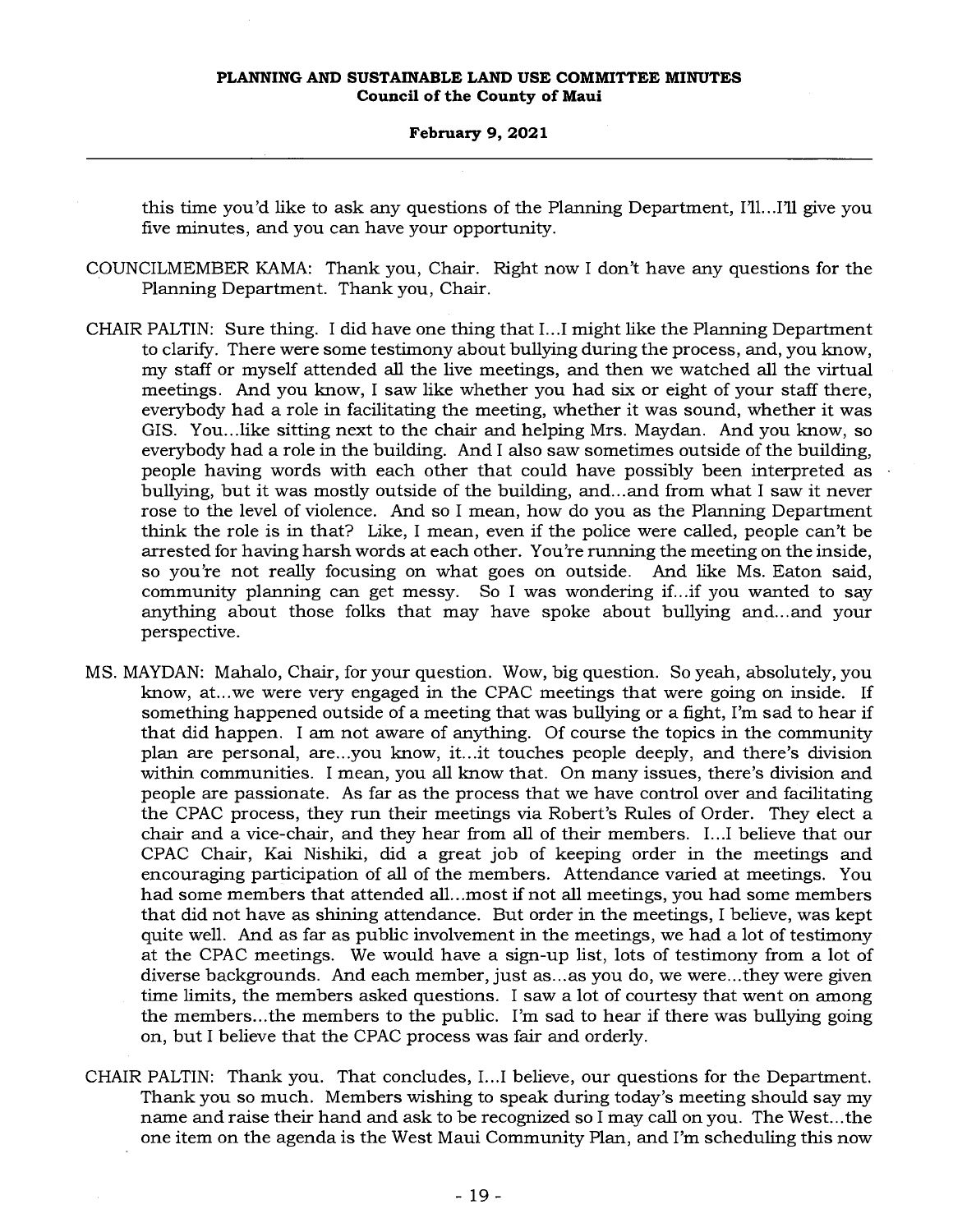### **February 9, 2021**

so that it would be, you know, right when...when it passed, it's recent, relevant. And so my plan is...originally, I said, let's go through 1 consistent, 2 consistent, 4 consistent, and come back to 1 revised, 2 revised, 4 revised, but I kind of feel like it would be better to just get 1 out of the way, 2 out of the way, 4 out of the way. And I have...there...a memo was sent to the Members of a template. You can use it. I think it will be logical and easy, but if you have your things in a different format, I'm not going to like reject it or anything, you know, I just thought it would be easy. Before we dive in deep, I just wanted folks to take a look at their names and ensure that's how they wanted them to appear. There was...you know, Member King usually puts Kelly Takaya King. I'm not sure if she wants it like that. And Chair Lee usually puts Alice L. Lee. I'm not sure if she wants it like that. But please let us know how you would like your name to appear. And so the format that I've been told is we can make a motion to pass the community plan on first reading, and then go through and amend section by section. And it's not my intention to return to any section unless we have new information that we didn't have, or things have radically changed. Because I don't want us to get into like controversial things and then, you know, go back to it. You know, we know we may not agree on something; however, we got to take a vote and move on. But if there's new information or changes, like, in real time, we can go back to address it at the end of the process, if that's all right with the Members. And so what I've received, I have Section 1, 2, and 4 amendments. I received from Councilmember Keani Rawlins-Fernandez amendments for Section 1, and we can go through these as it...as the time comes, and if other Members had things in their head or they want to tweak it, then...then we can go through. So any questions on process so far? No questions? Member Rawlins-Fernandez, and then Member Lee.

- COUNCILMEMBER RAWLINS-FERNANDEZ: Mahalo, Chair. So I...I know you did process for today's meeting. Will you explain your process for...or your plan for taking up the entire West Maui Community Plan and what that schedule would look like?
- CHAIR PALTIN: Well, I...I've gotten as far as 1, 2, and 4. I'm still working with the Planning Department on getting us more information for 3 and 5. So from what it looks like as how we've gone through 1, 2, and 4, and I know it's hard for folks to shield their eyes from the maps because they're so exciting and...and, you know, everyone wants to talk about maps. I think that we will need maybe 12 to 15-hour meeting to get through just the testimony on maps, you know, or like a full day. So you know, I'd love to finish this before budget, but I'm going to reassess at the end of the month, the...the reality on how far we get with 1, 2, and 4, and that...working with Planning on all the additional information that we'd like for 3 and 5. And so a lot of it depends. I mean, it's my dream to get through the whole thing before budget, but if it turns out to be a miracle that's not attainable then, you know, at least I know we put in our best effort.
- COUNCILMEMBER RAWLINS-FERNANDEZ: Hello, Chair. I just...so I...I know your...your...your dream would...would be to pass it before budget. And I'm wondering if perhaps we, you know, could have that conversation as a Council on like how would we be able to make that dream happen without killing ourselves before we kill ourselves at budget. Because I...I hear you, and I hear your community, and I...you know, I want to support that happening, but I also want to be mindful of...of everyone's energy level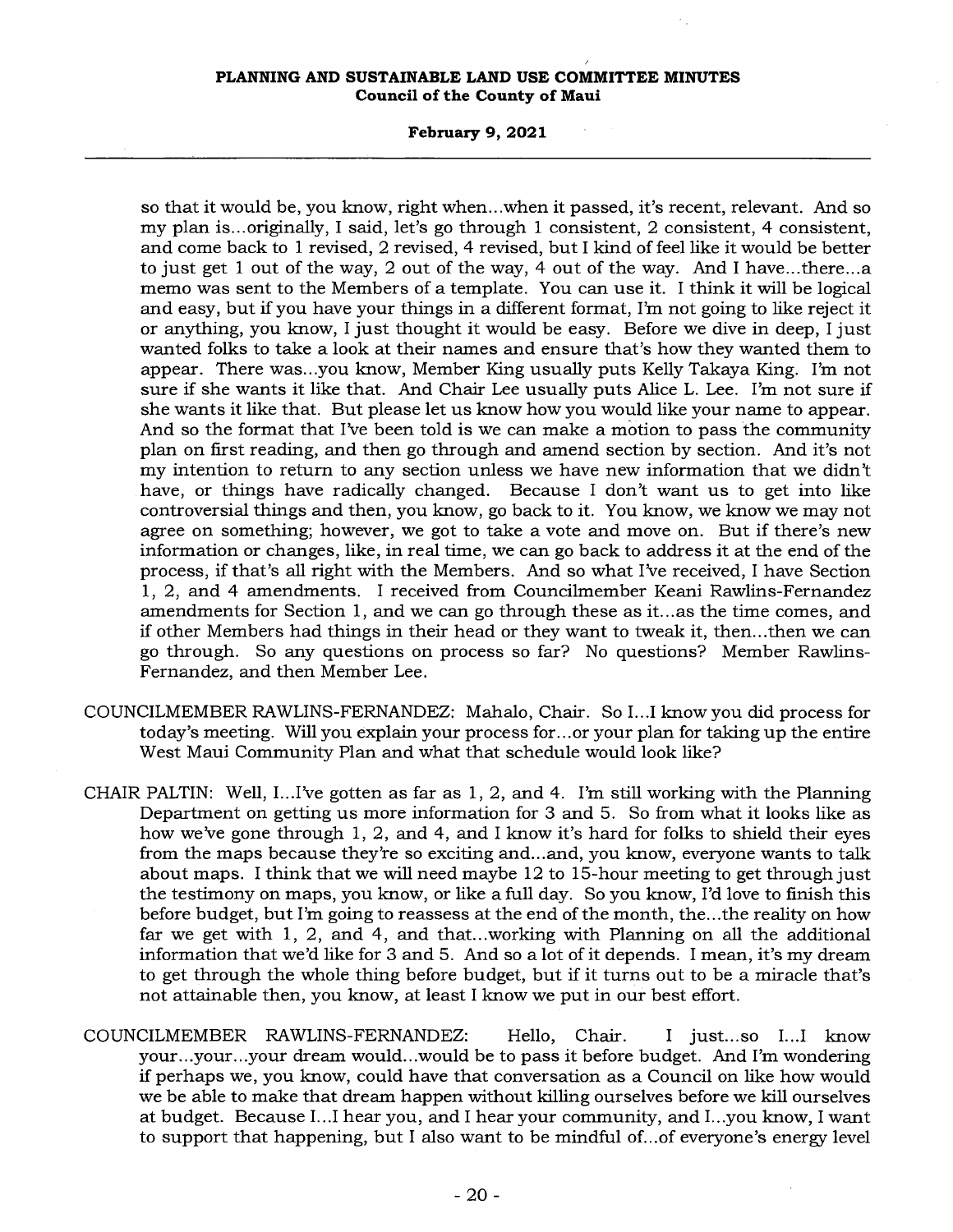and time. So if...if you have a proposed schedule that I can write down, and maybe if all the Councilmembers are willing to not schedule meetings on off week so that this week isn't another committee week followed by a real committee week followed by another committee week, you know. And then that way it's...it...it will...it would be more sustainable, and we could try our best to take it up without killing everyone.

- CHAIR PALTIN: So at this point, some of it isn't all in our hands because of the depth of information that we need back from the Planning Department. Mr. Fukunaga made some good suggestions, and I think Member Sugimura highlighted them. So I do have some debriefing with Planning, and I think by our next PSLU meeting, we'll have a much better idea of where we stand on it. I mean, at the very least, my goal is to get through 1, 2, and 4 before budget, at the very least. And I think that will be helpful too because, you know, it's the policies and the action items more so than the maps, I believe, that will influence, you know, West Maui's kind of priorities in terms of budget. So I...I would feel very comfortable if we could get through 1, 2, and 4, and also knowing that we need a lot more dialogue between me as Chair and the Planning Department on things that will help us for 3 and 5. So I mean, you got your goals and aspirations, and you got maybe your reality, you know. And so 1, 2, and 4 is...I think is...is more realistic. You know, I'm...I'm still open to miracles, but at the very least, I'd love to try and finish  $1, 2$ , and 4.
- COUNCILMEMBER RAWLINS-FERNANDEZ: Mahalo, Chair. And perhaps, you know, you have your Committee day shared with Pro Temp Kama, and maybe before we go into budget, if it would possible for you to swap your committee times. And then that way what happened last week, you know, we wouldn't need to make those kinds of adjustments in order to, you know, get through all of public testimony. So that was just an idea for consideration for everyone. Mahalo, Chair.
- CHAIR PALTIN: Yeah. [1]...[1] reach out to Member Kama offline and see what...what we want to try and figure out. Chair Lee?
- COUNCILMEMBER LEE: Thank you, Madam Chair. Yeah, it's going to be hard to predict giving up other committee work, you know, on the off weeks because who knows what's going to come up, so it's hard to commit to something like that. But what I was thinking of is so like a person like me would not particularly spend a lot of time on the vision statement or goals and aspirations because that's...to me, that's from the community and that's for that community, you know. So you know, who are we to argue that they don't have that vision or they don't, you know, have that goal? But for me, it makes a big difference to- see what changes we are going to be creating with our votes on actual land changes. And if we had some kind of matrix to show, okay, this is the current status, this is Ag, or this is Light Industrial, whatever, and CPAC wanted it to go to this land use, and the Department wanted that, and Planning Commission wanted that. So what I...now everything's in context, yeah? There's a reference point. Right now, it's more of like a story. The whole book is like a story, which is nice, you know, but I mean, who can memorize all of that? I mean, you know, it's easier to have a sheet, a matrix in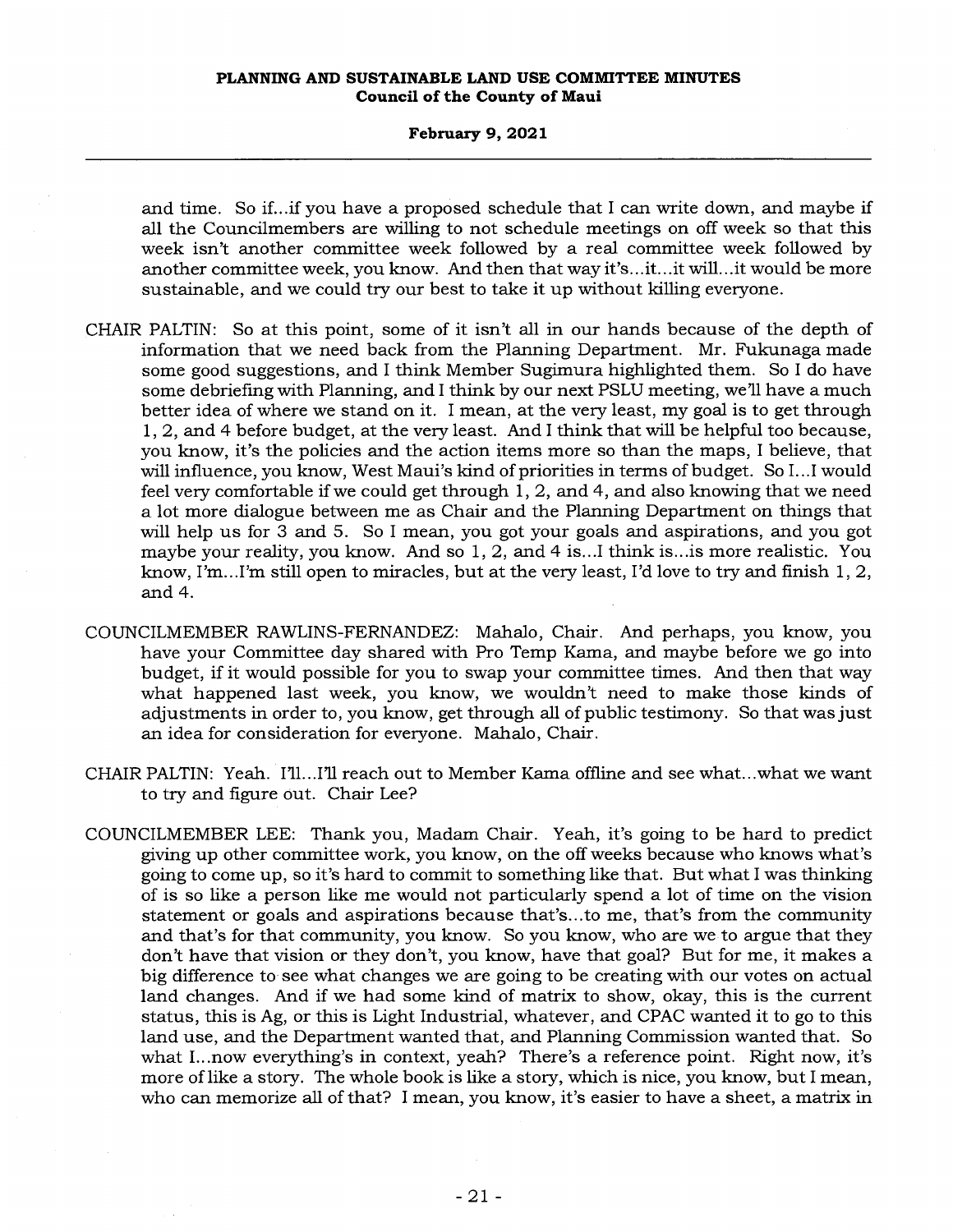front of you that shows everything that's going to be changed and how we're going to affect people's lives, yeah. That's the most important thing to me. Thanks. So --

CHAIR PALTIN: Yeah. And...

COUNCILMEMBER LEE: -- that's what I just wanted to say.

- CHAIR PALTIN: Thank you. And...and we're working with the Planning Department to try and get all of you that...that type of information. I think, you know, they see it and they know it and they forget that we're...like, we don't know it or we don't see it, you know. So I...I did speak briefly with them, and I know that they were taking notes during testimony, and they have plans, and...and I do need to debrief, so we'll be working on that to get the Members the information that they need to make informed decisions. Okay. And so I have learned from our OCS Staff that it's okay to make a motion, like, I'll entertain a motion to pass the community plan, and then take up the amendment section by section. And then just kind of leave it on the table, adjourn or recess the meeting. And even if we come back say after budget, we just restate the motion, and...and they say that's okay by the rules. So I just wanted to let you folks know that because I didn't know that until they told me that, so I figured maybe not anyone knows that. Yes, Chair...or, Vice-Chair King?
- VICE-CHAIR KING: Mahalo, Chair. So I...I agree with Chair Lee that, you know, the...the parts that the community worked on together, like the vision and the priorities, that those are their priorities, those...that's their vision. So my...my...I'm interested in, you know, the changes we're going to make to land use designation descriptions, and I'm also interested in whatever portions of this plan are going to try to be replicated in every other plan. So you know, thinking ahead, are these...you know, if the idea is to have the appendices be the same for every plan, then we have to think about it in terms of what...will all the other communities want the same designations. So that's kind of where I'm coming from. But I...you know, I'm happy to just start into it and go ahead. I only have today until 5:00 because I have another meeting at 5:00, so I'm just...I'm ready to go. Thank you.
- CHAIR PALTIN: All right, let's get going then in that case. The Chair will entertain a motion to recommend passage of the proposed bill entitled, "A BILL FOR AN ORDINANCE AMENDING SECTION 2.80B.070, MAUI COUNTY CODE, TO ADOPT THE UPDATED WEST MAUI COMMUNITY PLAN," on first reading; attaching the Draft West Maui Community Plan in Paragraph 2(b) as Exhibit 1; and filing of County Communication 27-70 *[sic].*

VICE-CHAIR KING: So moved.

COUNCILMEMBER KAMA: Second.

CHAIR PALTIN: It's been moved by Vice-Chair King and seconded by Councilmember Kama to pass on first reading all that stuff that I just said. And at this time, I'll entertain a motion to amend the Acknowledgments page if any changes are desired. Please check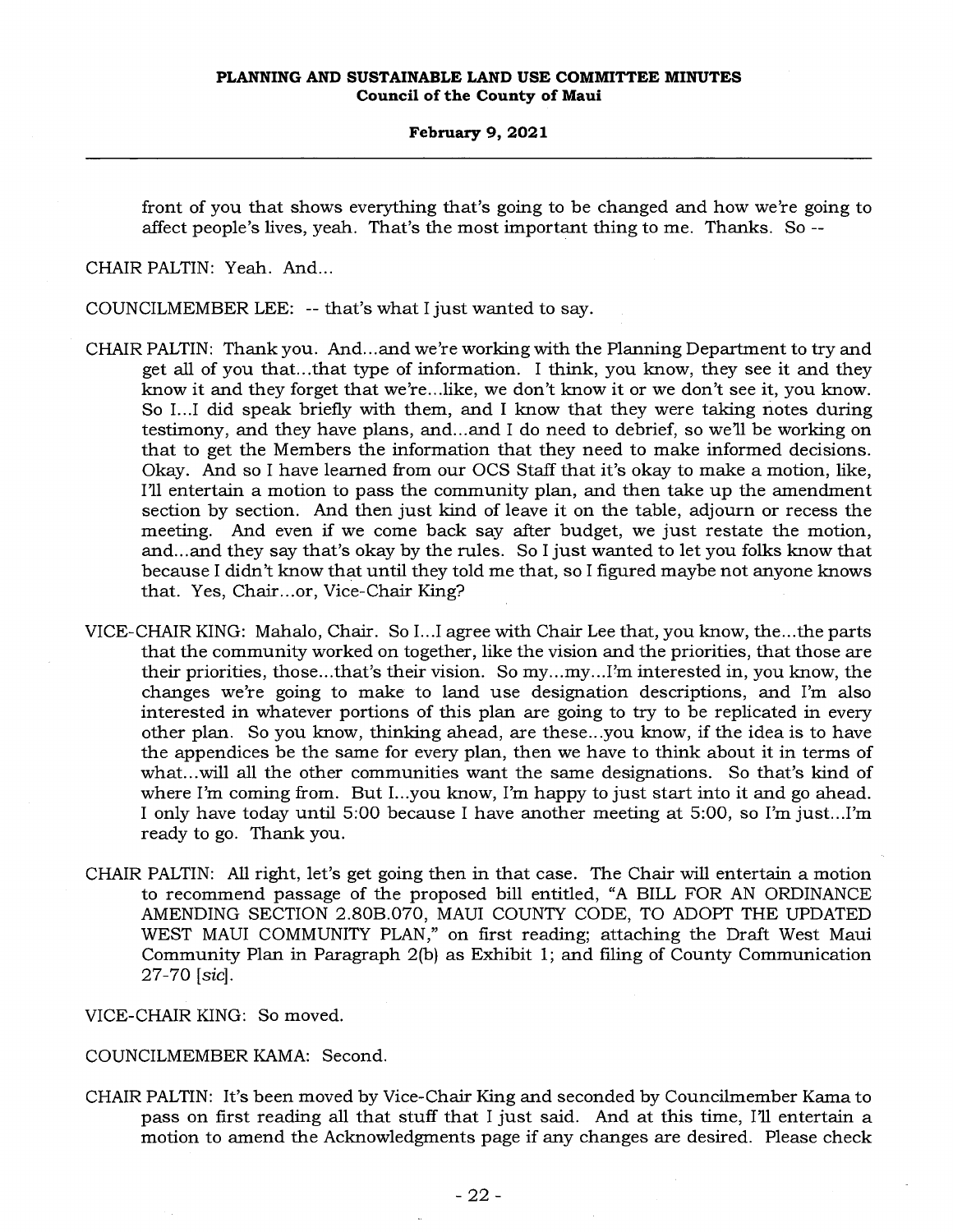#### **February 9, 2021**

if your name is listed how you'd like it to appear.

- VICE-CHAIR KING: So moved. Changes. My...my...yeah, I would like to have my name Kelly Takaya King.
- CHAIR PALTIN: Okay, so moved by Vice-Chair King, and seconded by Chair Lee. And so the first amendment would be for Vice-Chair King's name to be Kelly Takaya King. Okay. Any objections to that?

## **COUNCILMEMBERS VOICED NO OBJECTIONS.**

CHAIR PALTIN: Okay. Chair Lee?

COUNCILMEMBER LEE: Another amendment.

CHAIR PALTIN: Uh-huh.

COUNCILMEMBER LEE: Can she add the L for the middle initial please? Thank you.

CHAIR PALTIN: Would like the L. Okay. Any objections to that?

### **COUNCILMEMBERS VOICED NO OBJECTIONS.**

CHAIR PALTIN: Okay. Any other changes?

COUNCILMEMBER MOLINA: No objections to my name.

CHAIR PALTIN: Member Sugimura?

COUNCILMEMBER SUGIMURA: So mine is Yuki Lei Kashiwa Sugimura.

CHAIR PALTIN: Kashiwa.

COUNCILMEMBER SUGIMURA: Thank you.

CHAIR PALTIN: Any objections to Kashiwa?

#### **COUNCILMEMBERS VOICED NO OBJECTIONS.**

CHAIR PALTIN: Seeing none. All right. Let's see. Any further discussion on Acknowledgements page? Member Rawlins-Fernandez?

COUNCILMEMBER RAWLINS-FERNANDEZ: Mahalo, Chair. Keani N.W. Rawlins-Fernandez.

CHAIR PALTIN: N.W. Okay. Well, in that case, I'd like to add in A.M. if there's no objections?

### **COUNCILMEMBERS VOICED NO OBJECTIONS.**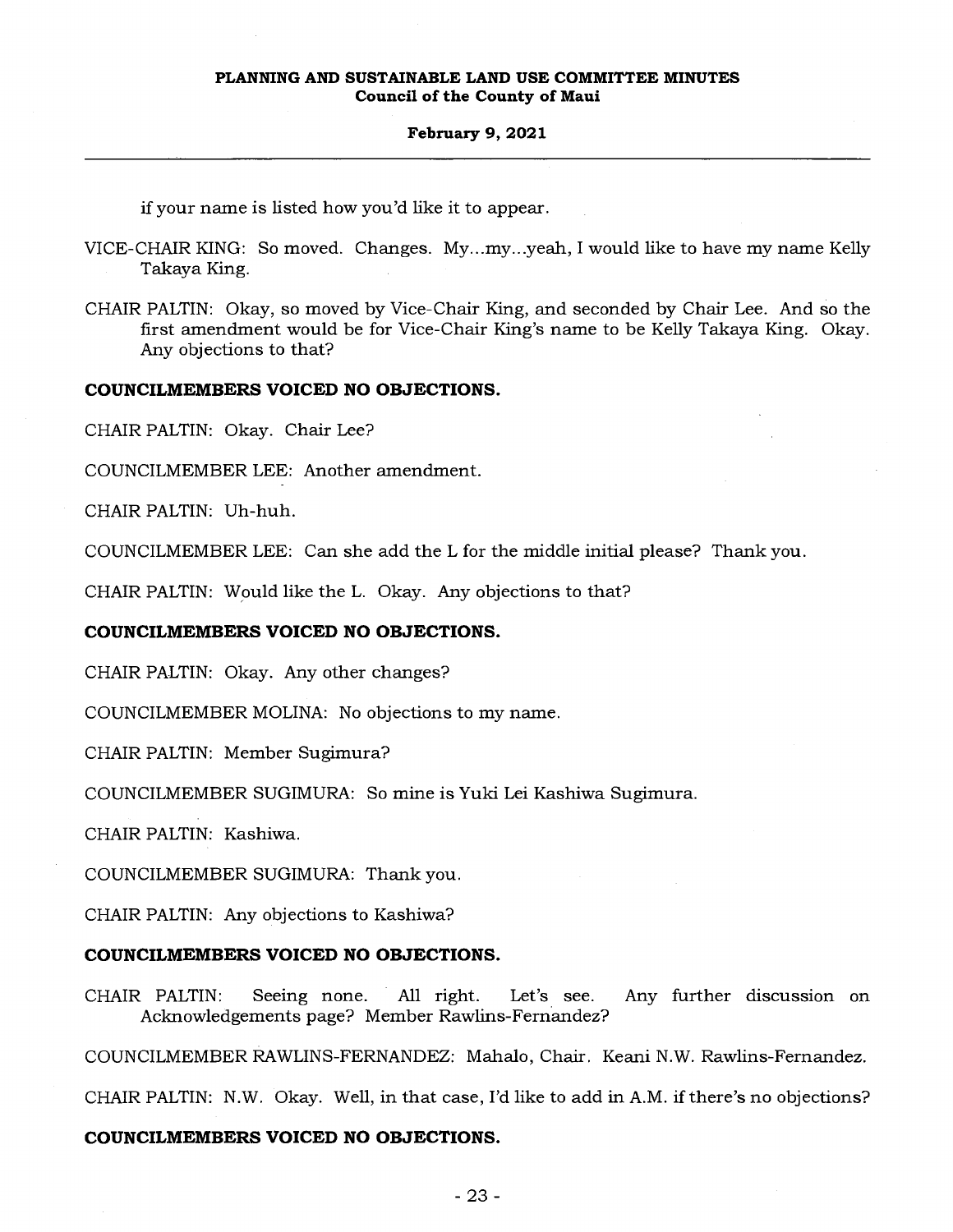CHAIR PALTIN: Okay. So no objections on N.W. or A.M. Any further amendments to Acknowledgements?

COUNCILMEMBER LEE: What does A stand for?

VICE-CHAIR KING: Akiko.

CHAIR PALTIN: Akiko.

COUNCILMEMBER LEE: Oh, Akiko.

- CHAIR PALTIN: I was born in the fall. Autumn child. Plenty people ask if it's stands for Ann Marie, but no. Member Sugimura? Can't hear you.
- COUNCILMEMBER SUGIMURA: Yeah. So I remember, Chair, that what we did for your...advise the CPAC was didn't Angela from your staff get voted in to finish off a term?
- CHAIR PALTIN: Yeah. She's...she filled in for Joseph Aquino. So his name is slash Angela Lucero.

COUNCILMEMBER SUGIMURA: Oh, okay.

CHAIR PALTIN: He assisted the first part and then Angela --

COUNCILMEMBER SUGIMURA: I saw that now.

CHAIR PALTIN: -- finished up his term. Yeah.

COUNCILMEMBER SUGIMURA: Thank you. Thank you.

CHAIR PALTIN: Any further amendments here? Seeing none. All those in favor of the changes that we have put in, raise your hand and say "aye."

COUNCILMEMBERS; Aye.

CHAIR PALTIN: Any opposed? The motion passes unanimously.

**VOTE: AYES: Chair Paltin, Vice-Chair King, Councilmembers Johnson, Kama, Lee, Molina, Rawlins-Fernandez, Sinenci, and Sugimura.** 

**NOES: None.** 

**ABSTAIN: None.** 

**ABSENT: None.**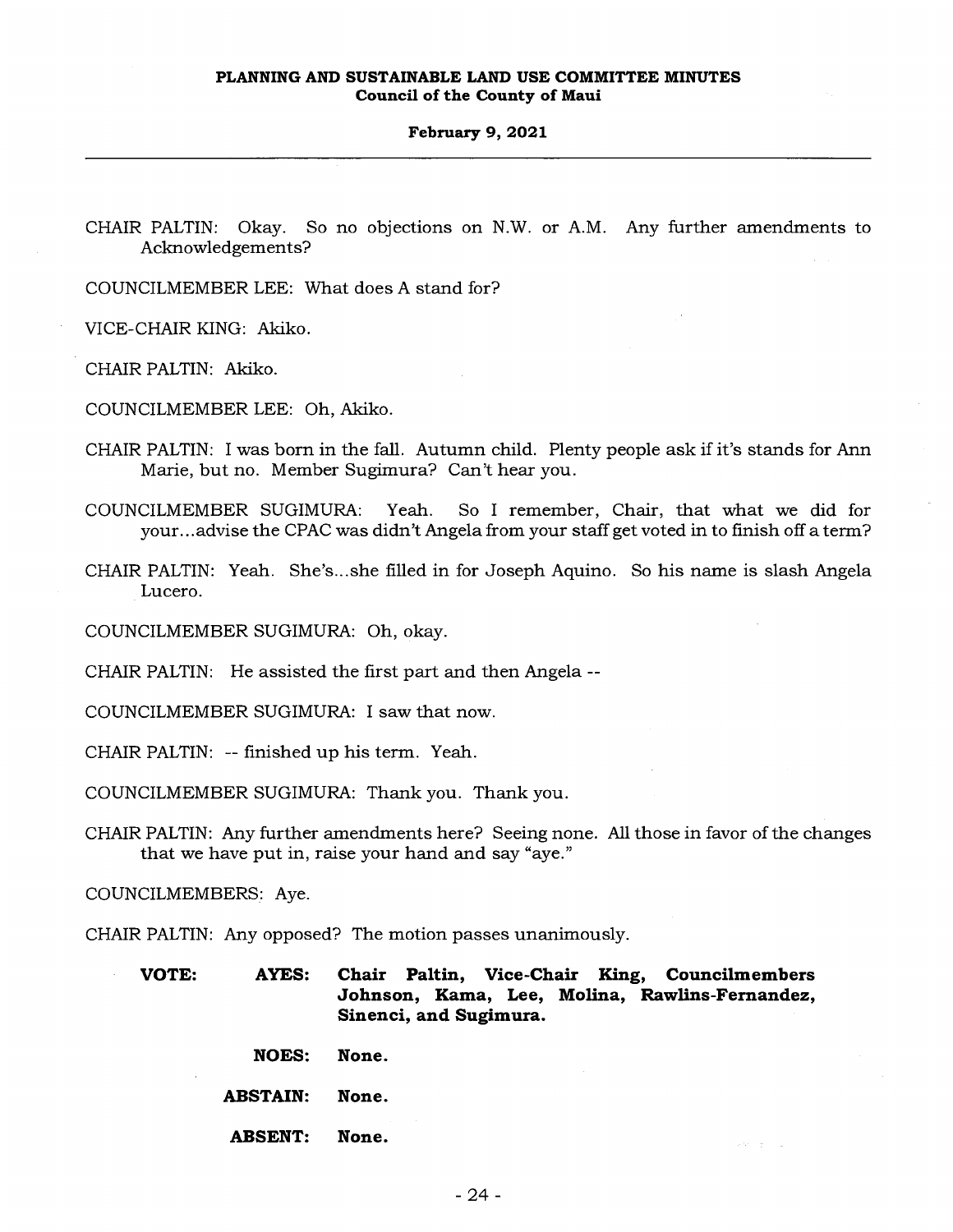**EXC.: None.** 

### **MOTION CARRIED.**

## **ACTION: APPROVED amendments to Acknowledgments page.**

CHAIR PALTIN: Okay. Well, that wasn't too hard. Okay, moving along, the Chair will entertain a motion to amend Section 1.

COUNCILMEMBER SINENCI: So moved.

- CHAIR PALTIN: Moved by Shane Sinenci, seconded by Member Sugimura. Okay. So Members, we've received two amendment forms, one for Member Rawlins-Fernandez and one from myself, and I...I recall Member Molina requesting some updated information. So I'm not sure if you have printouts of both the amendments, but I just wanted to go through them in order. Member Rawlins-Fernandez, at the top...at the bottom of page 10 would like to strike the word "guides" and replace it with "directs." And guides is used twice in the last paragraph. So instead of the plan guides future growth, she'd like the plan directs future growth as established. And this plan will direct the County in its planning programs and decision makings. And then on page 11, at the top where it says the policies and actions outlined in this plan direct the County's decision, instead of guides. Is there any objection in those three areas to removing guides and using directs? Member Molina?
- COUNCILMEMBER MOLINA: Yeah. Yeah, Madam Chair, no...no objections, but just a question as to the, I guess, the differences between guide and directs. If I could get an interpretation of that.
- CHAIR PALTIN: Okay. Member Rawlins-Fernandez, did you have an interpretation that you had in mind as far as the difference between guides and directs?
- COUNCILMEMBER RAWLINS-FERNANDEZ: Sure. Mahalo, Member Paltin. So directs is a more assertive way of reinforcing the existing Code, and guides is very passive. And we want to ensure that...that the community plan is not passively overlooked as a...a guide, but rather is informing decision making more actively.
- COUNCILMEMBER MOLINA: Okay. If I may ask, I guess, maybe in terms of, you know, how attorneys can interpret a word. I guess direct is more definitive versus guide. So you know, I guess everybody can interpret a word differently. So I think...so for the sake of the legal...legality, I guess, by using direct, it's more definitive than, yeah, versus just guide. Because you know how people can just interpret things differently with certain words?

COUNCILMEMBER RAWLINS-FERNANDEZ: Right. So guide is like suggesting --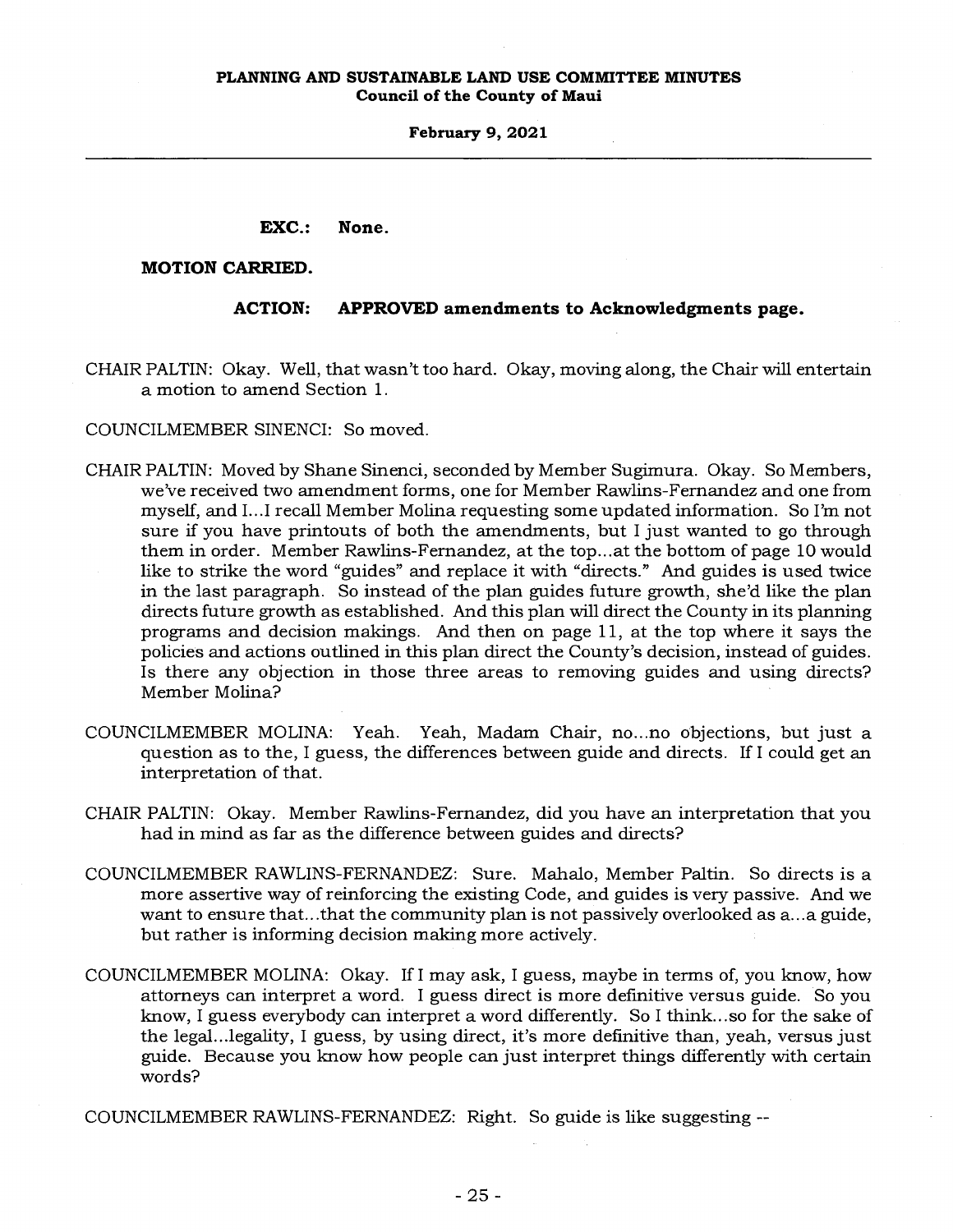COUNCILMEMBER MOLINA: Suggesting, yeah. Yeah.

COUNCILMEMBER RAWLINS-FERNANDEZ: -- and this is not suggesting.

COUNCILMEMBER MOLINA: Okay, good.

COUNCILMEMBER RAWLINS-FERNANDEZ: It's not just a suggestion, it's...it's...it's kind of a command.

COUNCILMEMBER MOLINA: Command, yeah. Okay, good. Thank you.

COUNCILMEMBER RAWLINS-FERNANDEZ: Yeah. Mahalo, Member Molina.

CHAIR PALTIN: Member Kama, followed by Member Sugimura.

- COUNCILMEMBER KAMA: Is there a plan to insert into this plan a definitions page of some sort that would...that would actually be able to define the intent of the Council as we go through this document? Because sometimes I think when you read stuff, you read stuff, but then you always ask yourself, oh, what was the intent...when the words are so similar such as this. So I don't know, I think my sense is to maybe if we could have a definition page so that people understand what we're actually saying so that it doesn't...I don't know, I just thought if we go along the document, then we might.
- CHAIR PALTIN: Yeah. In the appendix...in the appendices there are the references, acronyms and abbreviations, and definitions. In Appendix G is defmitions, and Appendix H is Hawaiian word definitions. So we do have an Appendix G, definitions, in there. Member Rawlins-Fernandez?
- COUNCILMEMBER RAWLINS-FERNANDEZ: Mahalo, Chair. And it's also in Chapter 2.80(B) what the intent of community plans are, which is to direct and not suggest. Mahalo, Chair.
- CHAIR PALTIN: Member King? Oh, I'm sorry, was Member Sugimura after Member Kama?
- VICE-CHAIR KING: I was just going to respond to the...to the question...earlier question about intent. That you know, generally when we want to see what the intent of something was, we go back to the minutes. And so this discussion is being captured and will be in the minutes if someone wants to know, you know, the...what was the intent of changing guide to direct. That's part of the record.

CHAIR PALTIN: Okay. Member Sugimura?

COUNCILMEMBER SUGIMURA: Yeah. So thank you, Chair. I just wondered, Keani's amendments that you're referring to, I looked in Granicus, I didn't look in eComment, but is it there for us, what she submitted?

CHAIR PALTIN: She submitted it to the PSLU Committee. Did you refresh your Granicus?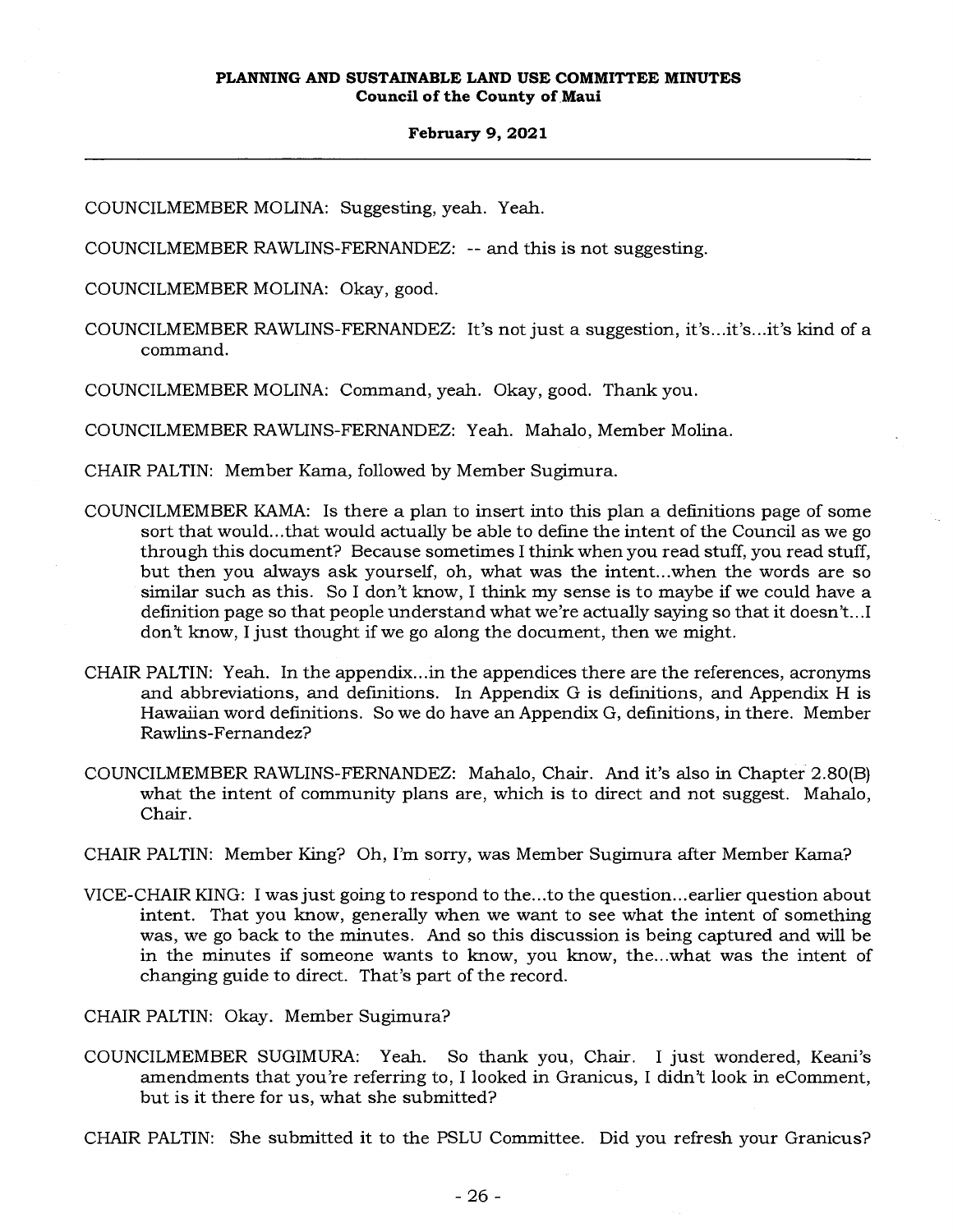They should have uploaded it by now.

- COUNCILMEMBER SUGIMURA: Okay. I just opened it. I'll check...I'll check again. I just...I just did that.
- CHAIR PALTIN: Oh, okay. Okay, so it seems like we can replace guides in those three instances with directs, and everyone's okay with that. Moving on to the second amendment, both Member Rawlins-Fernandez and myself would like to replace West Maui Mountains with Mauna Kahalawai. And it looks like she would also like to add Pu`u Kukui. So instead of saying like the western slopes of Mauna Kahalawai or of the West Maui Mountains, we would say--correct me if I'm wrong, Member Rawlins-Fernandez--the western slopes of Mauna Kahalawai and Pu'u Kukui. Is that your intention?

COUNCILMEMBER RAWLINS-FERNANDEZ: Yeah. That's...that's the intention.

CHAIR PALTIN: Okay. And...

VICE-CHAIR KING: Chair? Chair, just a point of information. Can you give us page numbers when you're suggesting...

CHAIR PALTIN: Oh, sure, yeah. We're on page 10.

VICE-CHAIR KING: Okay.

CHAIR PALTIN: Still on page 10.

VICE-CHAIR KING: Okay.

CHAIR PALTIN: And for my amendment, I had kahako over the two middle a's. Is everyone okay with that?

COUNCILMEMBER RAWLINS-FERNANDEZ: In Kahalawai?

CHAIR PALTIN: Kahakōs...yeah.

COUNCILMEMBER RAWLINS-FERNANDEZ: Yes. I mean, that's the correct spelling of it after all.

CHAIR PALTIN: Okay.

COUNCILMEMBER RAWLINS-FERNANDEZ: No objection.

CHAIR PALTIN: And I have a definition for Appendix 5 on Mauna Kahalawai. I know Pueo Pata and Hōkūao Pellegrino had some insights that they had put for Mauna Kahālāwai and its usage, but I'll...I'm just foreshadowing that for you, and we'll get to it when we get to appendix...appendices. But...oh, and Member Rawlins-Fernandez would also like a definition...or a translation for Lahaind. So I have no objection to those. Anyone have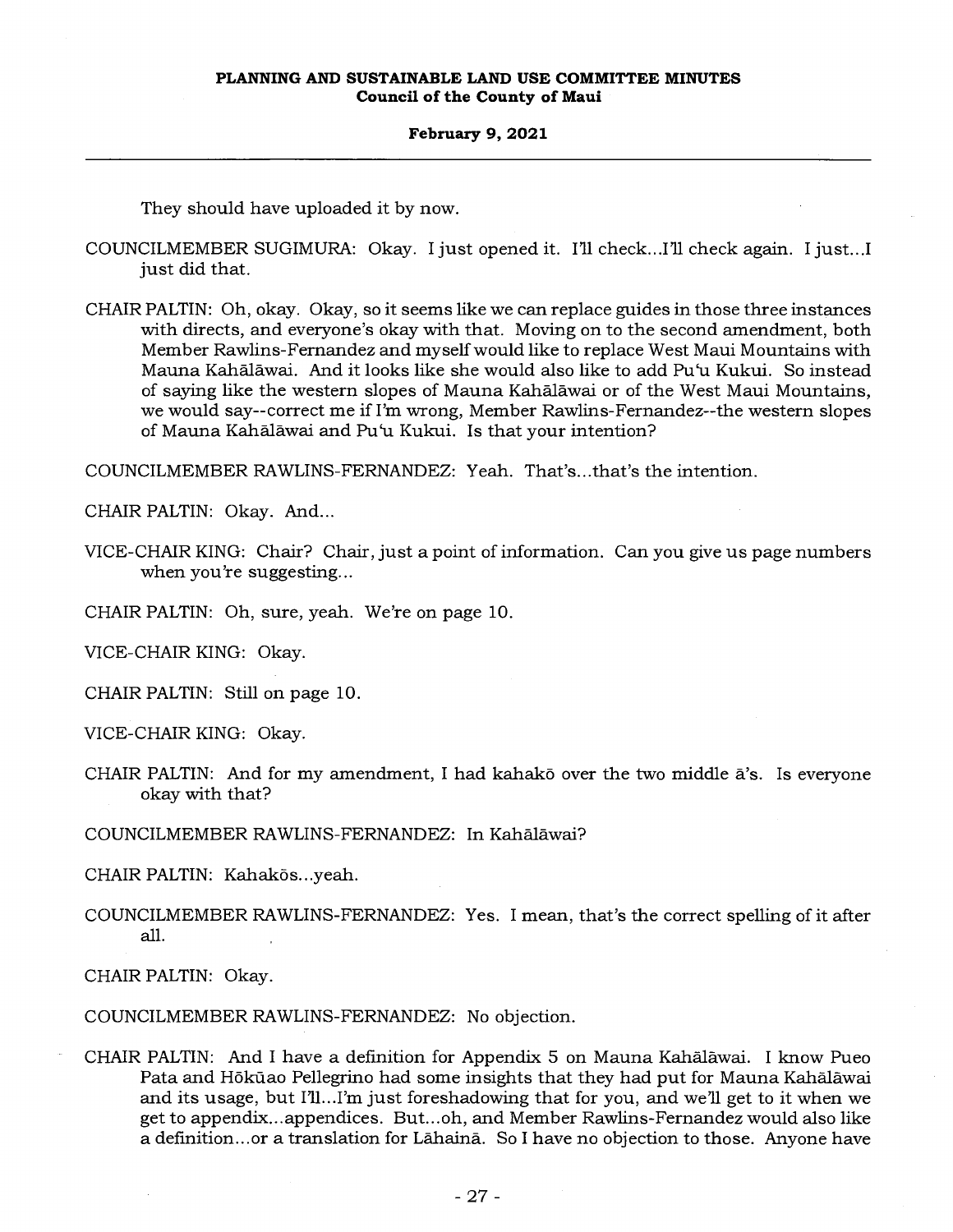any objection?

## **COUNCILMEMBERS VOICED NO OBJECTIONS.**

COUNCILMEMBER LEE: Madam Chair? Madam Chair?

CHAIR PALTIN: Yes, Chair Lee.

- COUNCILMEMBER LEE: If you're going to be using Hawaiian words, can you make sure you put the English words right...in parenthesis? So...so that on the slopes of Mauna Kahalawai, and then put West Maui Mountains, so people know. I mean, not everybody is going to know, you know.
- CHAIR PALTIN: We...we do have the Appendix H with all...which is specifically for Hawaiian word definitions. Is that not good enough? •
- COUNCILMEMBER LEE: Well, I guess not everybody is going to be reading this every day, but the point is it's a lot easier when it's in English; however, that's not, you know, something I would, you know, stall over. I mean, this is just the ease of reading. But whatever you folks decide on that part, that's fine.
- CHAIR PALTIN: Okay. Yeah, I mean, I'd love it for folks to go to Appendix H and...and learn all that...all of that.
- COUNCILMEMBER LEE: Well, you know, luckily for me, I'm fluent in Hawaiian.
- CHAIR PALTIN: We sure are lucky for that. Okay. So it seems as though as we all agree with the second amendment. Member Rawlins-Fernandez, did you have a specific area where you wanted to have the translation of Lahaina? Did you want it as a footnote or in the appendix?
- COUNCILMEMBER RAWLINS-FERNANDEZ: We have footnotes? I...I didn't see any footnotes throughout the plan. If that's an option...
- CHAIR PALTIN: There...there are some like the...when we get to like the...the retention basins or something.
- COUNCILMEMBER RAWLINS-FERNANDEZ: Yeah. I mean, if it...if it could be in a footnote, then perhaps we can put it in a footnote.
- CHAIR PALTIN: Members, any objection to a footnote with the translation of Lahaina? And we can probably also put it in Appendix H as well.

COUNCILMEMBER KAMA: Yeah.

CHAIR PALTIN: Both places.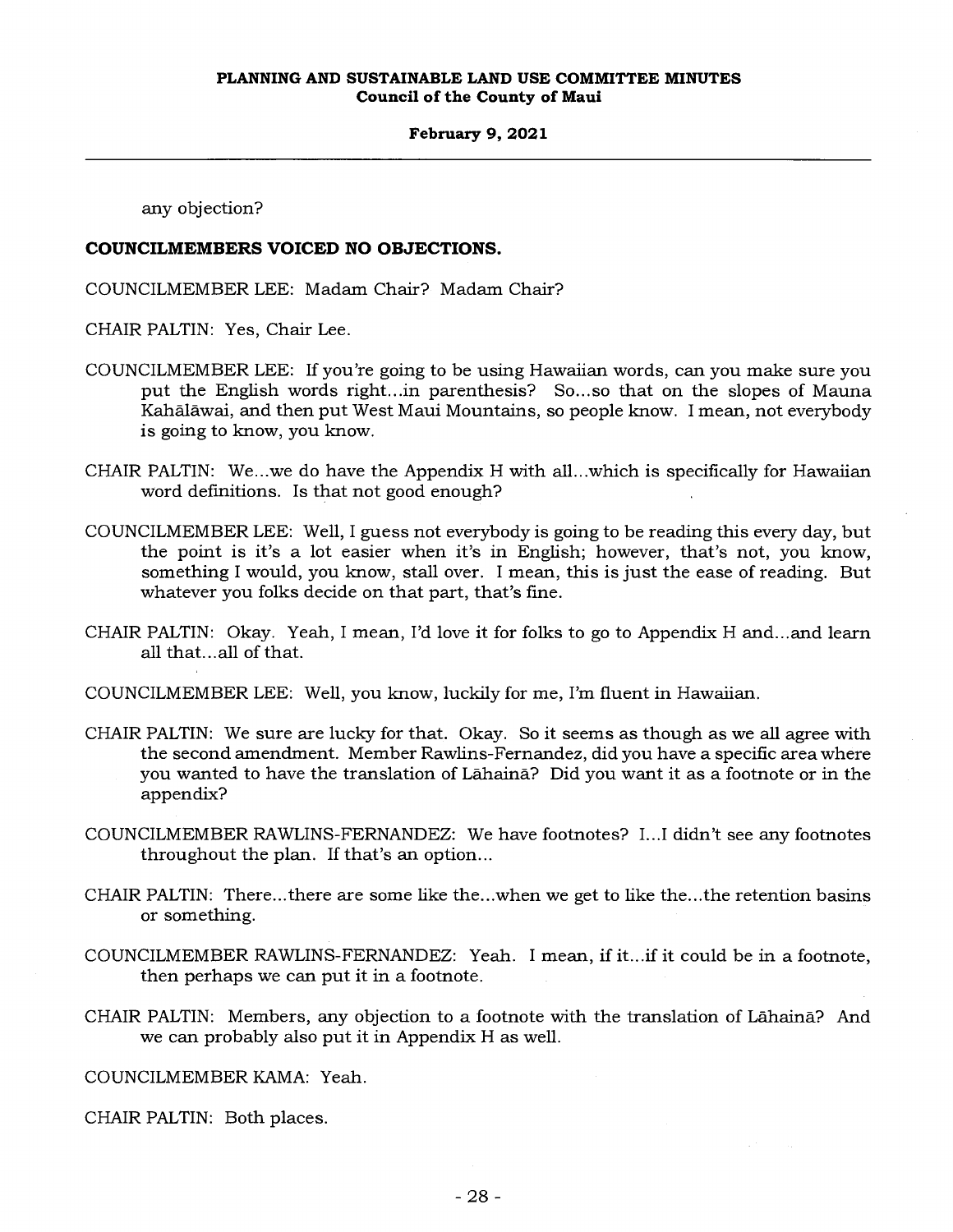## **COUNCILMEMBERS VOICED NO OBJECTIONS.**

COUNCILMEMBER RAWLINS-FERNANDEZ: And then to your question, Chair, about which Lahaina, it would just be the first one.

CHAIR PALTIN: The first one. Okay. All right. And shucks...

COUNCILMEMBER LEE: So what does it mean?

CHAIR PALTIN: Merciless sun, I believe.

COUNCILMEMBER RAWLINS-FERNANDEZ: Cruel sun, yeah. Basically Hawaiian place names describe the area and have information, which is why it's important to use the traditional names of places because they contain additional information for people to understand the place without, you know, being there. So Lāhainā, as we know, is really hot, and...and so that's why it was codified within the name of Lahaina..

COUNCILMEMBER LEE: So it means cruel...cruel sun?

COUNCILMEMBER RAWLINS-FERNANDEZ: Yeah, or merciless sun.

COUNCILMEMBER LEE: I rather say...I rather say Lahaina. Okay.

- CHAIR PALTIN: Okay. So everybody's okay with those amendments. And Staff, you...you've gotten those?
- MS. LILLIS: Chair, thank you. This is Ana from OCS. Yes, we're following discussion and we're taking notes closely. Thank you.
- CHAIR PALTIN: Thank you. I might need to come back to page 10. I had in my notes somewhere, and I see that it's not translated to my amendment summary form, about the correct spelling of Pō'elua Bay. Is anyone familiar if...how to spell Pō'elua Bay north...near Kahakuloa on the north, the correct spelling?

COUNCILMEMBER LEE: Vice-Chair, what is the correct pronunciation? Is it...

CHAIR PALTIN: Oh.

COUNCILMEMBER RAWLINS-FERNANDEZ: Yeah, it's...Chair?

CHAIR PALTIN: Yes.

COUNCILMEMBER RAWLINS-FERNANDEZ: According to the Hawaiian Place Names Dictionary, it's Pō'elua.

CHAIR PALTIN: Pō'elua.

 $\mathcal{L}^{\mathcal{L}}$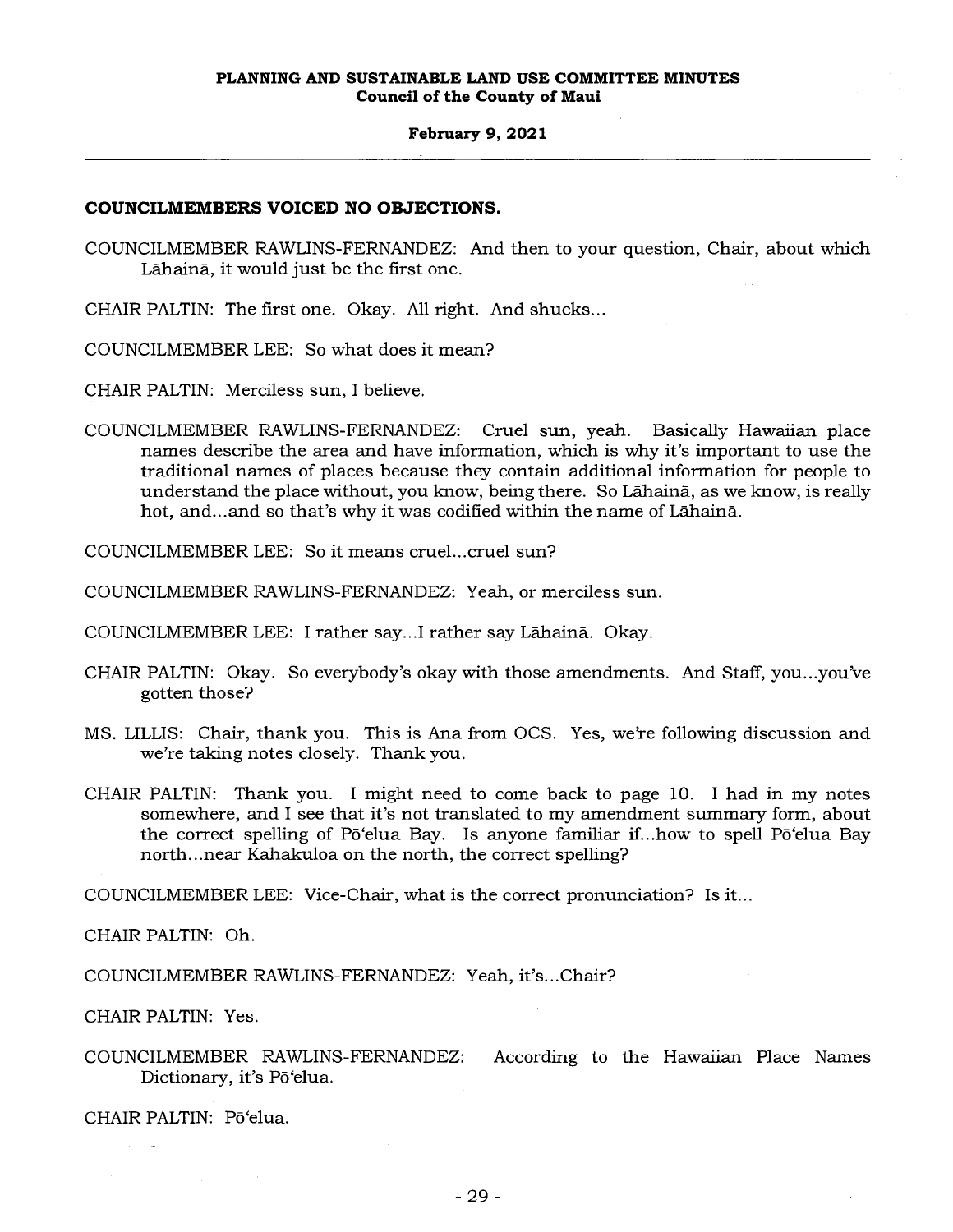COUNCILMEMBER RAWLINS-FERNANDEZ: Yeah. And...and that's the gulch...the gulch area and the bay in Kahakuloa quadrant in Maui. And it means --

CHAIR PALTIN: So it's...

COUNCILMEMBER RAWLINS-FERNANDEZ: -- it means two nights.

CHAIR PALTIN: Okay. So that would be capital P-O<sup>-</sup>-E-L-U-A.

- COUNCILMEMBER RAWLINS-FERNANDEZ: It looks like there's some uncertainty whether it means lua -- fighting people, or two nights. E kala mai. So it's Po`elua, as in two people fighting, or Pō'elua, which would have the kahakō, which means two nights. So I would defer to the generational people of that place for which is more accurate.
- CHAIR PALTIN: Okay. So we'll have...we'll look into that. I just am trying to find in my notes, I thought I had it. We just know that Po'elua has to be...or Pō'elua has to be corrected and taken into account of the people of the place. So we'll...we'll do a little bit more research on that. Okay. And then moving along, it looks like both Councilmember Rawlins-Fernandez and myself, on page 11, Figure 1.1, would like this new graphic instead of the existing graphic depicting the hierarchy of the various plans. And so any objection to the new graphic?

VICE-CHAIR KING: Question.

- CHAIR PALTIN: Yes, Member King?
- VICE-CHAIR KING: Okay. So we're talking about putting this...oh, can't even see it because of the virtual background. But we're talking about just replacing the part on the left side and then keeping the map of Maui? Or replacing all of the whole graphic?
- CHAIR PALTIN: I was thinking of replacing the whole graphic, but I'm open to what the Members decide.
- VICE-CHAIR KING: No, I just didn't...I...I was just wondering what you were thinking because the map seems fairly benign, the actual map of Maui.
- CHAIR PALTIN: Yeah, we...we can keep the map if Members would like, and just put this graphic on the side of it so that it's legible. Not, like, so small that you can't read the words. Maybe make the Maui map a little bit smaller and this graphic a little bigger than the map. Any objection to that?

## **COUNCILMEMBERS VOICED NO OBJECTIONS.**

CHAIR PALTIN: Okay. Moving right along. We're now on to page 13. And I just wanted to...before we go deep into 13, I just wanted to make a note about on page 12, Section 1.2, about how to change this plan. The third way to change the plan is really unclear, and I asked the Planning Department, I looked it up in the Code, and the Code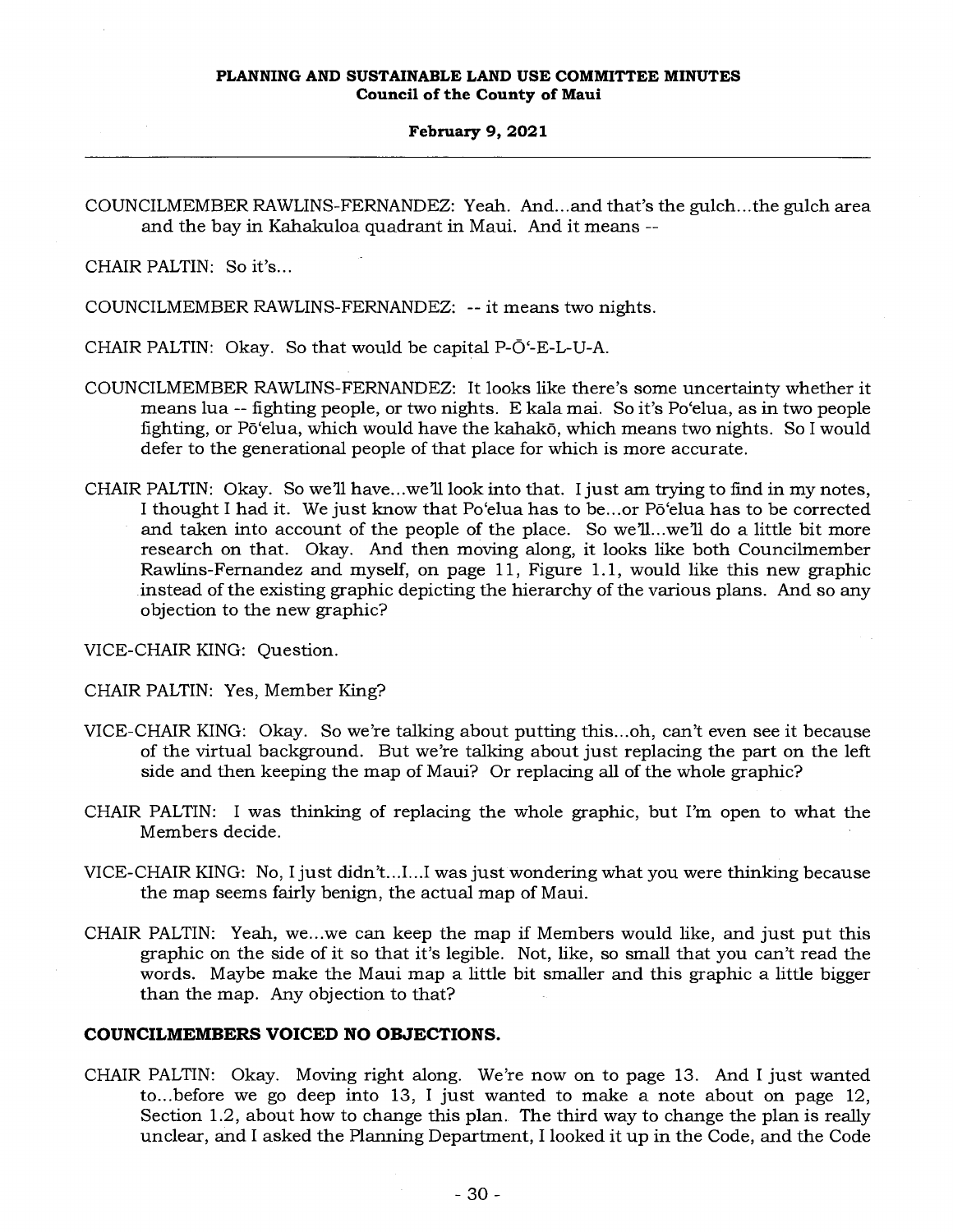is just as unclear, it just says that a person, during July of each year except for a one-year period following a ten-year update, can propose an amendment. But it doesn't go into any more detail than that really. And so just to let you folks know, we'll probably need to go back and fix that in the Code, but not as a part of this process. Because you know, the Planning Department can only deal with what they've got, and they don't amend the ordinance so they had to work with the way it is, and I'm not sure who the lawyer was that let that go through, but shame on them. Nah, nah. Member King?

- VICE-CHAIR KING: Do we know...thank you, Chair. Do we know why the month of July was picked as the only month that they could actually propose a change?
- CHAIR PALTIN: I think there's a lot that's unknown about that. Like, I mean, it's...it's really a mystery to me.
- VICE-CHAIR KING: Okay. Because I have that same sentence highlighted, but I...I figured it's in the Code so we can't really change it in the community plan until we change the Code, so.

CHAIR PALTIN: Yeah. Yeah.

VICE-CHAIR KING: Just didn't know if there was a reason.

- CHAIR PALTIN: There is that. Okay, moving on to page 13, 1.3, I have just a typo. I think Mary Kawena Pukui's last name should be Pukui and not Pakui. And then let's see, middle of the page, Member Rawlins has replaced the photo on page 13...or replaced the name tourmaui.comwith the name of the individual that provided the photo. If I can get Planning Department, do you have who provided the photo beyond tourmaui.com, Jen or Pam? Or Misses...
- MS. MAYDAN: I'll have to check with...thank you, Councilmember Paltin. I'll have to check with Jaime, who inserted the photos and did the sources. I do not know off the top of my head.
- CHAIR PALTIN: Okay. And...and you can just make note of our desire. Oh, Member Rawlins-Fernandez, if you'd like to speak to your amendment?
- COUNCILMEMBER RAWLINS-FERNANDEZ: Mahalo, Chair. I think for the whole plan and all plans moving forward, like, it would be a good policy and we can communicate this to the Planning Department now to...it seems like tourmaui.com is a commercial business and not...yeah. So I...I...I...my preference is to have a policy that does not promote commercial businesses within community plans. So as much as possible, to get the person who did the artwork or not use the...not use the artwork at all.
- CHAIR PALTIN: Fair enough. Okay. So no objection to looking into who provided the artwork and putting that on instead of tourmaui.com?

## **COUNCILMEMBERS VOICED NO OBJECTIONS.**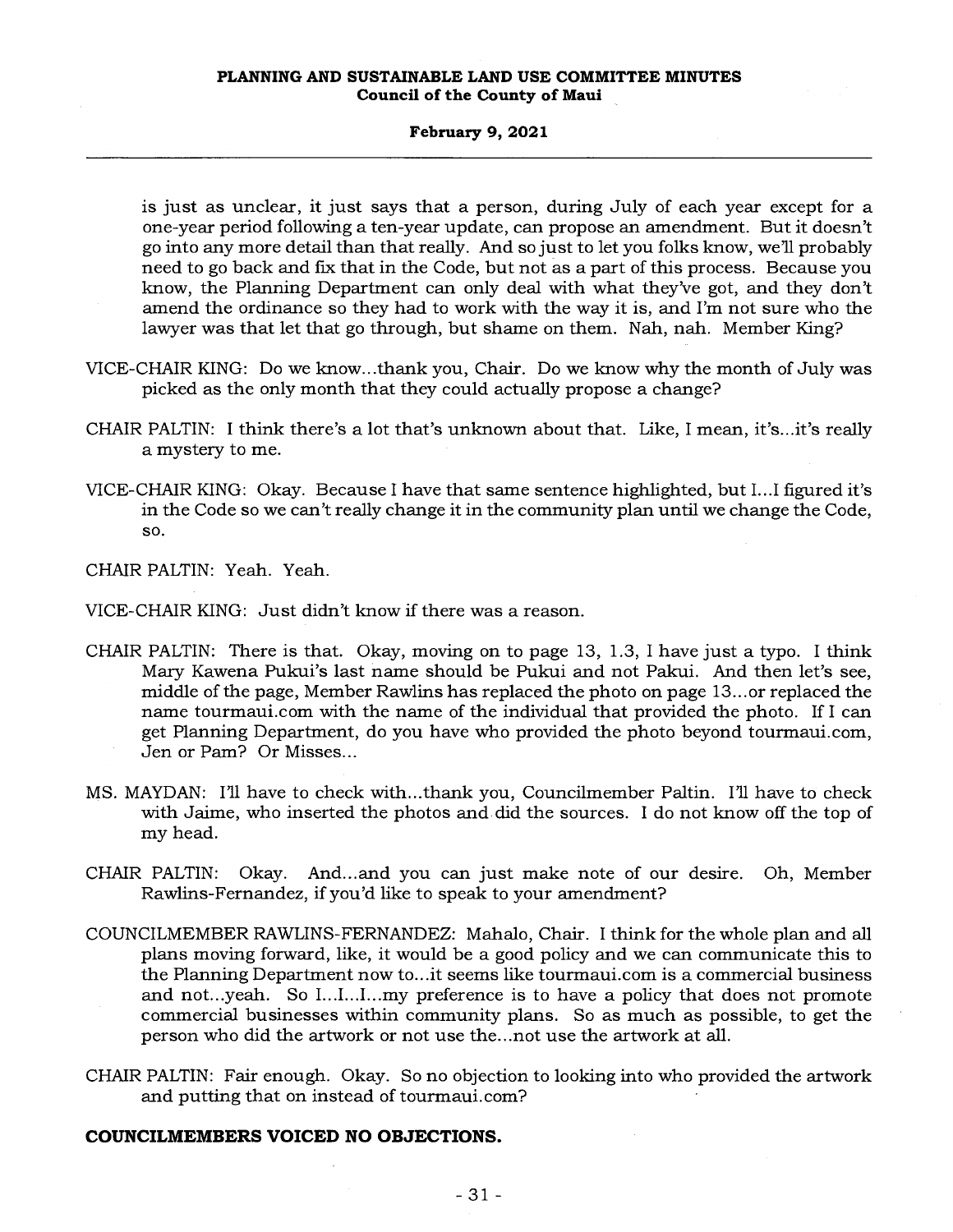#### **February 9, 2021**

- CHAIR PALTIN: Okay. And then...oh, I...I went in order. The first page...or the first sentence on page 13, Member Rawlins-Fernandez would like to amend western to European. So it would read, the plan region historically was a significant agriculture and political center prior to European--with a capital E--contact. Any objection to that? Member Rawlins-Fernandez?
- COUNCILMEMBER RAWLINS-FERNANDEZ: Mahalo, Chair. So there are going to be several amendments that I initially just put in like a quick fix to change western to European, but really, I think the whole sentence should be changed so that ancestral history is not held in the framework of when Europeans arrived to Hawai'i. In our history, we've had a lot of travel. Our...you know, our ancestors traveled using the stars and went to, you know, what's now known as California to meet with native peoples there, went throughout Polynesia, and to South America. And...and so I...I...I don't think that in the context of when Europeans arrived in Hawai'i should determine how our history is framed. And so a lot of the way that the sentences are written is very...from a colonized lens. And I'd really like to work with your community on fixing the entire sentence and not just changing one word. And I don't have that amendment right now.
- CHAIR PALTIN: Okay. And then there's also a request to explain who Pi'ilani was, as in, like, his lineage as a chief and his significance to West Maui and Maui as a whole. And I think that we can tap our Cultural Resources Planner, Annalise, to work on that. Any objection to that? Working on that sentence with the community? Member...Chair Lee?
- COUNCILMEMBER LEE: Can't she take the whole page? I mean, does it have to be a sentence at a time?

CHAIR PALTIN: You can take the whole...Member Rawlins-Fernandez?

COUNCILMEMBER RAWLINS-FERNANDEZ: The...the whole section.

COUNCILMEMBER LEE: Yeah, the whole section.

- COUNCILMEMBER RAWLINS-FERNANDEZ: The whole section of...yeah, West Maui Yesterday and Today.
- CHAIR PALTIN: Okay. So is there objection to letting Annalise take the Section 1.3 to come back to us with guidance from Member Rawlins-Fernandez and the West Maui Community?
- MS. LILLIS: Chair? This is Ana from OCS. I would ask the Committee consider correspondence to Planning requesting this information to formalize it and, you know, if anything else is needed, to follow up in writing.

CHAIR PALTIN: Would that be correspondence that you make?

MS. LILLIS: Chair, we would be happy to help you with that and draft that for you, absolutely.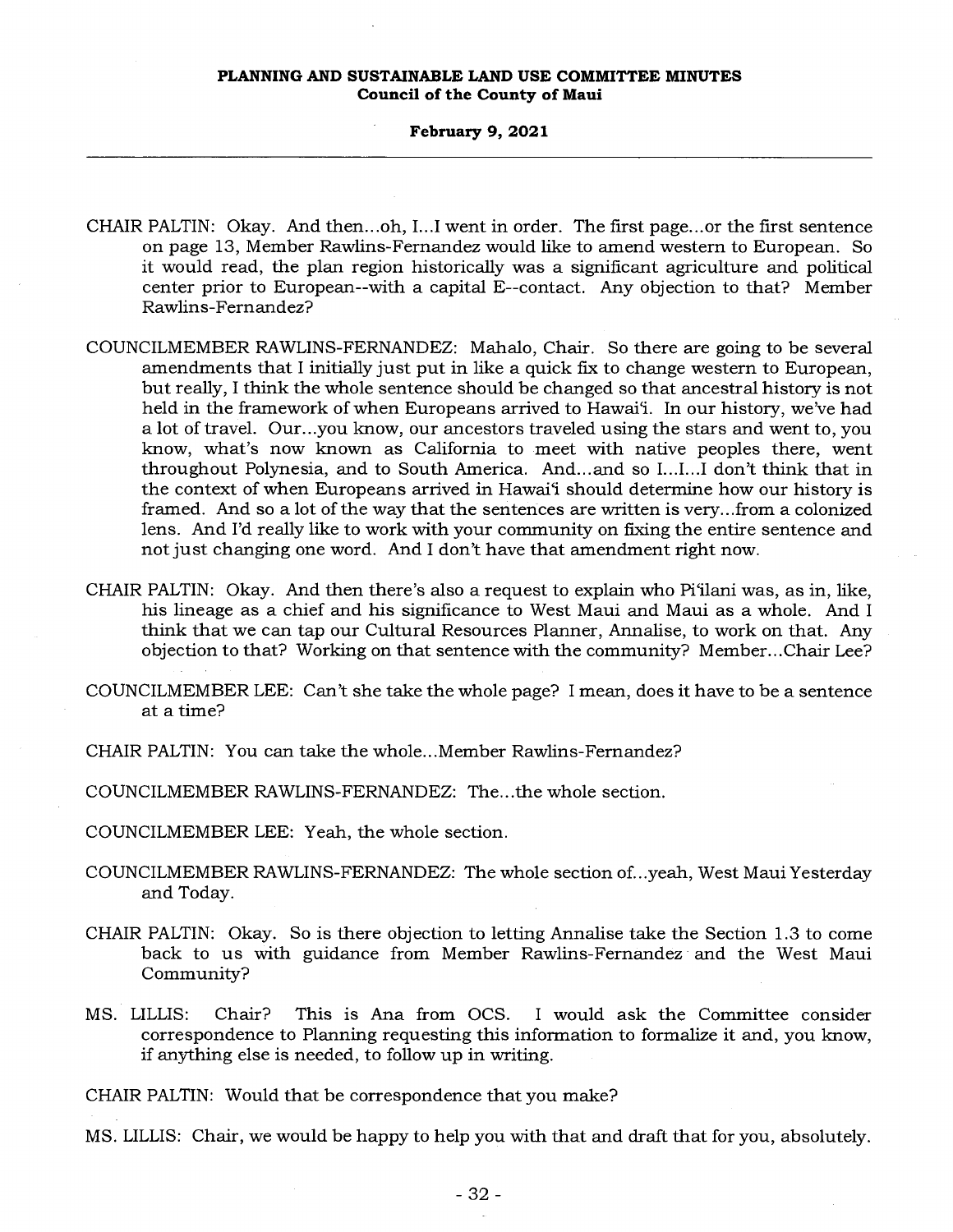CHAIR PALTIN: Okay. That would be awesome. Any objections from the Members to OCS Staff drafting correspondence to work on Section 1.3?

## **COUNCILMEMBERS VOICED NO OBJECTIONS.**

CHAIR PALTIN: No objections. Okay.

VICE-CHAIR KING: Chair?

CHAIR PALTIN: Yes?

- VICE-CHAIR KING: I don't have any objections, but I just think that that might be something that also should be, you know, available for the community to...the West Maui community to comment on since we're changing something that they specifically wanted in that.
- CHAIR PALTIN: Sure, sure. The feedback that I got from the CPAC was that, you know, much like we can't get away from the maps, they were focused on the maps, policies, and action items, and the plan framework was, to some extent, more in the background. But it's my understanding that Member Rawlins-Fernandez feels that the background tells the history of the place and the people, and I'll let her chime in because I don't want to speak for her.

VICE-CHAIR KING: Oh, I think that's fine. I...I just...I'm trying to figure out where one point...

- COUNCILMEMBER RAWLINS-FERNANDEZ: . . . *(inaudible). . .* I...I did say that we would work with the community and that deference would be given to the generational people of that place.
- VICE-CHAIR KING: Okay. And then one point...
- COUNCILMEMBER RAWLINS-FERNANDEZ: And that it is important how it's written because this is an official government document, and we would be approving some of the...the language that would be revising our history. And I am in strong opposition of revisionist history in a community plan. Mahalo, Chair.

VICE-CHAIR KING: Okay. And then where does 1.3 end and 1.4 start?

CHAIR PALTIN: Oh, shoot. It looks like...

VICE-CHAIR KING: I don't see a heading for 1.4.

CHAIR PALTIN: Everything is 1.3.

VICE-CHAIR KING: Okay. So the whole rest of the Chapter 1 is 1.3?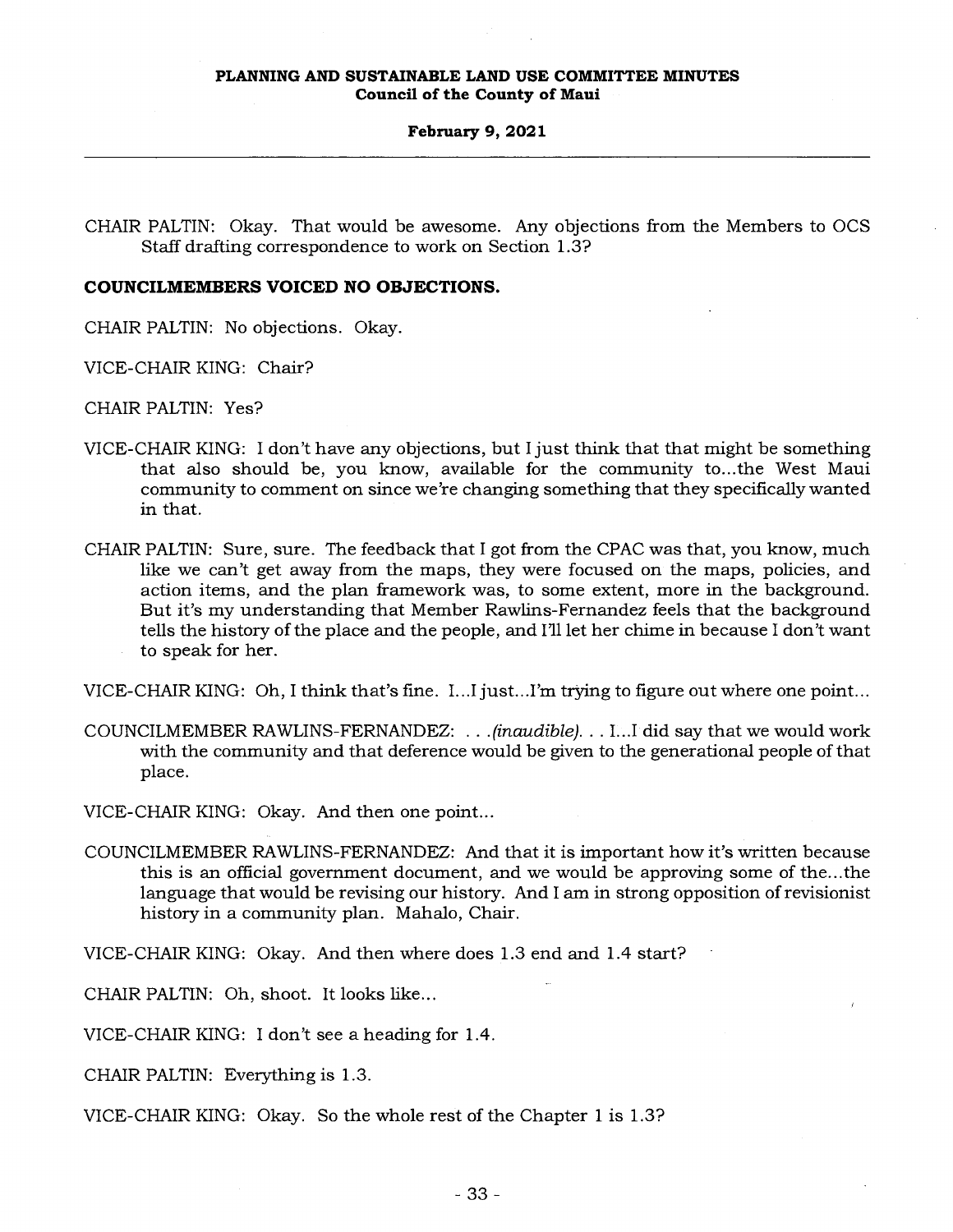#### **February 9, 2021**

- CHAIR PALTIN: Yeah. Maybe we can just go through and make note of some of the changes that are in as far as words. Both Member Rawlins and myself had a kahakō after the last A in Haleakala. And then on page...and that's page 13. On page 14, I think it was my understanding that Launiupoko is spelled correctly in brackets because the source that they were citing from had originally spelled it incorrectly as Launuipiko. And then so I mentioned if the source that they're citing also misspelled Kanaha without the kahakō over the  $\bar{a}$ , maybe do the same things with the brackets and spelling it correctly for Kanaha. So those are kind of typo areas. Member Rawlins-Fernandez has another European on page 14 instead of western. Both Member Rawlins-Fernandez and myself I think...oh, I didn't have it in here. Lucky. Okay. So she has Loko i'a with a capital L for fishponds instead of fishponds on page 14. I think my amendment of fishponds is somewhere else. So that's just, you know, the traditional name of Loko i`a. Page 14, it looks like a typo, nearshore should have been one word. Then she has a sentence, water that flowed into the lo`i kalo were diverted back into the stream before entering the ocean below, for page 14. The lo'i kalo...or Loko i'a, lo'i kalo, and groves of...groves of trees, such as ulu, also dotted the nearshore landscape. So nearshore should be one word. And then I believe that's where you would say water that flowed into the lo<sup>o</sup>i kalo were diverted back into the stream before entering the ocean below. Is that correct, Member Rawlins-Fernandez, where you wanted that sentence to go or would you like it after the lands that extend from behind the coastal areas to the valleys contain wetland and dryland agricultural fields?
- COUNCILMEMBER RAWLINS-FERNANDEZ: Mahalo, Chair. I'd really love to work with Ms. Kehler, as you recommended, on really rewriting a lot of sentences.
- CHAIR PALTIN: Okay. So those sentences, you'll work with Ms. Kehler and the community on --

COUNCILMEMBER RAWLINS-FERNANDEZ: Absolutely.

CHAIR PALTIN: -- 12, 13, and 14 of your amendment. Number...page 17 is a typographical comma after with it, but the sentence could be changed. Western businesses to non-Hawaiian, on page 17. And some more sentence...page...on page 17, I put to add King in front of Kamehameha II and Kamehameha III. I see that there is also the option of putting Ka Mō'i. Which...whichever one we use, we should be consistent. So I'm okay with Ka Mō<sup>'</sup>i on pages 17 as well as page 18 in reference to the ali<sup>'</sup>i as a title. I just saw that Captain Vancouver had a title attached to his name, and I...I thought, you know, we should have titles for all the folks with titles. Page 18...another photo amendment, replace the photo on page 18 and/or amend the description with the name of the individual that provided the photo only, removing flicker.com Creative Commons for the Makaluapuna Point photo at the bottom of the page. And that goes along with the previous tourmaui.com photo. And then below-ground should have a hyphen, page 18. For...for me, I have a typo on page 18 Loko o Mokuhunia, I believe, should be Loko o Mokuhinia with an I instead of a U. And also, Malu 'Ulu o Lele on this page, as well as throughout the book, commonly written as four separate words, Malu 'Ulu o Lele. I've been told that Lele is the ancient name for Lahaina, and there used to be so much breadfruit, Ulu, grown in Lahaina that Malu 'Ulu o Lele is a common saying meaning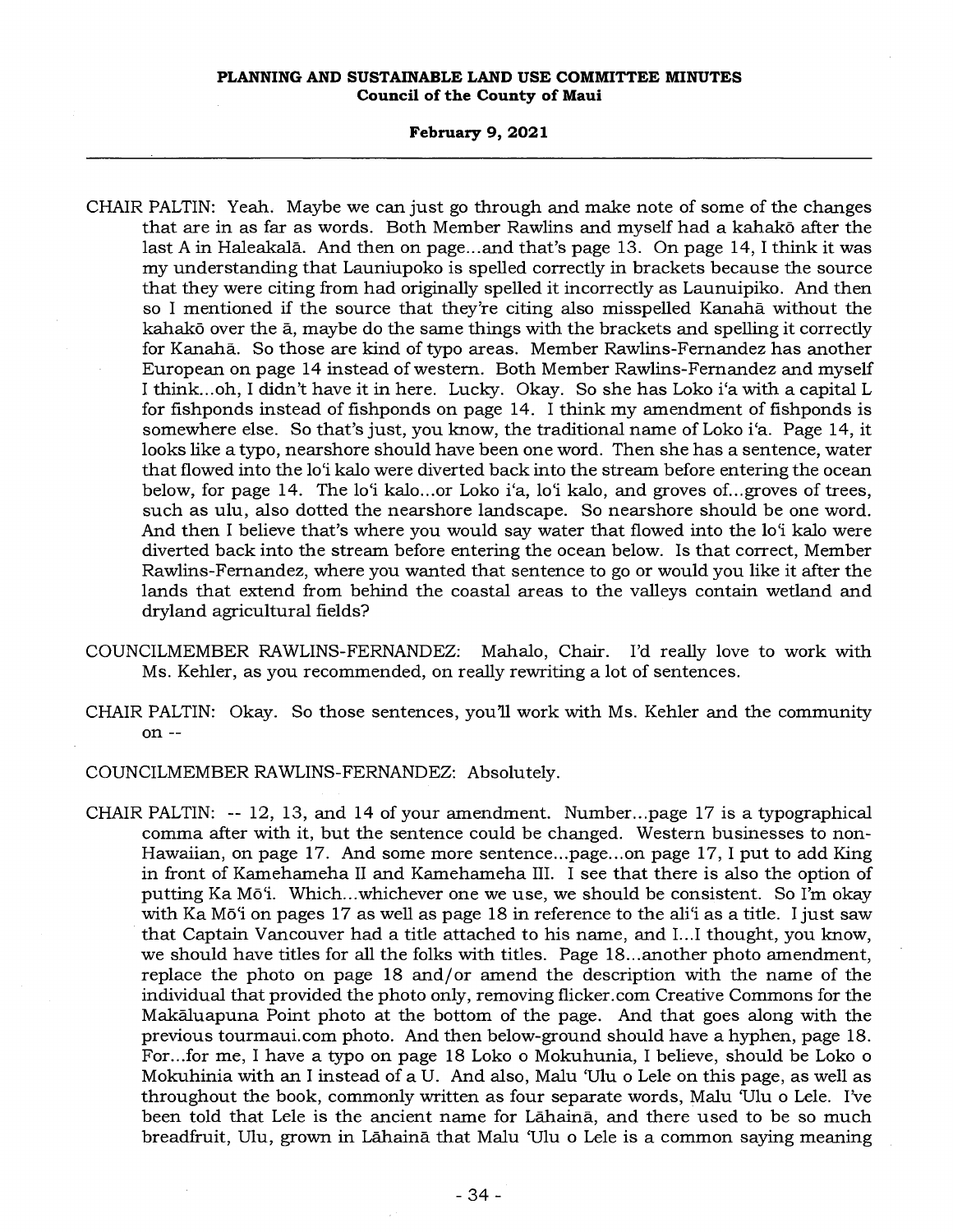### **February 9, 2021**

the shade of the breadfruit tree of...of Lele which is Lahaina. So instead of just one word as Malu'uluolele Park, Malu 'Ulu o Lele Park. And then for me, as kind of an addition to page 21, the Planning Commission added, this plan attempts to address the following issues with policies and actions included in this plan. I kind of wanted to add a COVID-19 disclaimer. You know, if people...say we get over COVID-19 next year, and then kids born or whatever, ten years, like they're not aware of what we went through. So my wording to add onto that was, the data was gathered and the Community Plan Advisory Committee completed most of its deliberations before the COVID-19 pandemic prevented large in-person gatherings, and the update was completed via video conference meetings during the global pandemic. And I would add that right after, the plan attempts to address the following issues with the policies and actions included in this plan. Or it could be a footnote here or in front of that sentence. I'm open to suggestion from the Members. Okay. I'll do it right before the Maui Planning Okay. I'll do it right before the Maui Planning Commission addition. So it would read, the data was gathered, all that, and then this plan attempts to address the following issues with the policies and actions included in this plan. And then I believe Member Molina had requested here on page 21, if we can get the most recent numbers instead of going off of the 2017 numbers, if there's no objection to that?

## **COUNCILMEMBERS VOICED NO OBJECTIONS.**

- CHAIR PALTIN: Think it's a good idea, yeah?
- COUNCILMEMBER SUGIMURA: Good idea.
- CHAIR PALTIN: Okay. And he also would like a source for the 2040 projected population growth, which I also think is a good idea. So consensus?

COUNCILMEMBERS: Consensus.

CHAIR PALTIN: Okay. And then for me, on page 22, under the heading where it says, will new residential growth lead to economic growth and better jobs, the last sentence...or the second sentence, my bad, sorry...it says in 2015, about 84 percent of West Maui jobs were in the service industry, and approximately 73 percent of West Maui workers earned less than 44,000 annually. I wanted to add on to that that a single person in Lahaina earning up to 854,700 is considered low-income, and then parenthesis, 2019 HUD Section 8 Guidelines, to provide some context as the plan ages, or if people are not from here and they might think, you know, whoa, 44,000 annually, that's a lot of money. But, you know, in context it's low...below...below low-income. Any objections? Consensus?

## **COUNCILMEMBERS VOICED NO OBJECTIONS.**

CHAIR PALTIN: Okay. Wow, Members, we're moving right along here. So going back to Member Rawlins-Fernandez's amendments, these are mostly word changes, and she's made her preference known then to not do just the word changes, but to amend some of the sentence and the lens. And I believe she probably did reach out to Ms. Kehler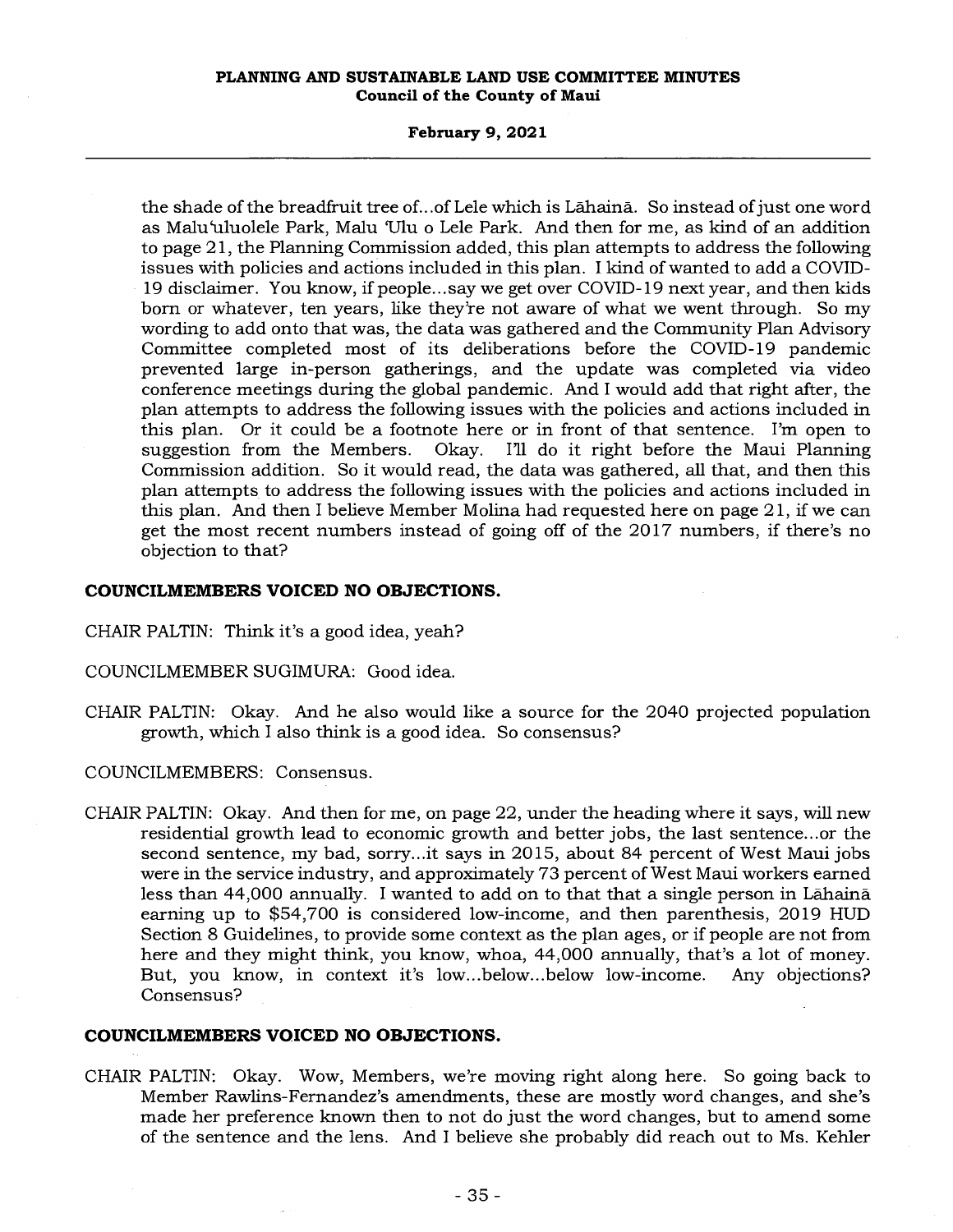about working together on amending some of the wording. And so I just wanted to poll the Members about closing the amendments that we've agreed on to date, and giving Member Rawlins-Fernandez, Ms. Kehler, and the community some time to work on amended paragraphs as opposed to words. What...what are the Members' thoughts on that?

COUNCILMEMBER SINENCI: Consensus.

CHAIR PALTIN: Chair Lee?

COUNCILMEMBER LEE: Whatever is most efficient and accurate.

CHAIR PALTIN: Okay. And...

- COUNCILMEMBER LEE: But you know, but...but my concern too is, you know, and I have complete trust in our Vice-Chair, but just remember that people who live there all their lives, yeah, cannot be discounted. Because this is...this is history, but history is interpreted so many different ways by different people. So that's, to me, a very touchy subject, but I have all the faith in you that you're going to come up with something that everybody is agreeable to. And not us, I'm talking about the people in Lahaina, people in West Maui, yeah?
- CHAIR PALTIN: Okay. Members, so what kind of time frame are we looking at here? Do we want it to be at the end of 1, 2, and 4, or do we want to take this up as new information at the very end of the plan? Member Molina, followed by Member Sugimura.
- COUNCILMEMBER MOLINA: I don't know, just maybe end...end of the plan after review, then we could come back to it. Yeah. So just my thought, but we'll follow your lead, Chair.
- CHAIR PALTIN: Okay. Member Sugimura?
- COUNCILMEMBER SUGIMURA: Yeah, that's what I was going to say, follow your lead, because I think that you've got the rhythm here going, and it sounds like a big job that Keani is undertaking with, you know, Miss...Ms. Kehler. So whatever will work and be accurate.
- CHAIR PALTIN: Okay. I think we can consider this as new information or change of information and...and that was what we would...things that we would come back to. So with the understanding that it's going to be more than word structure...or word changes here and there, as opposed to we want to see full sentence changes or paragraph changes. We're going to consider that to be a new updated change of information, and all of that stuff we take up at the end. So for what we have right now, the typos, the...the new figure and things like that, any further discussion as to the changes that have been made in Section 1, knowing that as far as paragraphs wording, we'll come back to that at the end of the plan. Any discussion on the changes we've made to this point? All right. Then I'll call for the question. All those in favor of the...the amendments that we've went over to this time, raise your hand and say "aye."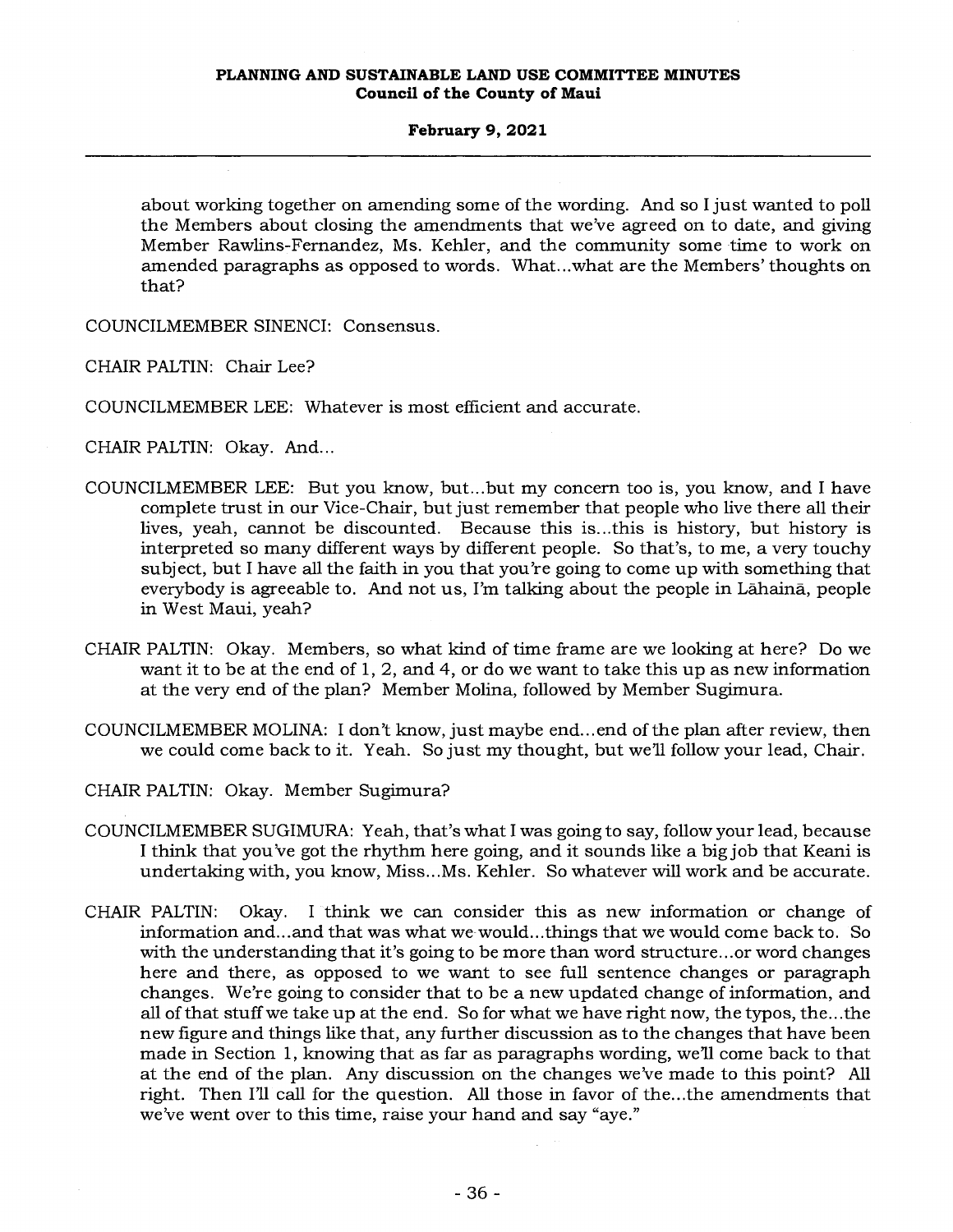COUNCILMEMBERS: Aye.

CHAIR PALTIN: Awesome. Wow, we finished Section 1--kind of.

- **VOTE: AYES: Chair Paltin, Vice-Chair King, Councilmembers Johnson, Kama, Lee, Molina, Rawlins-Fernandez, Sinenci, and Sugimura.** 
	- **NOES: None.**
	- **ABSTAIN: None.**
	- **ABSENT: None.** 
		- **EXC.: None.**

## **MOTION CARRIED.**

## **ACTION: APPROVED amendments to Section 1.**

CHAIR PALTIN: Okay, nice.

COUNCILMEMBER SUGIMURA: Chair?

CHAIR PALTIN: Yes? Member Sugimura?

- COUNCILMEMBER SUGIMURA: When you were going through it, I thought...thank you. I saw Jen Maydan come onto the screen, so I wonder if she has...have anything to say about it.
- CHAIR PALTIN: Sure thing. Mrs. Maydan, would you like to comment on our run through of Section 1?
- MS. MAYDAN: Mahalo. I was just going to make sure that within regards to rewriting the history section, when Councilmember Rawlins-Fernandez works with our Annalise Kehler, I just wanted to make sure that adequate time was given, but your Committee did do that. So that was why I popped up, and mahalo.
- CHAIR PALTIN: Okay, awesome. I'm prepared to move forward somewhat with Section 2. I'm not sure if all of you do...like I know Councilmember King has another meeting at 5:00. It wasn't my intention to work past 4:30 because you guys are all such hard workers. Any...any thoughts on how we proceed? Would you like to get started with Section 2? Yeah? Okay.

COUNCILMEMBER MOLINA: Yeah. I'm good.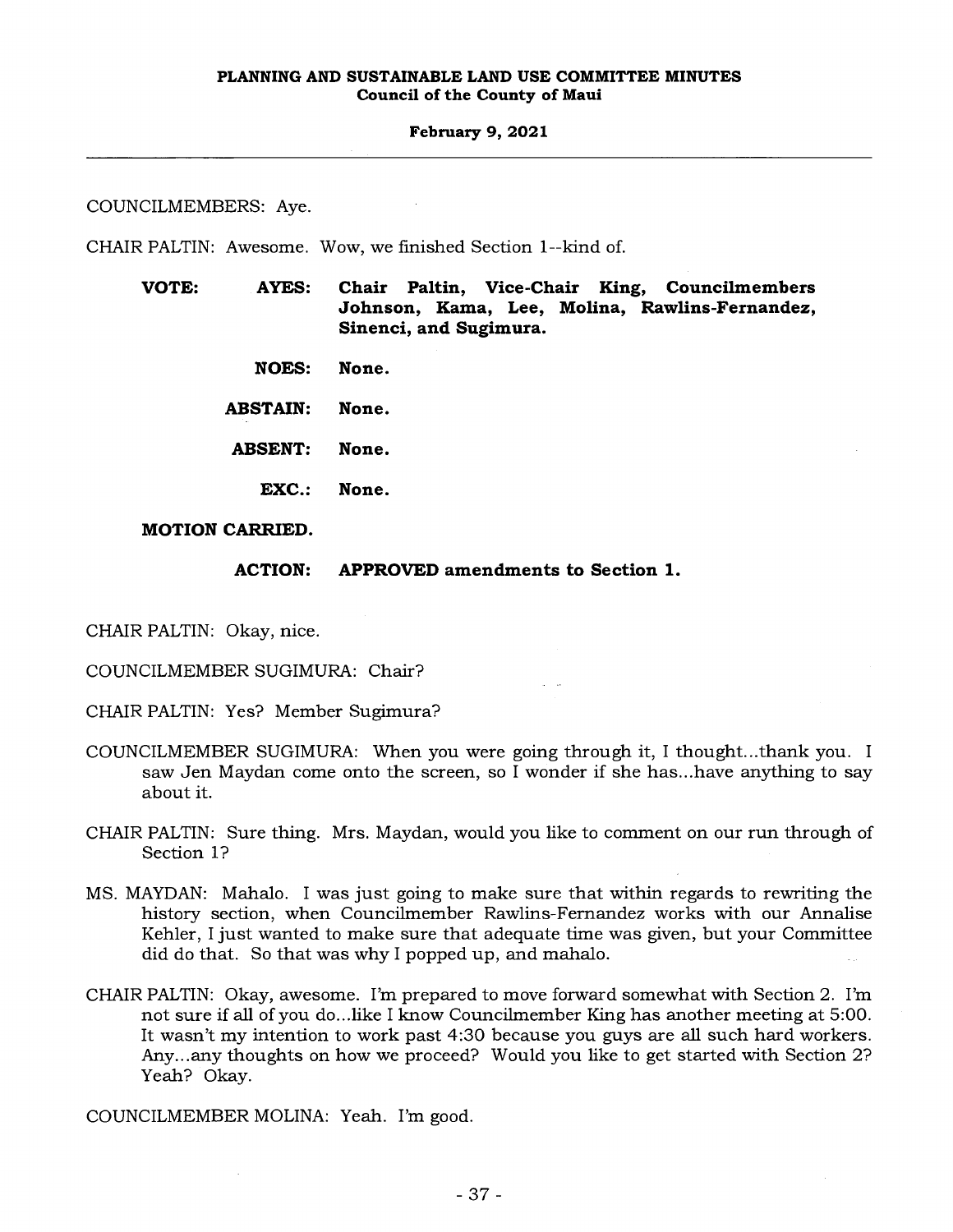CHAIR PALTIN: I'll entertain a motion to amend Section 2.

VICE-CHAIR KING: So moved.

COUNCILMEMBER RAWLINS-FERNANDEZ: . . *.(raises hand).. .* 

COUNCILMEMBER KAMA: Second.

CHAIR PALTIN: Okay. It's been moved by Vice-Chair King and seconded by Member Rawlins-Fernandez to start amendments on Section 2. The first one I had for proposal was on page 31, and it's policy 2.1.2. And I wanted to go a little bit deeper, but Director McLean kind of pulled me back in. And I wanted to initially delete everything after hazard line, but Director McLean mentioned that some of the properties, the entirety of the property are seaward of the erosion hazard line or the SLR-XA. And if we don't allow anything to be built in that area, if that's the entirety of their property, it could be considered a taking. So for those reasons, what I wanted to do was after erosion hazard line, add in, and current SLR-XA, and then take out the, for 3.2 feet of sea level rise. Because whatever that amount is defined as by the SLR-XA, I think that we should go with the most current definition instead of marry ourselves to what the...the number is right now. Because you know, we're...we're talking about six feet and other things right now. So it kind of was a compromise on my part, I wanted to just take that all out, but I didn't want to do takings, you know. And... and there are variance options as well. So that...that's my proposal. Members, consensus?

VICE-CHAIR KING: Consensus.

COUNCILMEMBER SUGIMURA: Can you explain where you are, what page you are that you're --

CHAIR PALTIN: Oh, sure.

COUNCILMEMBER SUGIMURA: -- referencing?

- CHAIR PALTIN: I'm on page 31, policy 2.1.2. So what I would have done was after erosion hazard line, I would replace for 3.2 feet of sea level rise, and put, and current SLR-XA, which SLR-XA is defined in the appendices as, I believe, like sea level rise exposure area. Currently it's at 3.2. It may change based on the most up-to-date science.
- MS. MCLEAN: Chair, may I just comment? I have no concerns with the intent. I'd just like to check the wording with Tara Owens to make sure that that's using the right terminology because there usually is a tie-in of the SLR-XA with a certain number of feet. But I just want to check with her, and there might be tweaks to that, but not to change the intent. So we'll get back to you on that. Thank you.

CHAIR PALTIN: Yeah. I'm okay with checking in with Tara Owens. Yes, Member Molina?

COUNCILMEMBER MOLINA: Thank you, Madam Chair. Just a question in relation to the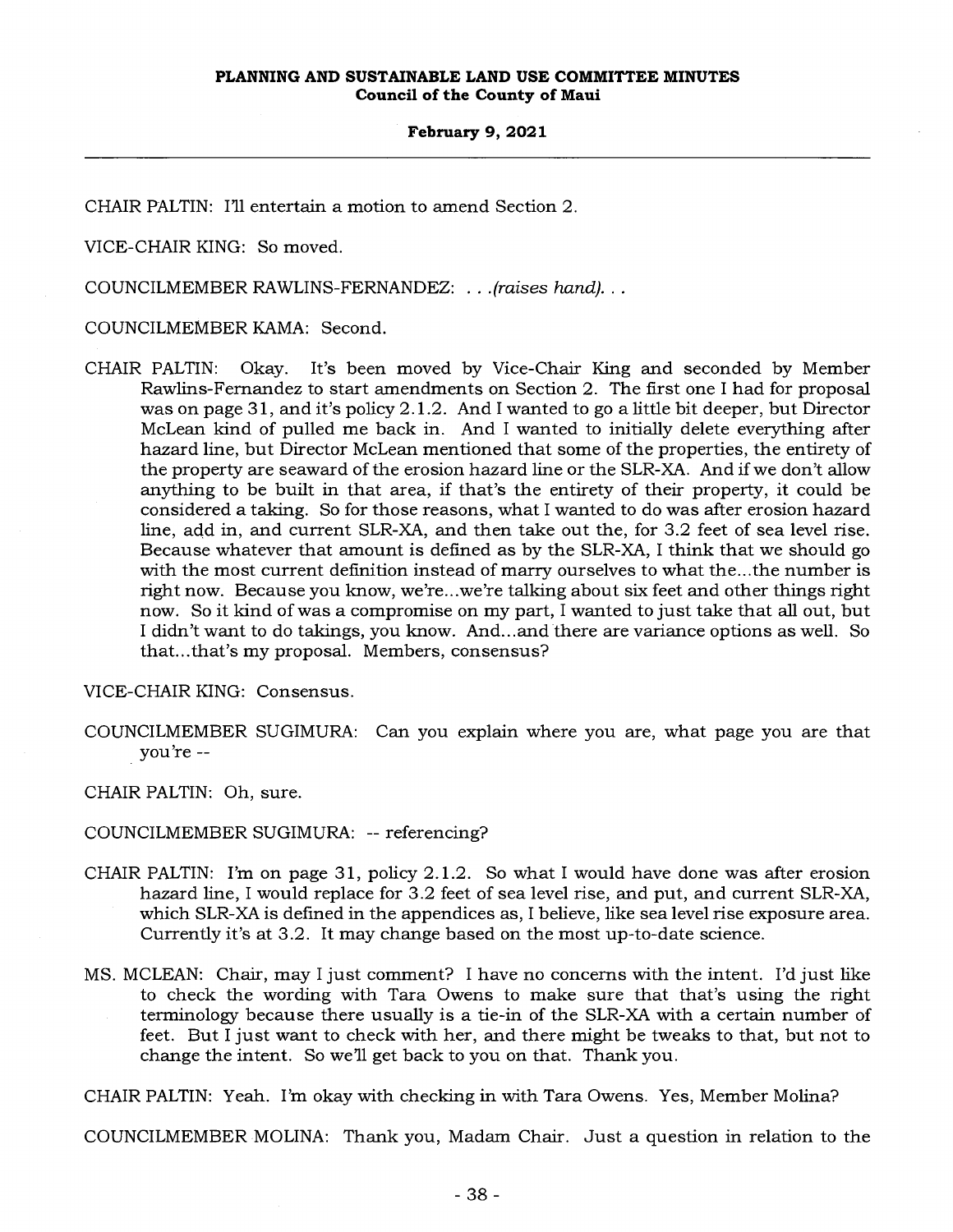#### **February 9, 2021**

words, erosion hazard line. Just as, you know, item 2.1.2, you know, how much of a setback specifically will this provision result in the footage from the erosion hazard line? If I could direct that question to Planning or Ms. Maydan.

- CHAIR PALTIN: Ms. Maydan, do you have knowledge of that for Member Molina? Or Director McLean, whoever it may be.
- MS. MCLEAN: Well, as Councilmember King's Committee will be discussing next week, we are proposing amendments to the Maui Planning Commission's shoreline rules to change shoreline setback formula from its current formula, which has a couple different options, to using the sea level rise exposure area erosion hazard line as the basis for the shoreline setback. So if those changes are adopted, then that would be in sync with what Councilmember Paltin is proposing in terms of what the setback will actually be. In terms of what the current setback is, we would literally have to go parcel by parcel to determine what the setback is because it's based on a variety of factors currently. So there's always currently a minimum setback of 25 feet, but in...regardless, under the current formulas and under the proposed new changes, there will always be a minimum buildable area so that there will always be some potential use of the property.
- COUNCILMEMBER MOLINA: Okay. Thank you for that clarification, Madam Director. Thank you, Madam Chair.
- CHAIR PALTIN: Thank you. Okay, so consensus on that, but we're going to check with Tara Owens as to the proper terminology. Member Rawlins-Fernandez?
- COUNCILMEMBER RAWLINS-FERNANDEZ: Mahalo, Chair. No objections. For consistency, did you want to make all sea level rise exposure area abbreviated as SLR-XA? Because in 2.1.3 and 2.1.5, it's spelled out; but on page 30, under definitions, that's the first time that's abbreviated as SLR-XA.
- CHAIR PALTIN: 30 is the first time. Yeah, I mean, I...I like consistency, and I'll...I'll --
- COUNCILMEMBER RAWLINS-FERNANDEZ: Me too.
- CHAIR PALTIN: -- I'll go with the Members. But yeah, we can change in 2.1.5 and 2.1.3 to put SLR-XA. Any comment from the Department as to why the acronym was used on page 30 but not...then not on 31?
- MS. MAYDAN: Thank you for the question. I think it was just to be able to have the policies stand on their own. Of course someone can look back and see that definition, but sometimes our communities get overloaded with acronyms, so. I definitely agree with the consistency, we try to remain consistent, but sometimes we're also trying to help folks out...understand a lot of terms and acronyms, but whatever your Committee feels is best.

MS. LILLIS: Chair?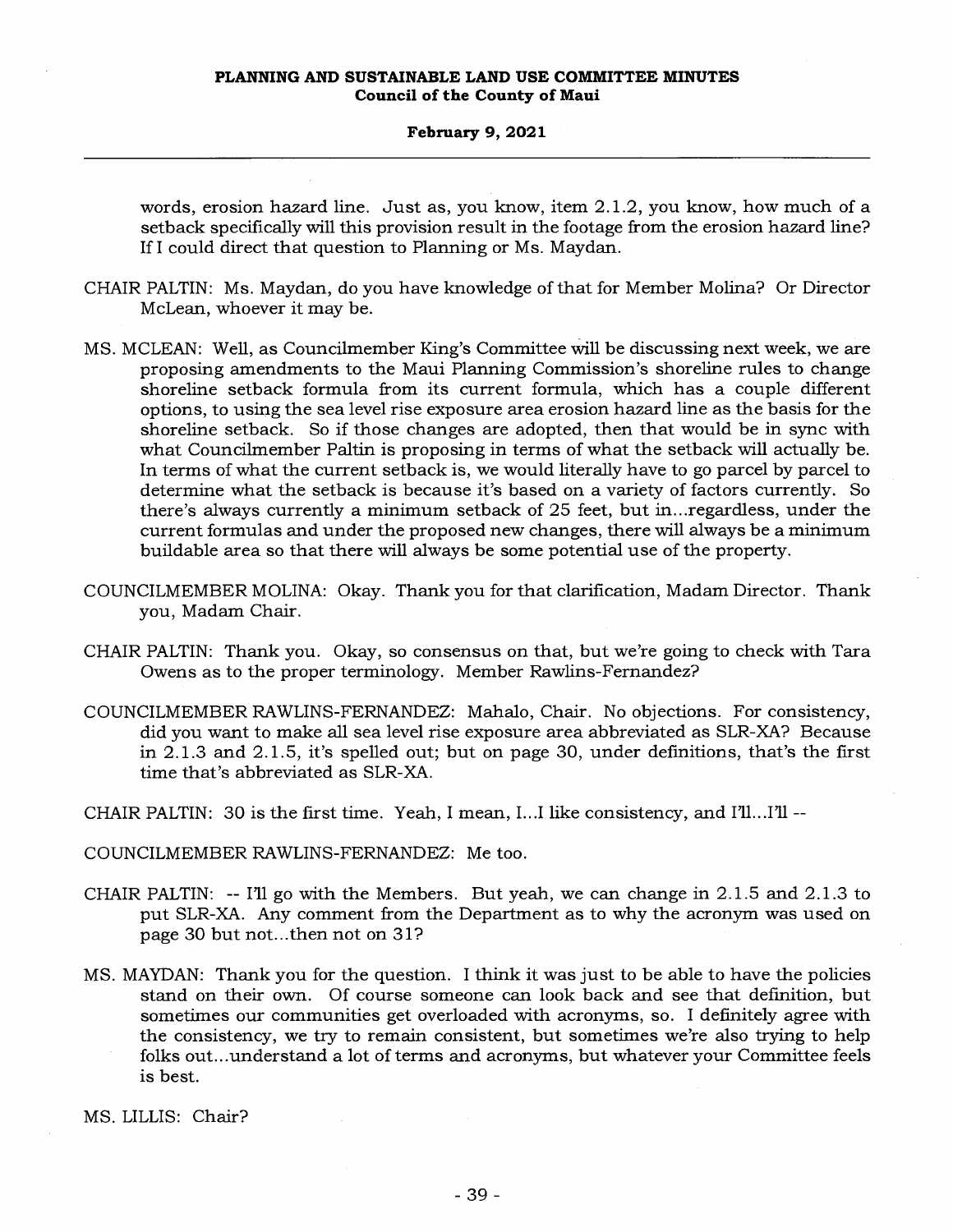## CHAIR PALTIN: Yes, Ms. Lillis?

- MS. LILLIS: This is Ana at OCS. I've conferred internally, and OCS concurs and recommends minimizing the use of acronyms as well.
- CHAIR PALTIN: Okay. So then for 2.1.2 we'll go the other way and say sea level rise exposure area instead of SLR-XA. Member Rawlins-Fernandez?
- COUNCILMEMBER RAWLINS-FERNANDEZ: Mahalo, Chair. So is there a reason that we, on page 30, would abbreviate it in parenthesis? Is it ever used? And...and if it's not, then is it kind of pointless to have it there?

CHAIR PALTIN: Ms. Maydan?

- MS. MAYDAN: Great question. I'd have to peruse and look through it and see if it is used. Perhaps putting the acronym is not even necessary.
- CHAIR PALTIN: For me, I...I don't mind it because then, you know, if people hear it being used by folks like Tara Owens or other people, they'll...they'll have a knowledge. There's some people in...I guess I don't know if you call it the industry or the...the...folks like Tara Owens, Wes Crile, Jim Buika, and it would be good to like use it as an opportunity to educate folks as to SLR-XA even if it's not used. I...I like it personally. Consensus? As an educational tool.

VICE-CHAIR KING: What are we giving consensus on?

COUNCILMEMBER RAWLINS-FERNANDEZ: Leaving it...

CHAIR PALTIN: To --

VICE-CHAIR KING: So we...

CHAIR PALTIN: -- leave acronym definition in there even if it's not used as an acronym.

VICE-CHAIR KING: So the definition would be on page 30 in the paragraph that starts out State...the State recognized, and then all on 31, we would just be spelling out sea level rise exposure area?

CHAIR PALTIN: That's correct.

VICE-CHAIR KING: Okay. It seems counterintuitive, but...

CHAIR PALTIN: Member Kama?

VICE-CHAIR KING: If we're going to give a definition as a...as...as a acronym, it just seems like we should use the acronym in the next...in the following page.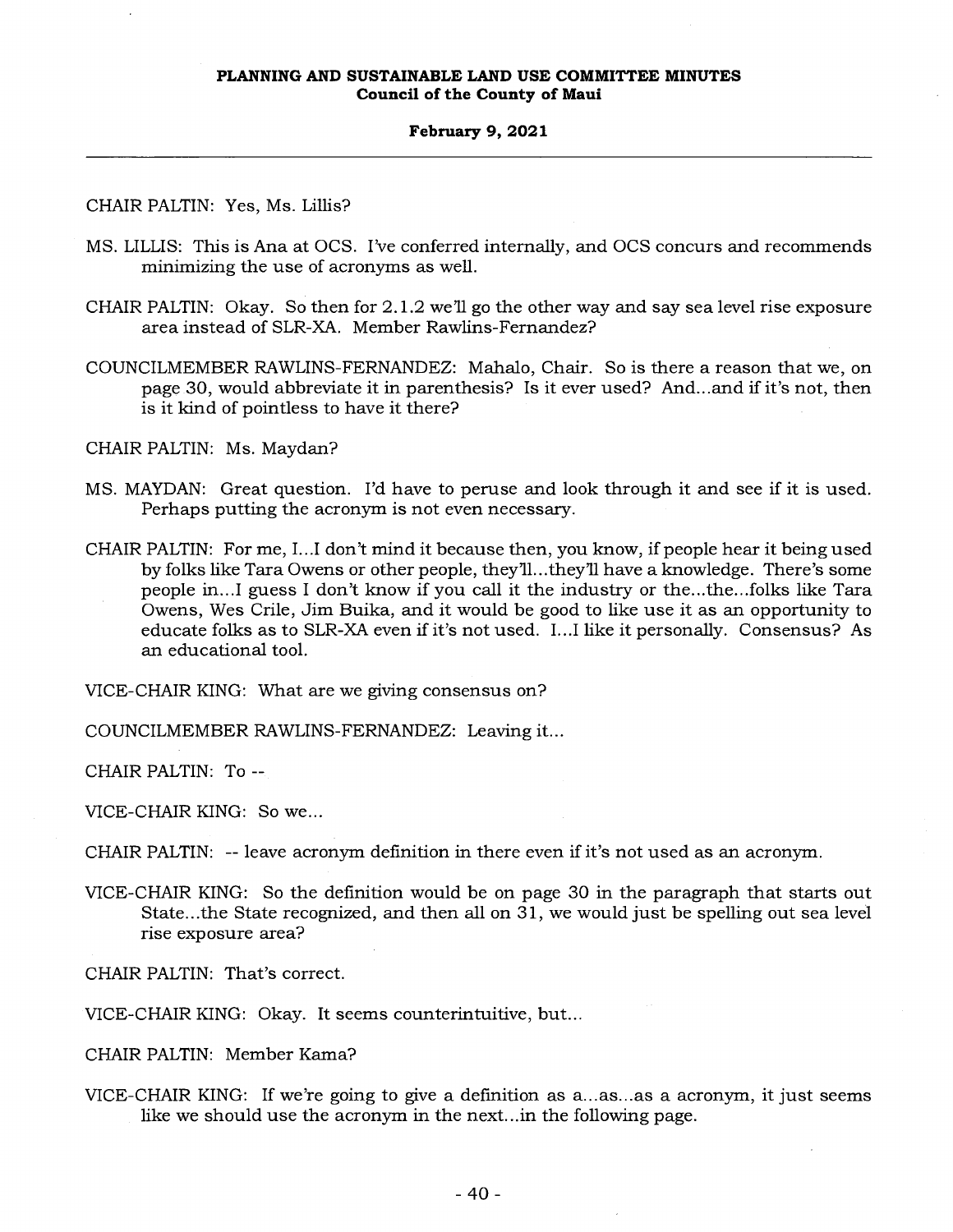### **February 9, 2021**

- COUNCILMEMBER KAMA: I think...I think for this particular document, if you use the sea level rise exposure area and SLR-XA in this document, guaranteed by the time we get to South Maui, you don't have to put sea level rise exposure area, they'll understand SLR-XA. But I think that it helps for our people because in different industries, they have...they have a language of their own. And in this particular, when we're talking about sea level rise, they have...they have a language of their own too, and that's a language we have to learn. So I think that would be helpful to leave it in. So I would agree with you, Chair. Thank you.
- CHAIR PALTIN: And...and to clarify, how it is on page 30, we can...we can do that on page 31. Everywhere you see sea level rise exposure area, we put in parenthesis SLR-XA to kind of educate folks as to the terminology that may eventually become a part of their lifestyle as we experience that sea level rise exposure area happening.
- COUNCILMEMBER SUGIMURA: Concur.
- CHAIR PALTIN: Okay. So any objection to using sea level rise exposure area with SLR-XA? Mr. Hopper?

## **COUNCILMEMBERS VOICED NO OBJECTIONS.**

MR. HOPPER: Not on that issue. But I just wanted to just raise the issue with this...with this section, it...it appears...my understanding is that this is a different standard than we currently have in the Maui Planning Commission's SMA rules for this area, and that this would be adopting that potentially prior to the Planning Commission changing its rules to...to...to make this situation...make it so that you could not locate new permanent structures seaward of the...or...or...or makai of the erosion hazard line. I...I don't...at this point, if the Commission never adopts those rules or decides against adopting those rules, you could potentially have a conflict with...between this and those rules, and I don't know if the Planning Department had comments on that. But just for the benefit of the...the Committee, I...I wanted to...to just raise the issue that this does appear to be different than what the Maui Planning Commission rules are for determining shoreline setbacks and placement of structures. And if those rules haven't been amended yet, and they haven't been amended yet, and...and you know, that they aren't amended, this would potentially be inconsistent with that. And to what extent that would affect current property owners and where they could build, I think would be relevant for the Committee to understand because this I do not believe is...is the current requirements for shoreline setbacks. And putting it in the plan could potentially make that a change because any SMA permit has to be consistent with the community plan. So you know, in essence, are you essentially amending the Planning Commission's rules by putting this...this in there? And...and I wanted to just...if Planning had comments or thoughts on that. Maybe that's already been resolved, but this does appear to be different than what's currently in the Planning Commission's rules for determining the shoreline setback area. And if that's the intention, you know, how is that immediately going to affect properties once this is adopted.

CHAIR PALTIN: Director McLean, did you have a comment for Mr. Hopper?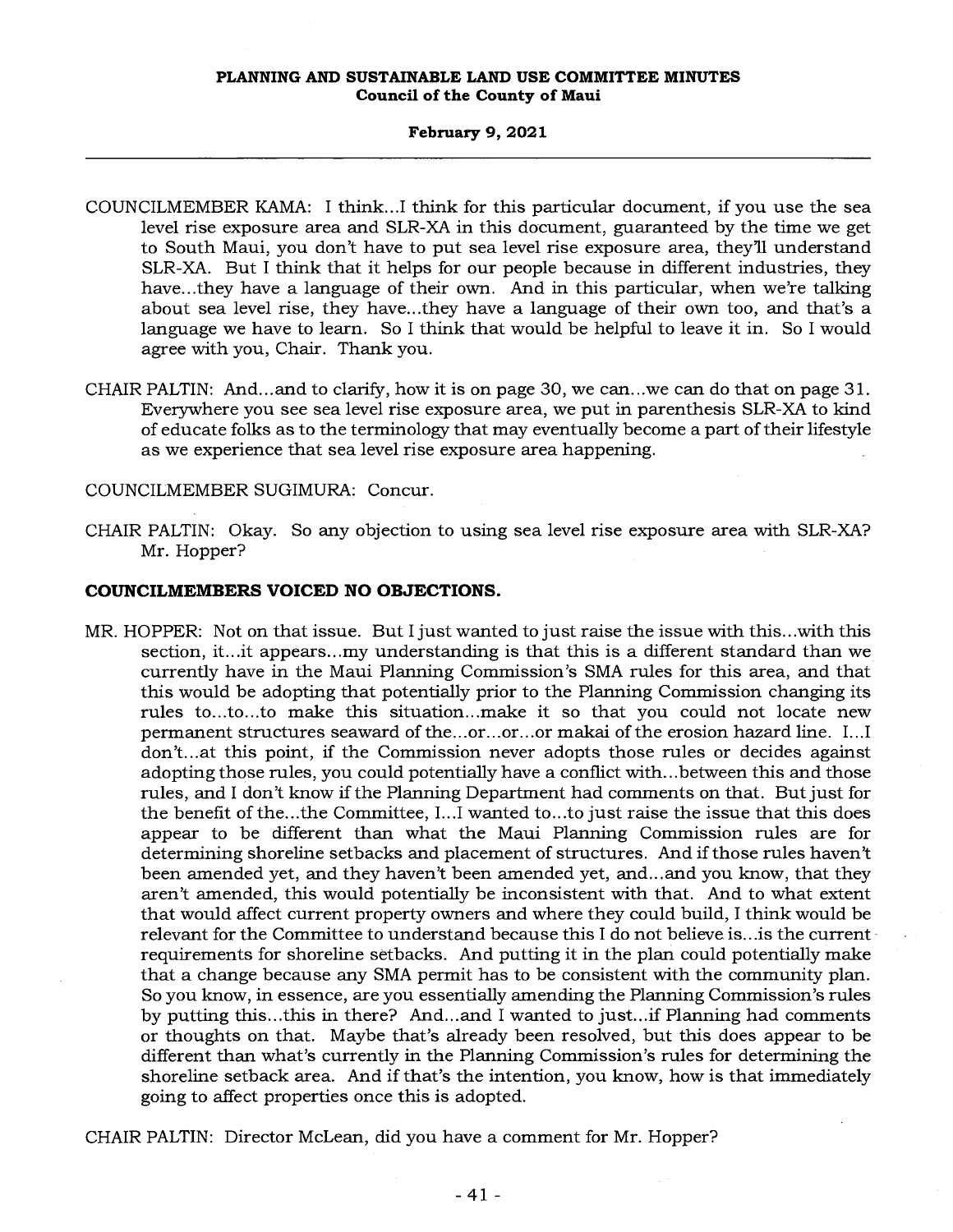- MS. MCLEAN: Well, that's an incentive to get the rules adopted as fast as we can. No, it's a great point and really, both could be accommodated. So let's say the...the shoreline rules stay as they are with the formula-based setback and this language gets adopted, then in West Maui, we would have to accommodate both of those things, which likely means that we'd have to go with the language in the plan. In an unusual circumstance where the SLR-XA is farther makai than the current setback formula, then they would have to comply with the current setback formula. So it's really the more mauka of the two would...would accommodate both. So I think it's...I mean, it would be a little more work, but I think it's doable if the timing is such that, you know, they're not adopted at the same time.
- CHAIR PALTIN: Works for me. Okay. So we were...we left off with sea level rise area...exposure area and SLR-XA. Is there any objection to using both? Get our communities used to...to what it means. No? Okay.

## **COUNCILMEMBERS VOICED NO OBJECTIONS.**

- CHAIR PALTIN: All right. Moving on to the next page, on page 32, Policy 2.1.8. This was one of the policies that was amended by the Planning Commission, and what I attempted to do was find a little bit of a happy medium between the two. So I kept what it says, require new buildings that will serve as emergency shelters to be built to hurricane standards. Then I added, and support existing buildings that currently serve as emergency shelters to be retrofitted to hurricane standards. And this is to acknowledge that many of the buildings that we currently use in West Maui are not at hurricane standards. And you know, while we'd love to see them brought to hurricane standards, as Chair Lee would say, where's the money coming from? So you know, we support them being retrofitted, but we kind of got to find the money to do that, I guess, and it's...it's just acknowledging that more so than the original revision from Maui Planning Commission. Any discussion or comment on that? Member Molina?
- COUNCILMEMBER MOLINA: Yeah, thank you, Madam Chair. Just in terms of County jurisdiction with new buildings, with what's here in the community plan, would this also apply to State buildings, Federal buildings, which I guess the County would technically have no jurisdiction of? So I don't know if that's a question maybe for Corporation Counsel as how this will be interpreted.
- CHAIR PALTIN: Corporation Counsel or Planning Department? Whoever...because I know there are a lot of things too, even in the action items, which are kind of outside of the County's jurisdiction, but it was included in there. So Director McLean, did you want to make a comment to Member Molina's question? Or Ms. Maydan?
- MS. MCLEAN: The State...even if they are State facilities, they typically do obtain building permits, but as we've discussed, those don't necessarily have to comply with the community plan. They would if they're in the SMA, this would come into play.

COUNCILMEMBER MOLINA: So do we need additional wording to, I guess, strengthen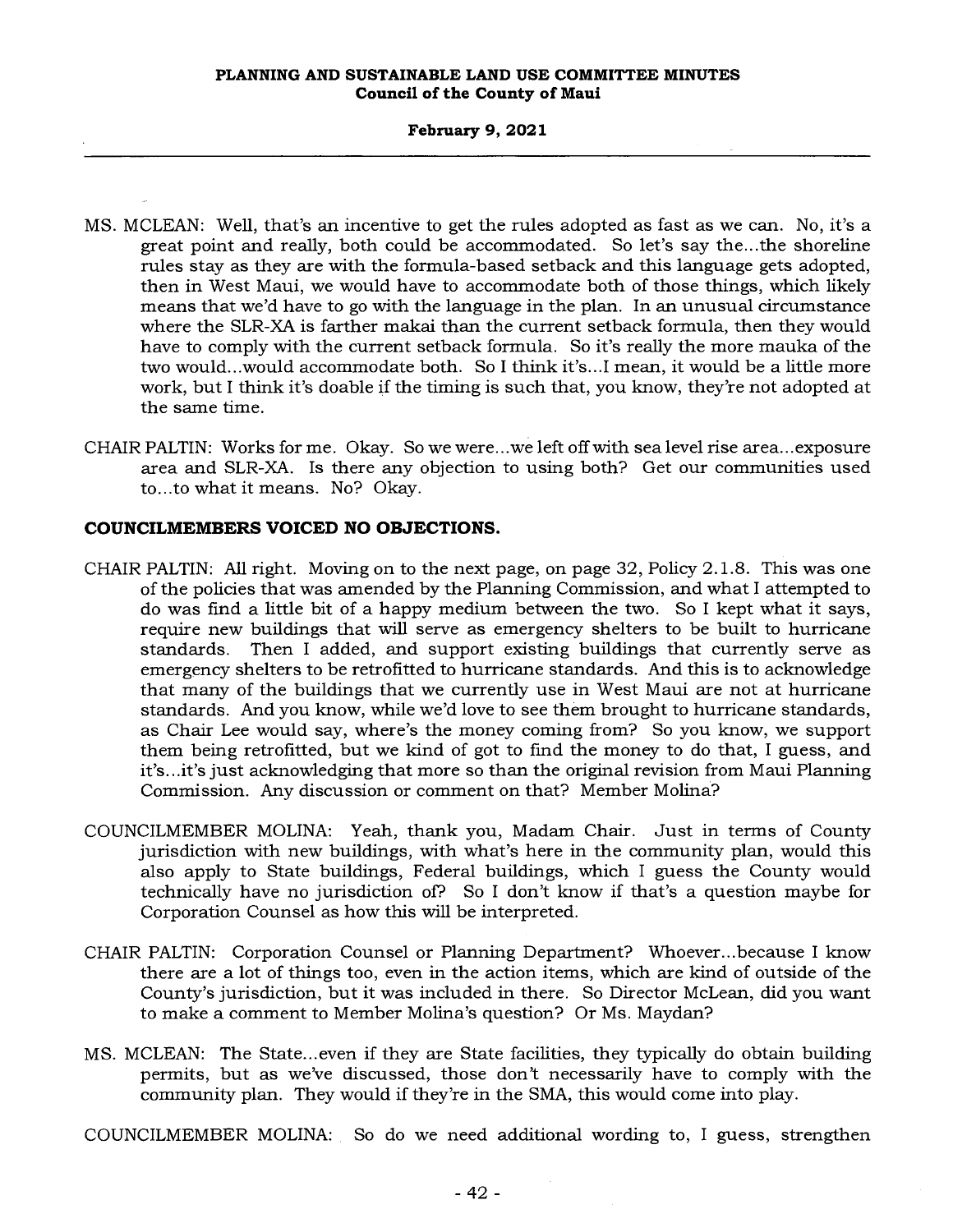the...the policy here? I'm just...I'm just curious, you know. Be more specific.

VICE-CHAIR KING: Chair?

MS. MCLEAN: There could be --

VICE-CHAIR KING: Point of information.

MS. MCLEAN: -- an action item that calls for amending the...the Building Code, for example, or other ways to...to promote this. I can't think of a good alternative off the top of my head, but we can think about it --

COUNCILMEMBER MOLINA: Yeah.

MS. MCLEAN: -- and maybe get some input from Public Works.

COUNCILMEMBER MOLINA: Okay. Thank you.

CHAIR PALTIN: Member King, followed by Mr. Hopper.

VICE-CHAIR KING: Okay. I just wanted to give the point of information that there is legislation, I believe it's...that's being heard today because I got an email late last night asking for input, but I couldn't do it within the deadline, at the State Legislature that would require all their new buildings to be hurricane...built to hurricane standards. So that tells me that they're at least looking at it, but that that's also a separate jurisdiction they have over the State buildings.

CHAIR PALTIN: And Mr. Hopper, did you have a comment that you wanted to add?

MR. HOPPER: Yes. I think like a lot of things in the plan, this isn't going to be self-executing. There's going to need...need to be further action on this, such as...as Director McLean said, amending the Building Code to require this. I would note that the State, it can opt out of getting the building permit if it wants, that's in the Building Code, but oftentimes, I think it doesn't because it wants to have the County do the inspections and everything, so they may...they may do that. I...I would think that emergency shelters would be...if you're being approved as it, it would generally be State or County. So I think those may be the situations you're talking about. But it sounds like you're talking about use-specific standards or something in the Building Code where...where that would be adopted. So I'm not sure exactly how you go about doing that. But because these may not all be in the SMA or subject to discretionary permits, I think you'd...you'd...there'd need to be a follow-up action of...of some amendment to the Building Code or other relevant codes to make that a requirement.

COUNCILMEMBER MOLINA: Okay.

CHAIR PALTIN: Thank you.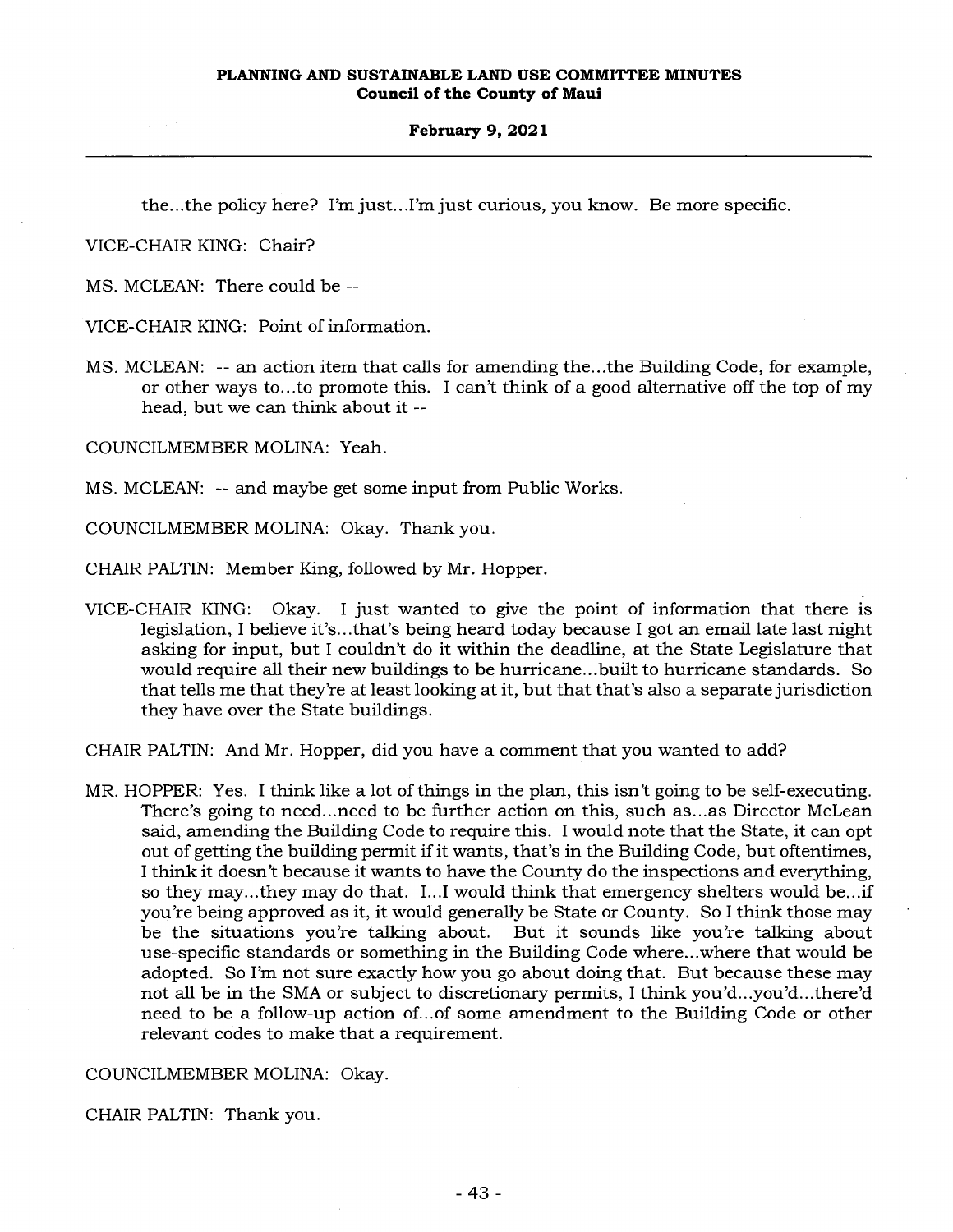COUNCILMEMBER MOLINA: Thank you.

- CHAIR PALTIN: And Member Rawlins...or Member Molina, did you have a finish to that...you brought up that point?
- COUNCILMEMBER MOLINA: No, no. It was to just extend my curiosity because I thought, you know, for example if a new school goes up, typically schools are used as emergency shelters, and if in the future a new school goes up somewhere in West Maui, then...and it's typically State. So just my curiosity was...more had to do with the jurisdiction, and would they have to comply with the community plan to make it an emergency...or make it to hurricane standards, so to speak. But now that Member King has mentioned that there's legislation to require that all new State buildings become built to hurricane standards, then would, I guess, make this moot. So I was just curious.

VICE-CHAIR KING: Well, I didn't say it was going to pass, I just said that they're...

COUNCILMEMBER MOLINA: Oh, I mean, if it does pass. Yeah.

CHAIR PALTIN: Yeah. And...and that's a really good point that you brought up as well. Right in our district kind of near to my house, we have Maui Preparatory Academy, and that's a private school. And they have just built a brand-new gymnasium and, you know, I'm not sure if it was built to hurricane standards but, you know, if they're willing to become part of the Hawai'i Hazard and Resilience Plan for West Maui and offer it as a shelter, I'd...I'd love to work with them and, you know, look into if they have had hurricane standards. It was built recently, but not after we're adopting this plan as an ordinance. So you know, I...it's...I guess, you know, in West Maui, the Civic Center is not to hurricane standards, and so when people want a pre-list of shelters, they don't like to give that list because it depends on the type of emergency or natural disaster. You know, if it's flooding or something, then the Civic Center can be used; but if it's a hurricane, they try not to use it because it's not built to hurricane standards. And then I think Lahaina Intermediate or...or one of the other schools are used. So that's what makes it kind of tricky. But you know, moving forward, it would be great if any build...any government building especially, but private building as well, that is intended to serve as a hurricane shelter or any kind of shelter be built to hurricane standards, I think, is the recognition of the community about that confusion. Like, why can't we use the Civic, you know, as like a designated shelter location? And it's because it's not...it's not up to the standards for every single kind of natural disaster. I believe it's like out of the tsunami evacuation zone, so it could be used if we're expecting a tsunami, but not necessarily a hurricane. And what happened in 2018 was when we were expecting that Category 5 hurricane to hit us, they didn't use the Civic Center because they thought it was a Category 5 hurricane coming. And then when it turned into a firestorm near to the schools, they had to...they had not really a choice except to evacuate the schools to the Civic Center, which...although they knew it wasn't to hurricane standards and we're facing down a hurricane, it wasn't in the direct line of the firestorm, which was kind of the superseding natural disaster because it was imminent that the fire was coming towards the school. So I think it's a recognition of the community about past natural disasters type of thing. And so the original wording was to require them to be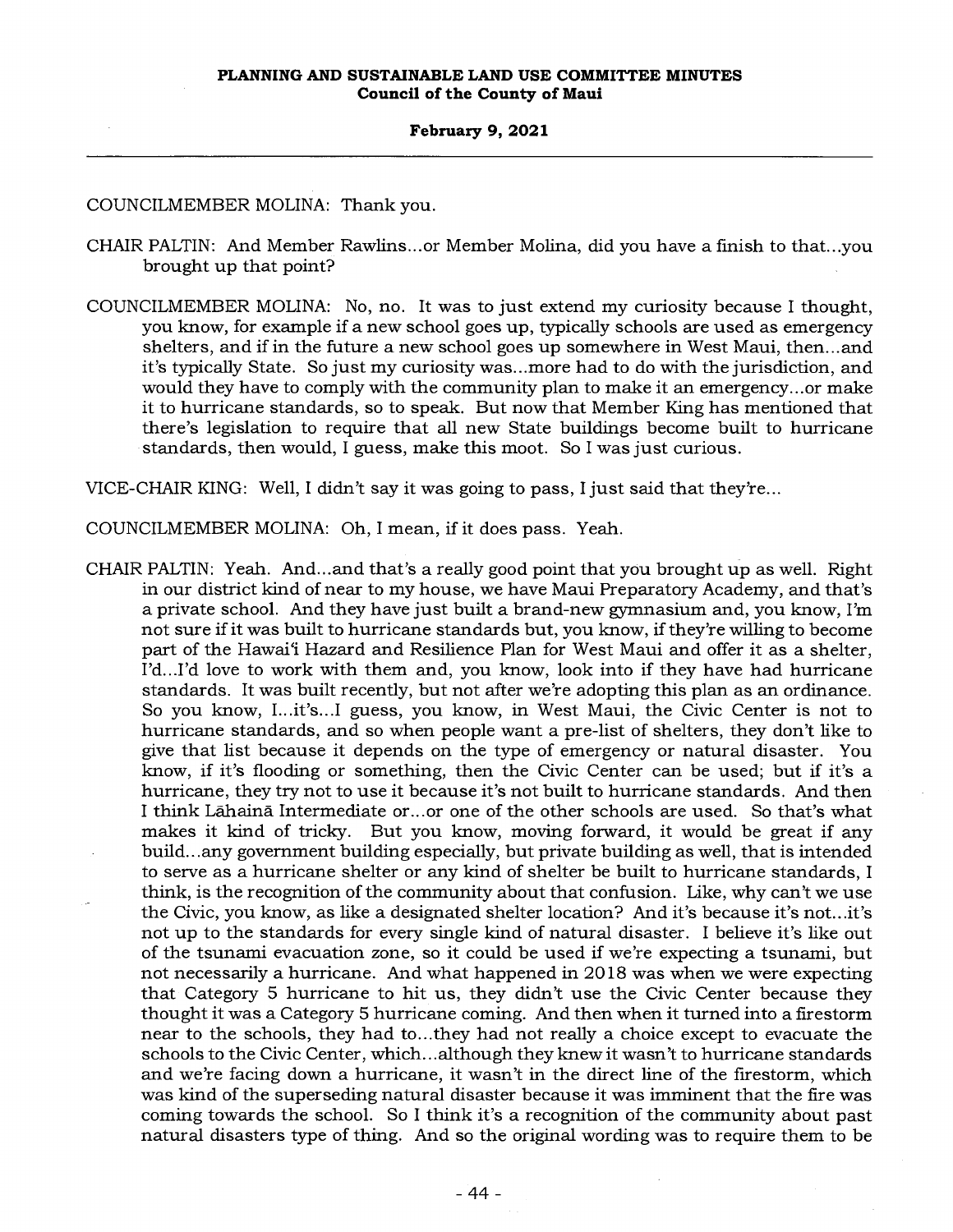#### **February 9, 2021**

retrofitted, but then we come to the money issue, which is hard to get around. And so this...this wording that I proposed was my compromise between all the factors. Consensus?

- COUNCILMEMBER MOLINA: Well, thanks for the great explanation. You can't beat that. Thank you.
- CHAIR PALTIN: Member Rawlins-Fernandez?
- COUNCILMEMBER RAWLINS-FERNANDEZ: Mahalo, Chair. So we're talking about hurricane standards, and there's different categories, 1, 2, 3, 4, 5. The fifth category is catastrophic damage with sustained winds of 157 miles per hour or higher. So is the assumption that it's a Category 5 hurricane standard, and can we be specific here?
- CHAIR PALTIN: I think the...the current rating that I know of is Category 3, but let's check with the Planning Department. Being that we were facing down a Category 5 in recent history, you know, it would make sense to designate Category 5. But Planning, do you have any comment?
- MS. EATON: Hi. Yeah. We were commenting on this. I think what's really, really important here, and I...I'm...quite honestly, I'm uncomfortable doing this because I'm drawing on my years of experience in emergency management for the State of Rhode Island. I think this is an example of something...because these standards have changed with regard to a public shelter, a school, versus a private shelter, versus just a building. And I...the reason I'm concerned is I really think it's important for the Director of Maui's Emergency Management Agency because they are the ones who are responsible for this to clarify. Because when you're talking about an actual shelter, you must meet Red Cross standards, but that has changed, I think. But when you're talking about a building being built, particularly if it's used any source of public funding, then yes, you do have to, with the National Flood Insurance program and the hurricane program, build to those standards. But this is an example of where I feel like MEMA needs...because this is so important, and there has been changes and switches in terms of whether you're using Simpson ties for hurricane standards or all these kinds of things. So I hate to not be able to address this and move forward, but I don't like second guessing another department's responsibility, and this one is life or death, you know. So I...I really feel like Herman or somebody should make sure to...because there are actual standards, there are actual regulations, and it...it's all there, and they should actually know it. So my recommendation is...I just know this is important, and from national standards that there...they do exist, it's just they've been changed a lot lately with all the disasters we've been having.
- CHAIR PALTIN: Okay. So given that, Ms. Lillis, can you prepare a correspondence to MEMA on the wording of this and the different categories of hurricane and the standards? If they could provide feedback on...given the intent of what I have in my amendment, the proper wording as far as MEMA and the standards that they go by.
- MS. LILLIS: Chair? Yes, we can. We've been following the discussion, so we can prepare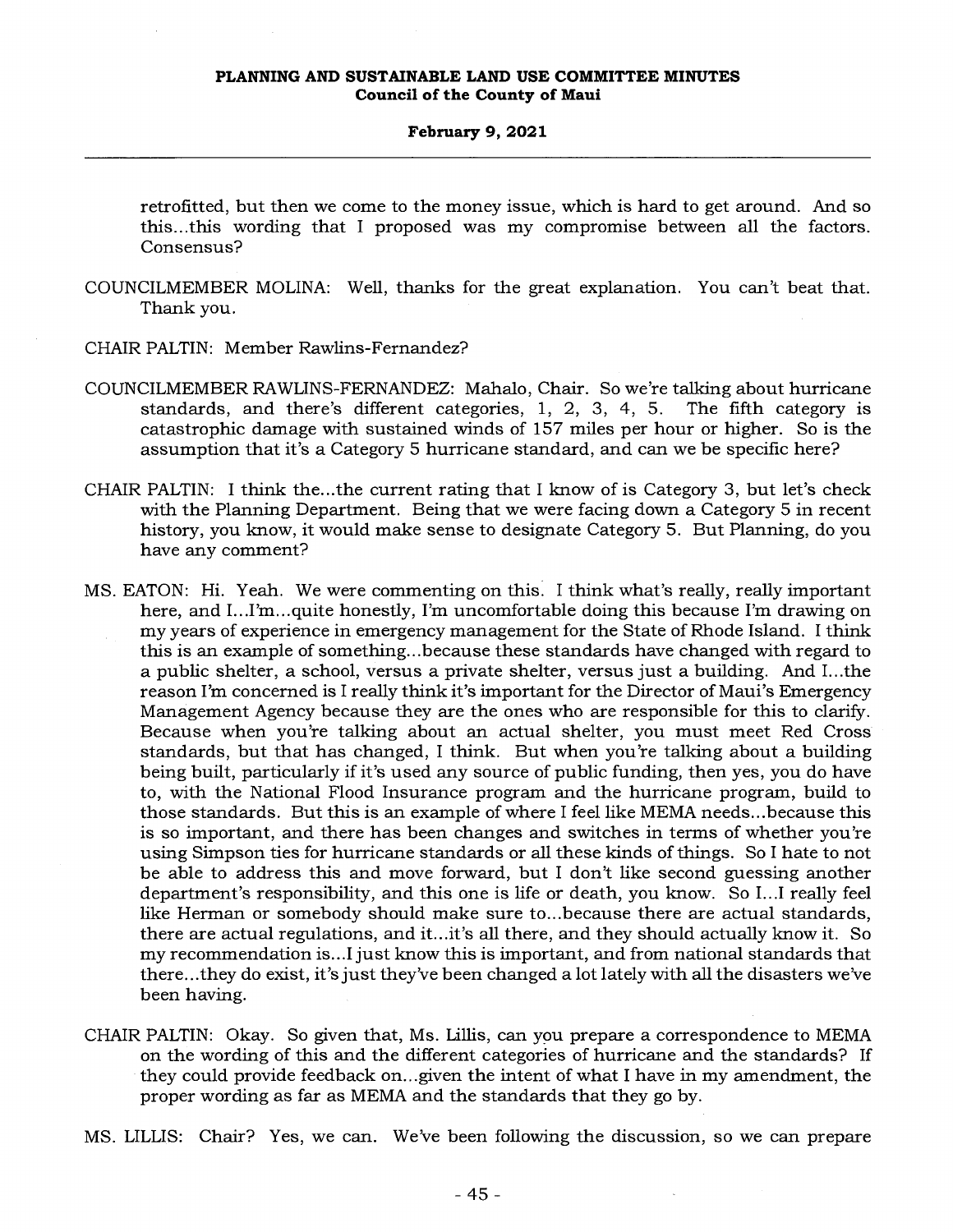correspondence and have it prepared for the next meeting.

- CHAIR PALTIN: Okay. Awesome. My next amendment is a typo on 2.1.9, the N was left off on greenways. Consensus? Okay. Member Rawlins-Fernandez?
- COUNCILMEMBER RAWLINS-FERNANDEZ: Mahalo, Chair. I'm sorry for not submitting my amendments for Section 2. My understanding was that we were going to do Section 1 today only, but it's fine, I...I'm...I'm okay with moving forward. And I see that it's 4:31 already. So how many more amendments do you plan to take up? And should I just wait until we meet again regarding Section 2 and have my amendments transmitted to you so that everyone would have it in writing before making --

CHAIR PALTIN: Yeah.

COUNCILMEMBER RAWLINS-FERNANDEZ: -- bigger amendments?

- CHAIR PALTIN: I think we can stop right there because it wasn't my intent to go past 4:30, and we're going to be taking this up again. I'm going to plan on recessing until next Thursday, our regular scheduled time, and try to continue with 2 and 4...Sections 2 and 4. I believe everyone should have received the format memo from the Department. And so, you know, there's...there's not necessarily a time frame. It's great if you can have your written amendments in that format uploaded at the start of the meeting, but if folks wanted to make oral amendments as we go through or discuss somebody else's amendment so that it comes out how we would all like it to see, that's okay as well. I think it does help the other Members to see your amendments in writing, and so I...I would encourage, you know, writing them out and following the format. But if that's not done, it wouldn't preclude you from participating and offering your amendments, it's just I think it's a little bit easier. It's easier for Staff, you know, as they're like furiously scribbling and taking notes. So that was...that was my...I guess we got through like half of two amendments because we need feedback from Tara Owens and MEMA. And if MEMA can also comment on a corresponding action item for 2.1.8, or Public Works. But you know, maybe they can talk about it in their household because we got MEMA and Public Works living in the same house. Building Code or MEMA standards, tell the couple to talk to each other. Member Rawlins-Fernandez?
- COUNCILMEMBER RAWLINS-FERNANDEZ: Mahalo, Chair. I hope when they clock out they're able to go home and not have to deal with work, and leave work stuff at home *[sic]* so that they can decompress and have family time. So I have a question as far as process, and it could be a question for you or it could be a question for OCS. Do we transmit our amendments to OCS for posting before the...before we gavel in, is that your preference? And is that allowed by Sunshine Law, or would we have to wait until we gavel in at the...
- CHAIR PALTIN: That's a great question. I think I know the answer. So you can transmit it ahead of time, but because of the Sunshine Law, they can't upload it until I gavel in. Transmitting it ahead of time gives them the time to get it ready to upload as I soon as I gavel in. So it's...it's your preference. I think OCS would prefer sooner rather than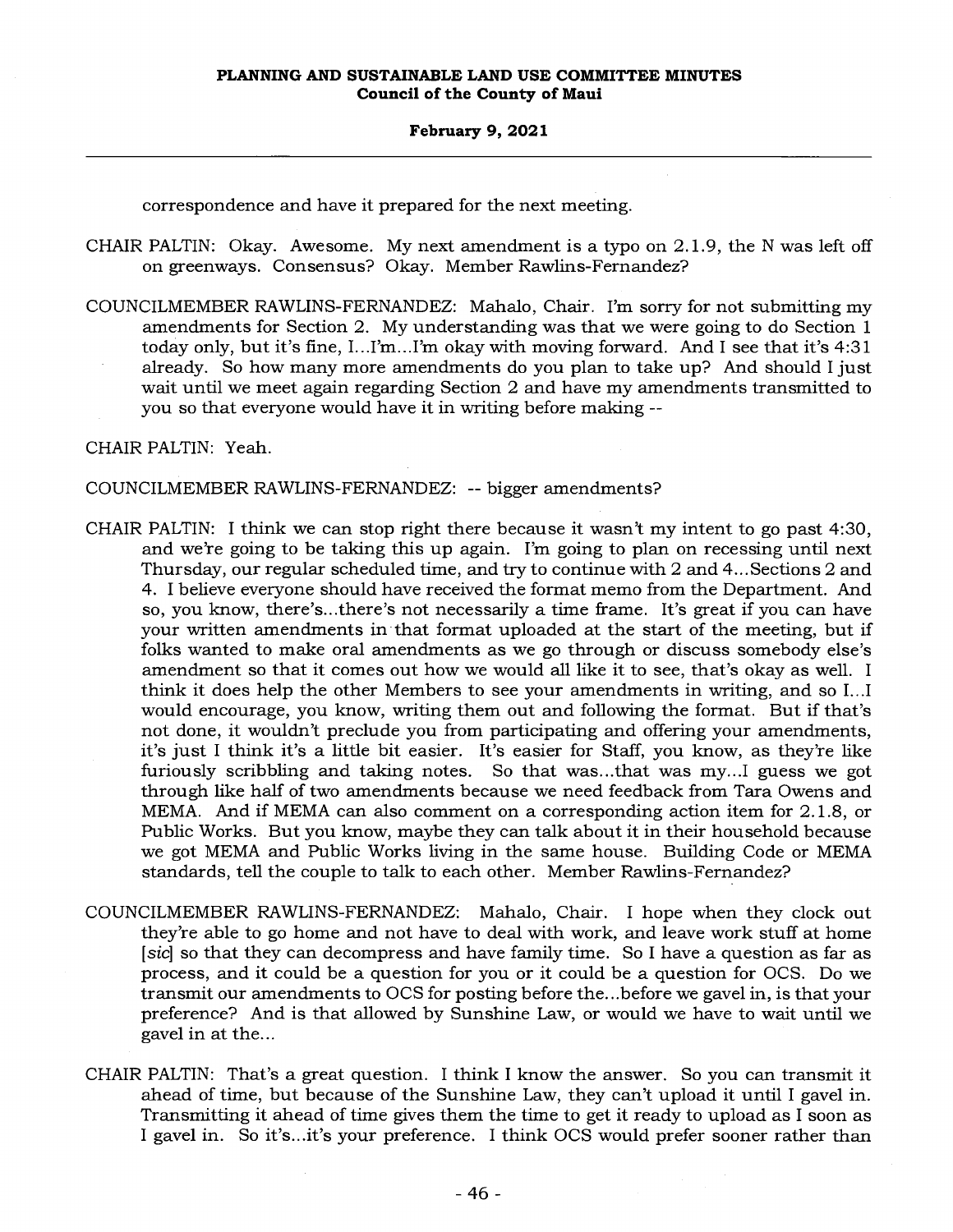### **February 9, 2021**

later, you know, even maybe a day or two before would help them out. I may have some revisions to my proposed amendments that I'll transmit to them prior to Thursday's meeting. But yeah, that's...that's kind of the process is...if you can get it in earlier, that's great, but we won't all be able to see it until we gavel in and then refresh.

COUNCILMEMBER RAWLINS-FERNANDEZ: Mahalo, Chair.

CHAIR PALTIN: Well, I mean, we got through one section, which is great, kind of, and we started Section 2. And so our next meeting date is Thursday morning. And I can speak with Member Kama offline if...if she'd care to switch. I'm not sure if that's okay with all of you because Member Kama's Committee is a five-Member Committee, so I don't know if that...that helps and if she's willing. But that way we won't...if we do switch, I guess, we won't run into her time or anything like that. But I'll...I'll...I don't know, Member Kama, did you want to speak of this offline or --

COUNCILMEMBER KAMA: No, we can do it with...

CHAIR PALTIN: -- did you have a...

- COUNCILMEMBER KAMA: No, I'm fine with talking about it. I mean, the more of us talk about it, the more ideas we can gather in. But so...so your thought is to...to do what? To...
- CHAIR PALTIN: Member Rawlins-Fernandez made a suggestion that if we switch and I go long, I won't be going into your meeting time. If the rest of the Members aren't opposed to staying past 4:30, I guess it would make sense. Member Rawlins-Fernandez?
- COUNCILMEMBER RAWLINS-FERNANDEZ: Mahalo, Chair. I guess I missed the part about you recessing today's meeting to next week Thursday. And so whenever we recess a meeting, we have to state on the record time certain, date and time certain. So yeah, at least Pro Temp Kama is willing to have that discussion so that we can make that decision and then we can state that for the record before we gavel out. Mahalo, Chair.

CHAIR PALTIN: Okay.

- COUNCILMEMBER KAMA: So...so do you want to actually recess until next week or do you want to recess until 1:30 in the afternoon?
- CHAIR PALTIN: That would be if you're okay swapping meeting times with me, and the other Members who aren't on your Committee coming to the afternoon --

COUNCILMEMBER KAMA: I see.

CHAIR PALTIN: -- instead of the morning.

COUNCILMEMBER KAMA: I see, I see.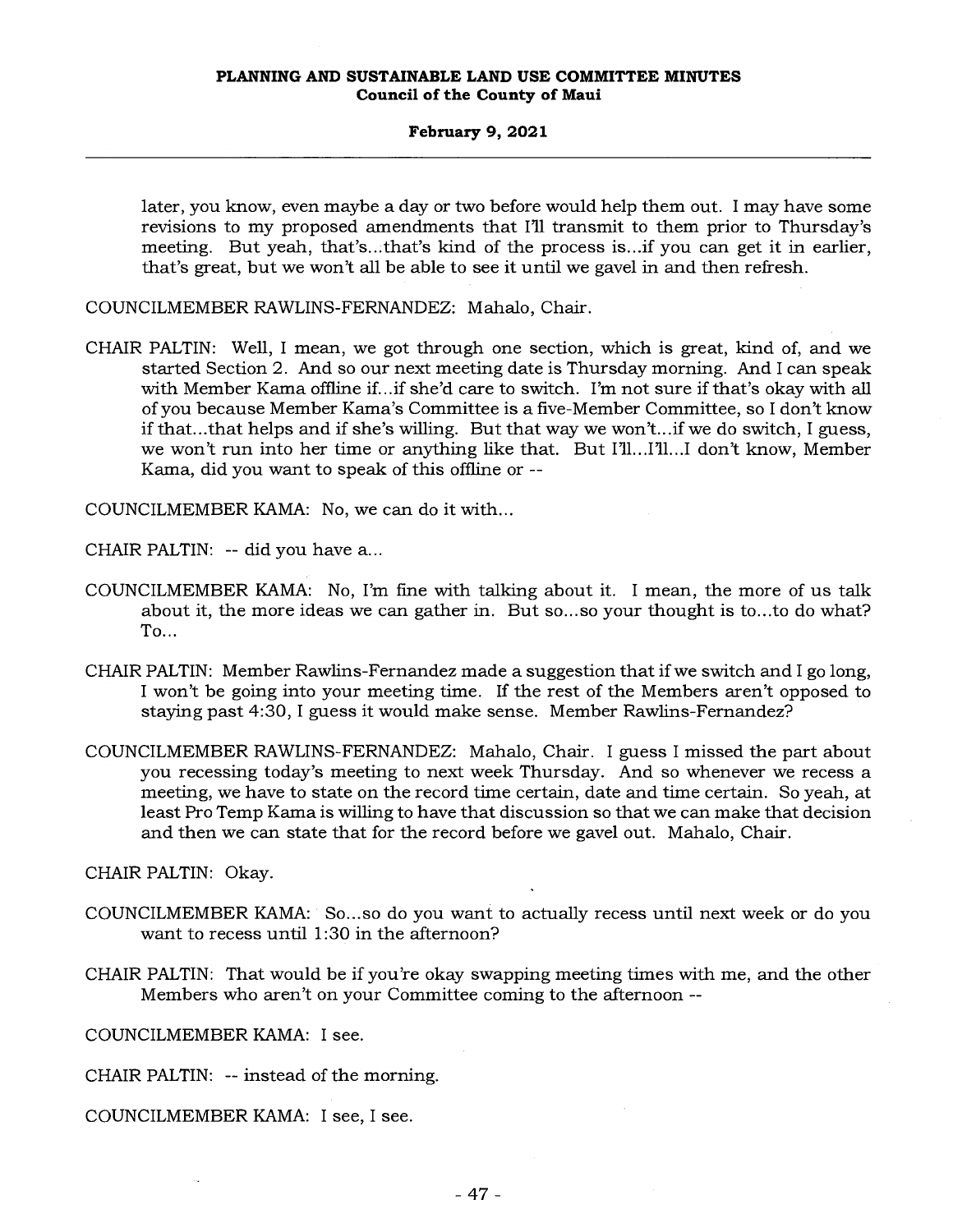### **February 9, 2021**

CHAIR PALTIN: And then...it would only really make sense if we commit to staying after 4:30 because otherwise, it's three hours either way. So you know, I'm open either way. If...if we're first at 9:00, I just may be talking a little bit faster. So...

COUNCILMEMBER KAMA: And if you're at 1:30, it gives you the...an evening if you need it to go later, that's what you're saying?

CHAIR PALTIN: Yeah.

COUNCILMEMBER KAMA: Okay.

CHAIR PALTIN: I don't want to like cut into --

COUNCILMEMBER KAMA: Okay. So...

- CHAIR PALTIN: -- your time again because that was so nice of you, but I don't want to become like a moocher.
- COUNCILMEMBER KAMA: Okay. So I don't have to file...post until tomorrow actually. Yeah. So I don't have a problem with that. What do you guys think? Because all you all got to show up in the afternoon as opposed to the morning.

CHAIR PALTIN: Vice-Chair King?

VICE-CHAIR KING: Yeah, thank you, Chair. I have a meeting from 2:00 to 4:30 on that day. It's on the 18th that I've already committed --

CHAIR PALTIN: Okay.

VICE-CHAIR KING: -- to being on a panel for the Honolulu Women's Leadership group.

CHAIR PALTIN: Okay. Okay. All right, well just stick with our regular time, and I'll try to speak a little bit more expeditiously, and I think we can...we can make good progress. We...we did a lot of process talking today, and I think that, you know, once we get in our groove, we may be a little bit quicker. So then in that case, I will recess this meeting and...and we're leaving it on the...on the table, the motion to accept the plan and the motion to amend Section 2 is left on the table, and I'll restate that motion next Thursday at 9:00 a.m. Well reconvene February 18th, 9:00 a.m. If there's no objections, the Chair would like to recess this meeting to Thursday, February 18th at 9:00 a.m., using the same BlueJeans meeting link posted on today's agenda.

## **COUNCILMEMBERS VOICED NO OBJECTIONS.**

CHAIR PALTIN: Okay. We're in recess. . . *.(gavel). . .* 

**RECESSED:** 4:40 p.m.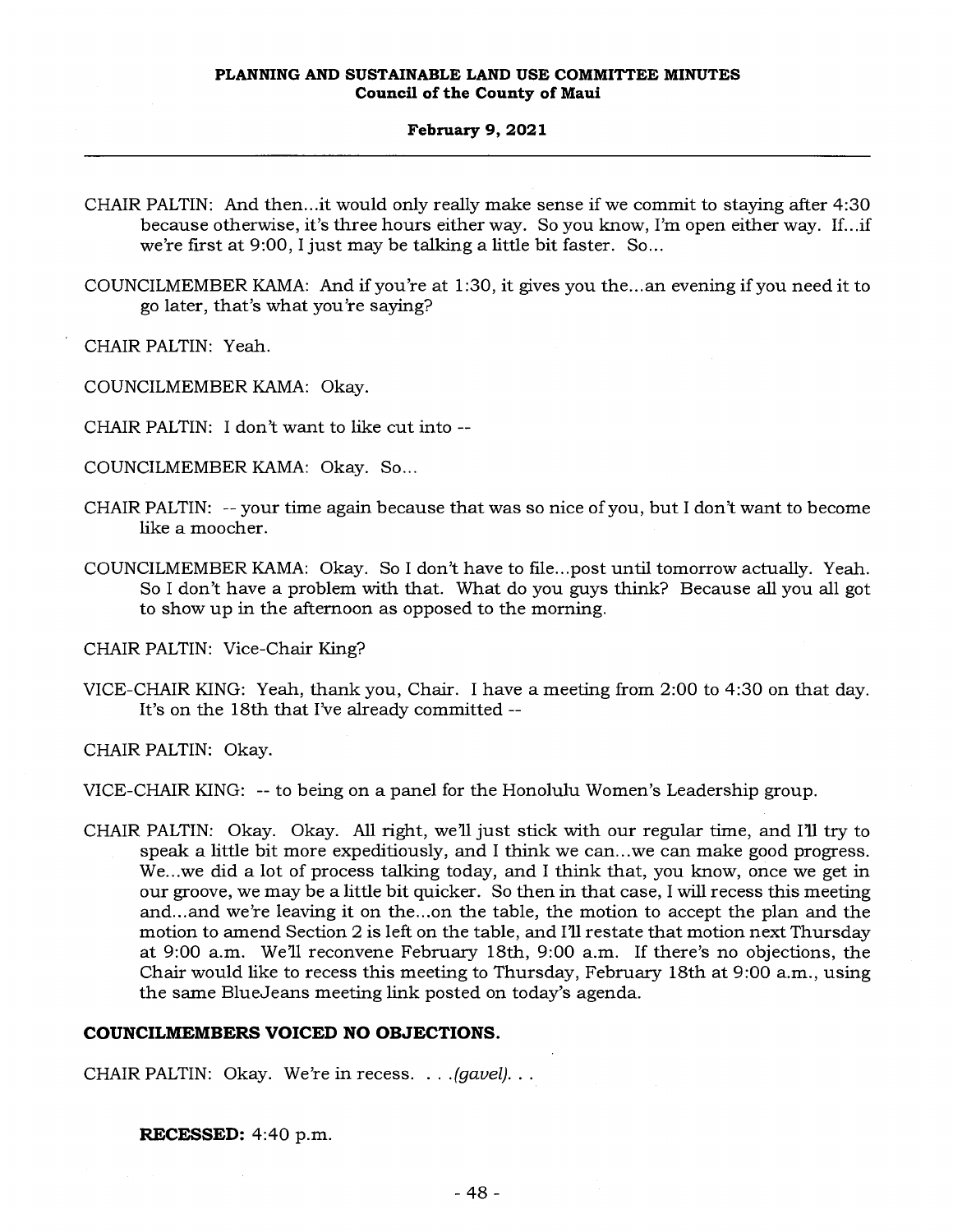**February 9, 2021** 

APPROVED:

Jammand M. Paltin

TAMARA PALTIN, Chair Planning and Sustainable Land Use Committee

pslu:min:210209r:ds Transcribed by: Daniel Schoenbeck